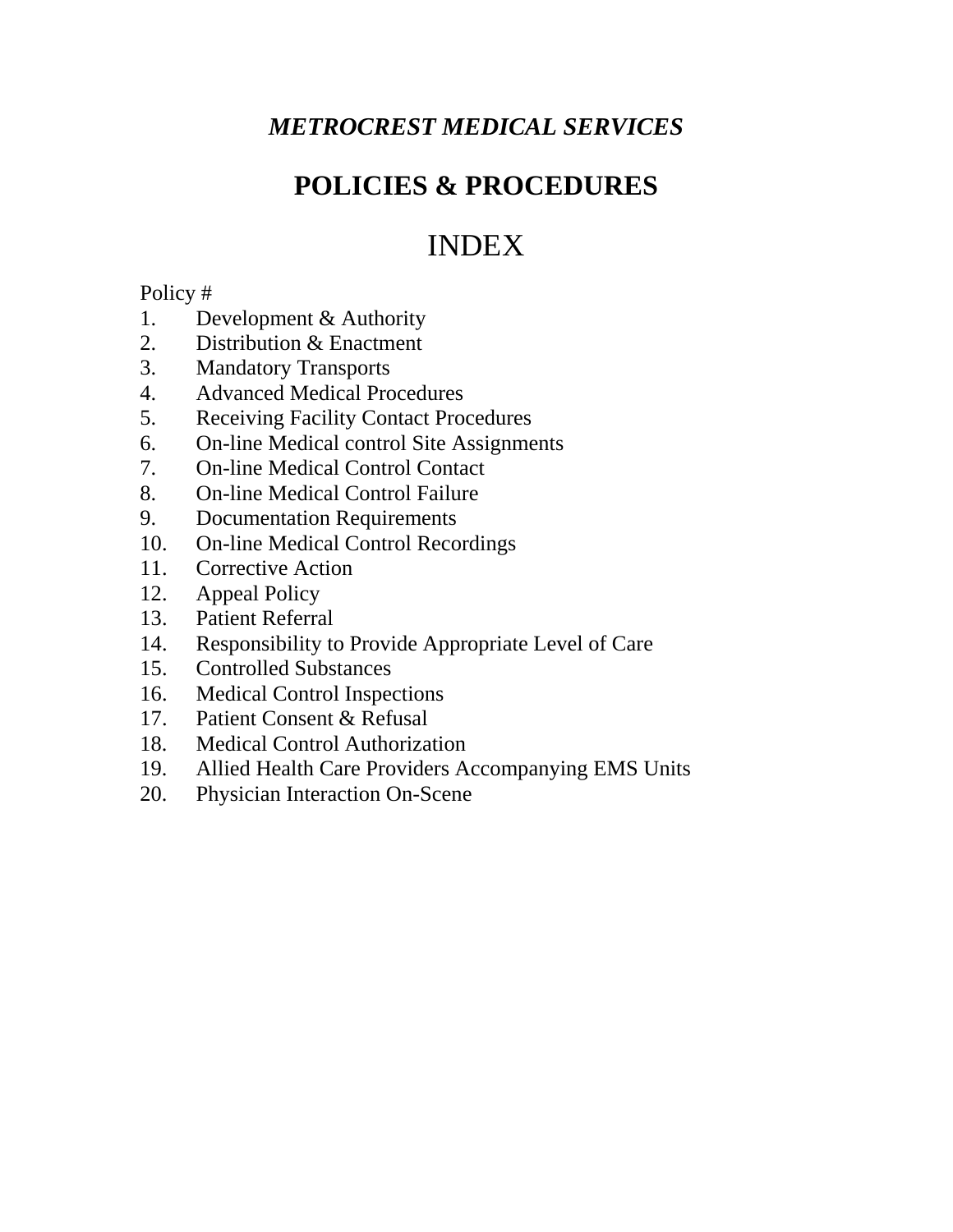# **DEVELOPMENT AND AUTHORITY**

| <b>POLICY CODE:</b> | 2009-001 | <b>APPROVED BY</b>              |
|---------------------|----------|---------------------------------|
| REPLACES:           | 2000-001 | MCS Manager: Chris Cothes       |
| EFFECTIVE DATE:     | 01/01/10 | Medical Director: Suresh Chayda |

## **Manager Committee approval date: 11/18/09**

## **PURPOSE:**

To assign responsibility, accountability, and authority for establishing and enforcing Medical Control policies.

## **POLICY:**

It is the responsibility of Metrocrest Medical Services (MMS) to develop and enforce policies and procedures relating to the patient care activities of all personnel within the MMS Medical Control System. These policies and procedures are binding on the employees of the MMS Medical Control System (MMS MCS), all prehospital care organizations for which MMS provides medical control, the individual EMS personnel within these organizations, and the administration/management of these organizations.

## **PROCEDURE:**

- 1. A policy may be authored by any person in the MMS MCS, the MMS Medical Director, or the MCS Manager.
- 2. The policy, if not authored by the MCS Manager, will be reviewed and may be revised by the MCS Manager.
- 3. The policy will be reviewed by the Managers Committee, who may make recommendations for additional revisions.
- 4. The policy is then reviewed and may be revised by the Medical Director.
- 5. The policy is then reviewed by the local Associate Medical Director (if applicable) who may make recommendations for additional revisions.
- 6. The policy will be distributed and enacted as described in "Distribution and Enactment Policy" policy #2009-002.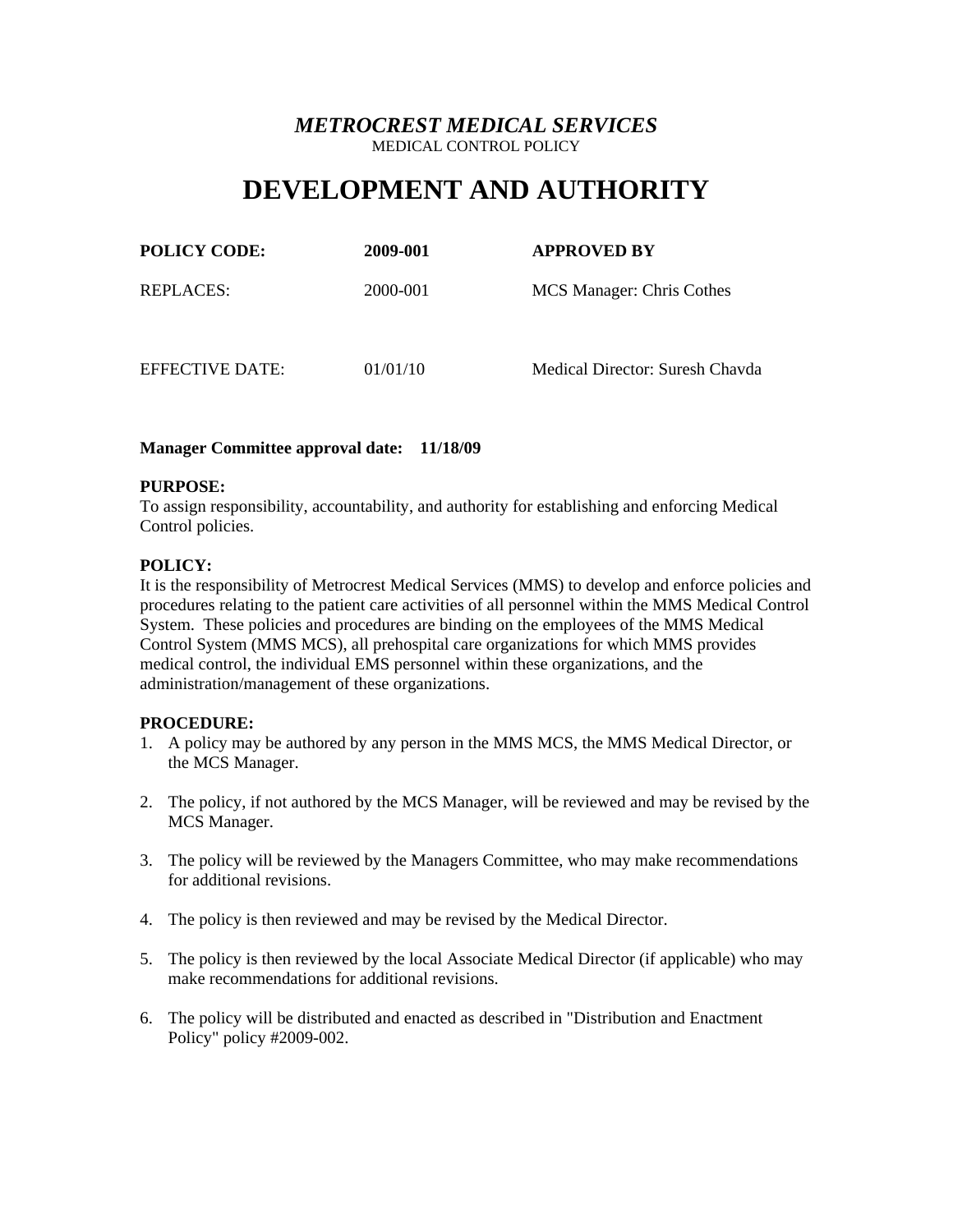# **DISTRIBUTION AND ENACTMENT**

| <b>POLICY CODE:</b> | 2009-002 | <b>APPROVED BY</b>        |
|---------------------|----------|---------------------------|
| REPLACES:           | 2000-002 | MCS Manager: Chris Cothes |
|                     |          |                           |

EFFECTIVE DATE: 01/01/10 Medical Director: Suresh Chavda

## **Manager Committee approval date: 11/18/09**

## **PURPOSE:**

To ensure the timely and effective distribution of new Medical Control policies and the proper notification of affected personnel.

## **POLICY:**

It shall be the responsibility of the MCS Manager to distribute new Medical Control policies as described in the below procedure.

Once received by the Managers Committee representative of the EMS provider(s) and approved by the Medical Director, the policy shall be in force on the date indicated on the policy as the "Effective Date".

## **PROCEDURE:**

- 1. The MCS Manager will first distribute the policy to those MMS personnel who are affected by the policy, to always include the Medical Directors, Associate Medical Directors, Medical Control Officers (MCO's) and Field Training Officers (FTO's).
- 2. The MCS Manager will then distribute the policy to the EMS provider agencies no less than 45 days prior to the "Effective Date" of the policies. The MCS Manager may delegate this task to an MCO but retains the responsibility.

 The individuals holding the following offices or positions within each provider agency shall be the recipients of a copy of all policies:

- A. The Chief Officer (Chief, Owner, Executive Director, etc.).
- B. The EMS operations director, coordinator, or officer.
- C. The provider's Manager Committee representative.
- 3. The provider service's administration shall be responsible to ensure that all EMS personnel have a copy of the policy for review, in each station or facility before the "Effective Date" listed on the policies. MMS will provide orientation to the policy at the service's regular CE.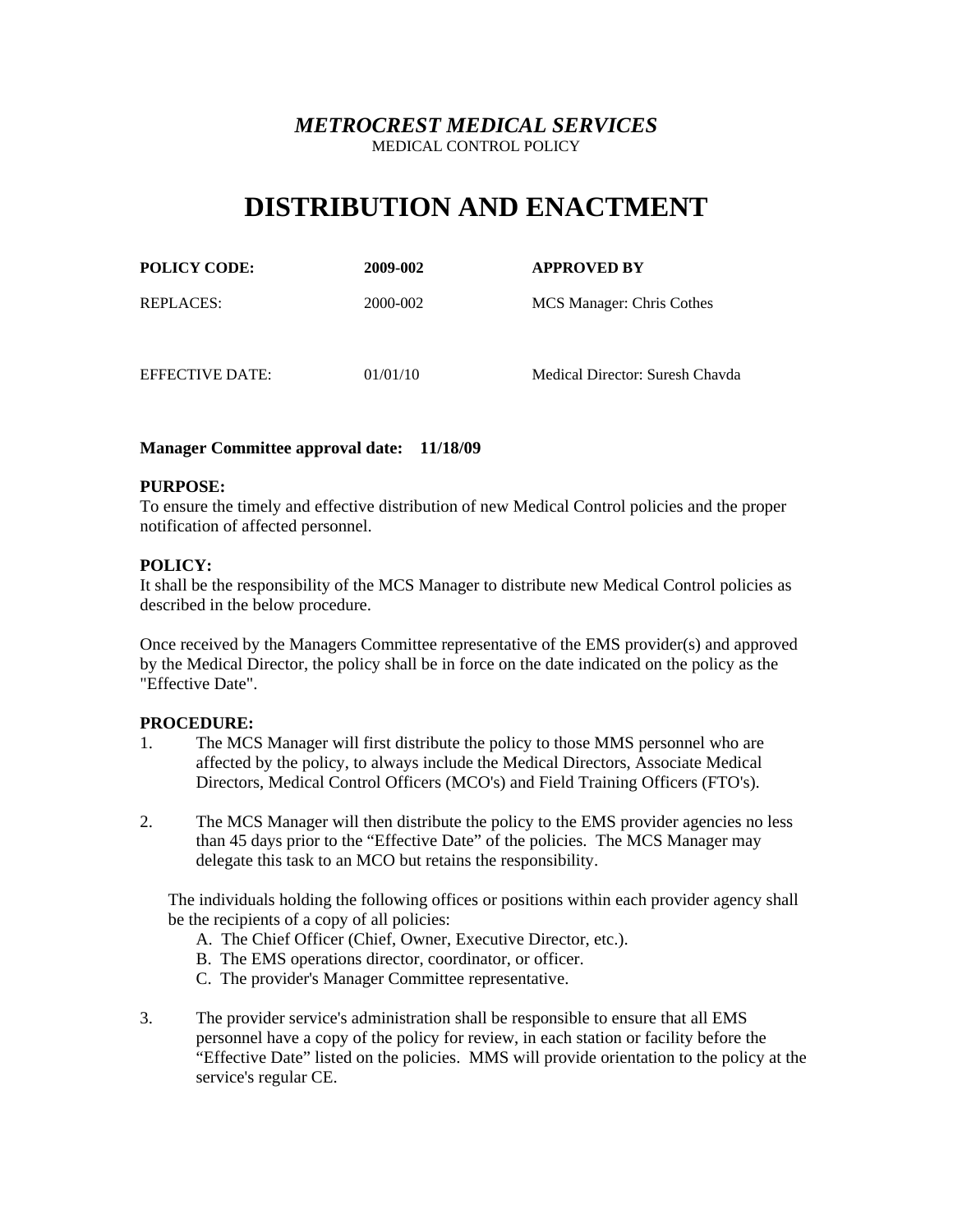# **MANDATORY TRANSPORTS**

| <b>POLICY CODE:</b> | 2009-003 | <b>APPROVED BY</b>              |
|---------------------|----------|---------------------------------|
| REPLACES:           | 2000-003 | MCS Manager: Chris Cothes       |
| EFFECTIVE DATE:     | 01/01/10 | Medical Director: Suresh Chayda |

## **Manager Committee approval date: 11/18/09**

## **PURPOSE:**

To ensure the appropriate response to a request for EMS evaluation, treatment, and/or transport.

## **POLICY:**

When the following signs, symptoms, or situations are encountered by MMS EMS personnel, they will be regarded as mandatory transports. EMS personnel will *actively encourage* the patient to accept EMS treatment and transport. While the patient is still legally entitled to refuse EMS transport, EMS personnel may not deny transport, discourage EMS transport, or encourage a refusal of EMS transport by the patient. Additionally if any patient in the mandatory transport category does refuse transport, On-line Medical Control must be contacted, in accordance with Policy 2009-017.

- 1. Anytime one or more of the EMS personnel of the responding crew believes transport is indicated.
- 2. Cardiorespiratory:
	- a. Shortness of breath. EXCEPTION: Hyperventilation that improves within 10 minutes of intervention by EMS.
	- b. Chest pain or other symptom suspicious of cardiac ischemia, regardless of medical history.
	- c. Hypertension with diastolic pressure of 110 mm Hg or higher, regardless of symptoms.
- 3. Abdominal:
	- a. Abdominal pain with any of the following:
		- orthostasis (systolic drop of 10 mm Hg or pulse rate increase of 10/min.) guarding rigidity hematemesis melena temperature of greater than 99.5 degrees history of abdominal surgery within 3 months jaundice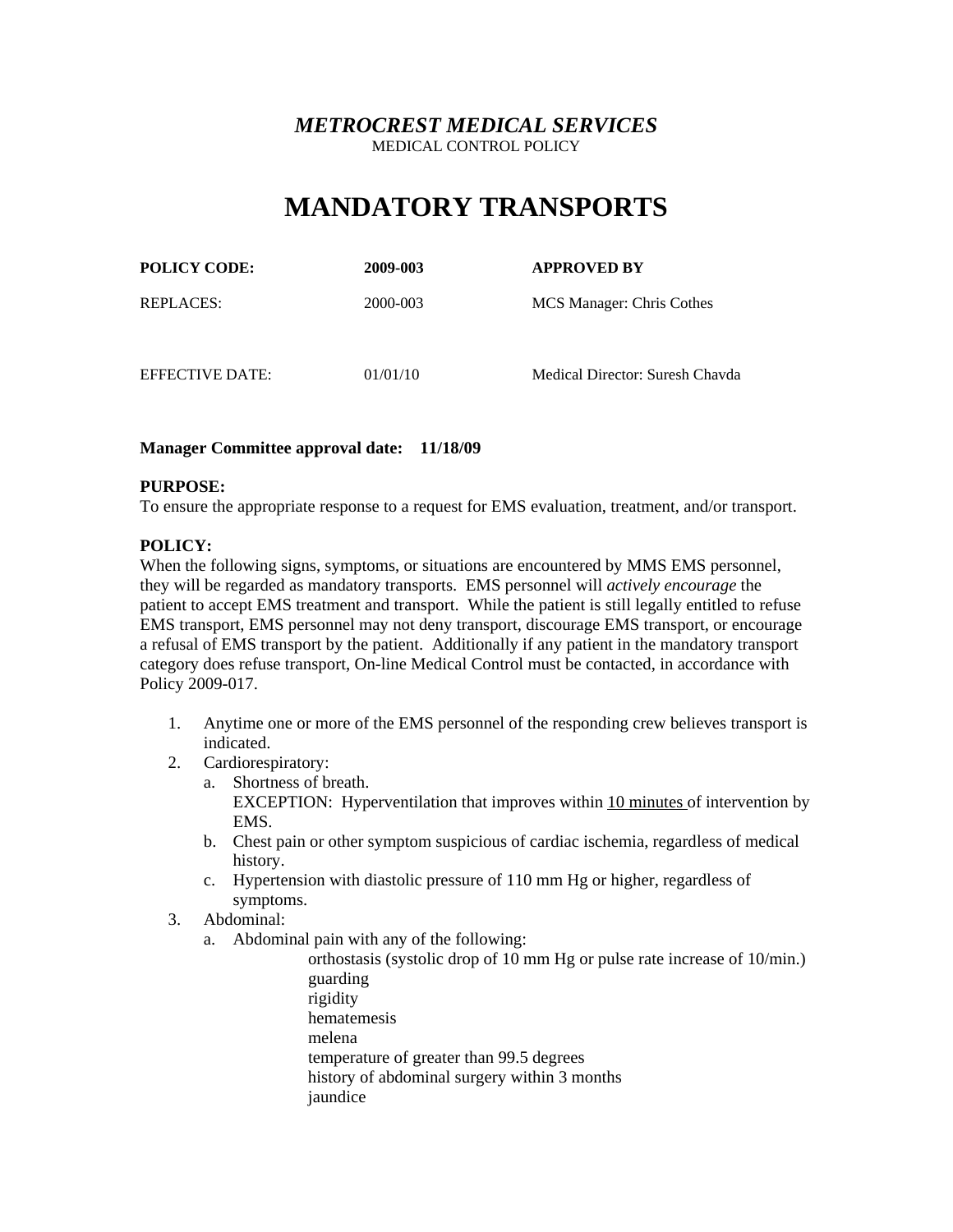- b. Female of child-bearing potential with abdominal pain of unknown etiology.
- c. All abdominal pain if alternative means of transport is not available within 30 minutes.
- 4. Overdose or Poisoning:
	- a. All overdoses, intentional or accidental unless Medical Control directs otherwise.
	- b. All poisonings, unless Medical Control directs otherwise.
- 5. Neurological:
	- a. Altered mentation.
	- b. Seizures with no past history.
	- c. Neurological deficit such as paresthesias, paralysis, dysphasia, etc.
- 6. Pregnancy:
	- a. Any complaint or abnormal finding related to a known or suspected pregnancy.
- 7. Age:
	- a. Any minor for whom legal guardians cannot be located within 10 minutes.
	- b. Any person 65 years or older who presents with an acute medical or surgical problem.
- 8. Trauma: A patient involved in an injury-producing or potentially injury-producing incident with one of the following:
	- a. Hypotension WITH evidence of hypoperfusion (tachycardia, pallor, diaphoresis, altered mentation, prolonged capillary, etc.).
	- b. Evidence of compensated hypotension, such as normal systolic with tachycardia or other signs of hypoperfusion (see above).
	- c. Significant injury mechanism with bradycardia.
	- d. Penetration injury to the head, neck, abdomen or chest.
	- e. Significant, persistent dyspnea and/or respiratory rate <10 or >29
	- f. Persistent altered mentation or GCS <14 or Pediatric Trauma Score of < 8
	- g. Motor vehicle collision resulting in:

 Death of another occupant in vehicle Ejection of patient Passenger compartment intrusion >12 inches

- h. Fall greater than 20 feet or 3 times the patient's height.
- i. Following fractures:

 Two or more proximal long bones (humerus or femur) Flail chest Pelvic fracture Open or depressed skull fracture

- j. Paralysis
- 9. Abuse
	- a. ALL persons that the EMS personnel have reason to suspect may be victims of abuse. This includes patients of any age (infant through geriatric).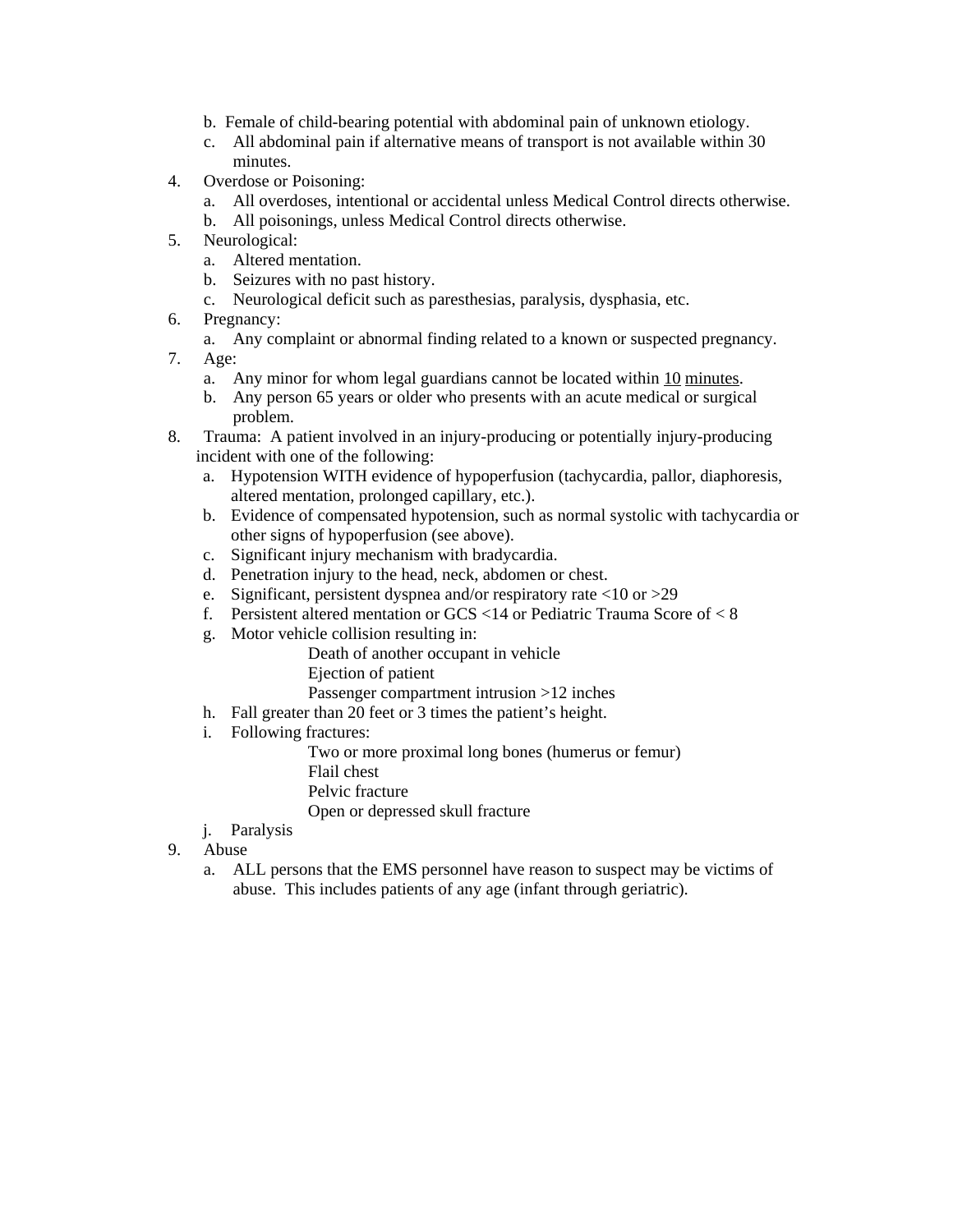# **ADVANCED MEDICAL PROCEDURES**

| <b>POLICY CODE:</b> | 2009-004 | <b>APPROVED BY</b>        |
|---------------------|----------|---------------------------|
| <b>REPLACES:</b>    | 2000-004 | MCS Manager: Chris Cothes |

EFFECTIVE DATE: 01/01/10 Medical Director: Suresh Chavda

## **Manager Committee approval date: 11/18/09**

## **PURPOSE:**

To ensure the appropriate equipment is available and training and credentialing is provided for personnel performing advanced medical procedures, which are not be included in the protocols for the MMS MCS system as a whole (e.g. RSI).

## **POLICY:**

All services under the Metrocrest Medical Services Medical Control system shall obtain written authorization from MMS to implement the use of advanced medical procedures or agency specific protocols in the prehospital setting.

The Medical Control System (MCS) Manager, the Associate Medical Director, and the Medical Director shall be responsible for reviewing and approving such requests.

The provider service shall be responsible for meeting the requirements of the equipment as required by the Medical Director and training of personnel as specified in the procedure as set out in this policy.

## **PROCEDURE:**

- 1. The provider service shall submit a written request to initiate the implementation of advanced medical procedures. This request shall be addressed to the MCS Manager.
- 2. The MCS Manager, the local Associate Medical Director, (if applicable) and the Medical Directors shall review the request based upon the service's capabilities (in terms of equipment, personnel, and level of care). The MCS Manager will obtain from the service any and all information needed to fully evaluate the request.
- 3. If approved, the service shall arrange to provide the approved MMS course for its personnel in the specific advanced medical procedure. The course may be presented in lieu of a monthly CE or as an extra class for the agency.
- 4. The agency may institute the use of an advanced medical procedure once a minimum of **75%** of it's paramedic level personnel complete the course and pass the written exam with a score of **80%** or greater.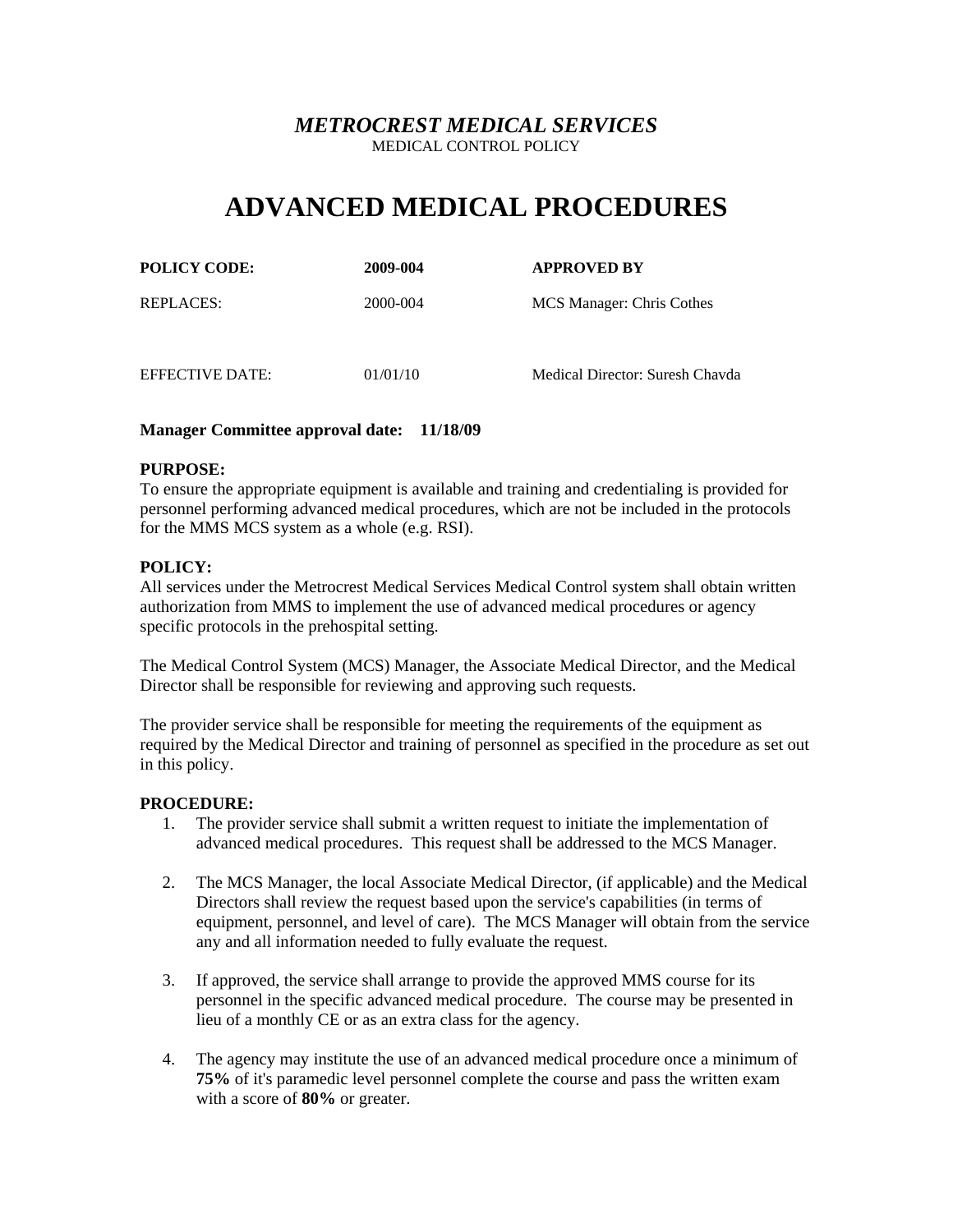- 5. Individual personnel who have not completed the course once the agency has implemented an advanced medical procedure are not authorized to perform the procedure until they have completed training and authorization for the procedure. Medical Control authorization to perform an advanced medical procedure is extended on an individual basis.
- 6. Once an agency has implemented an advanced medical procedure, the agency has the responsibility to ensure that authorized personnel and the required equipment are available for all emergency responses.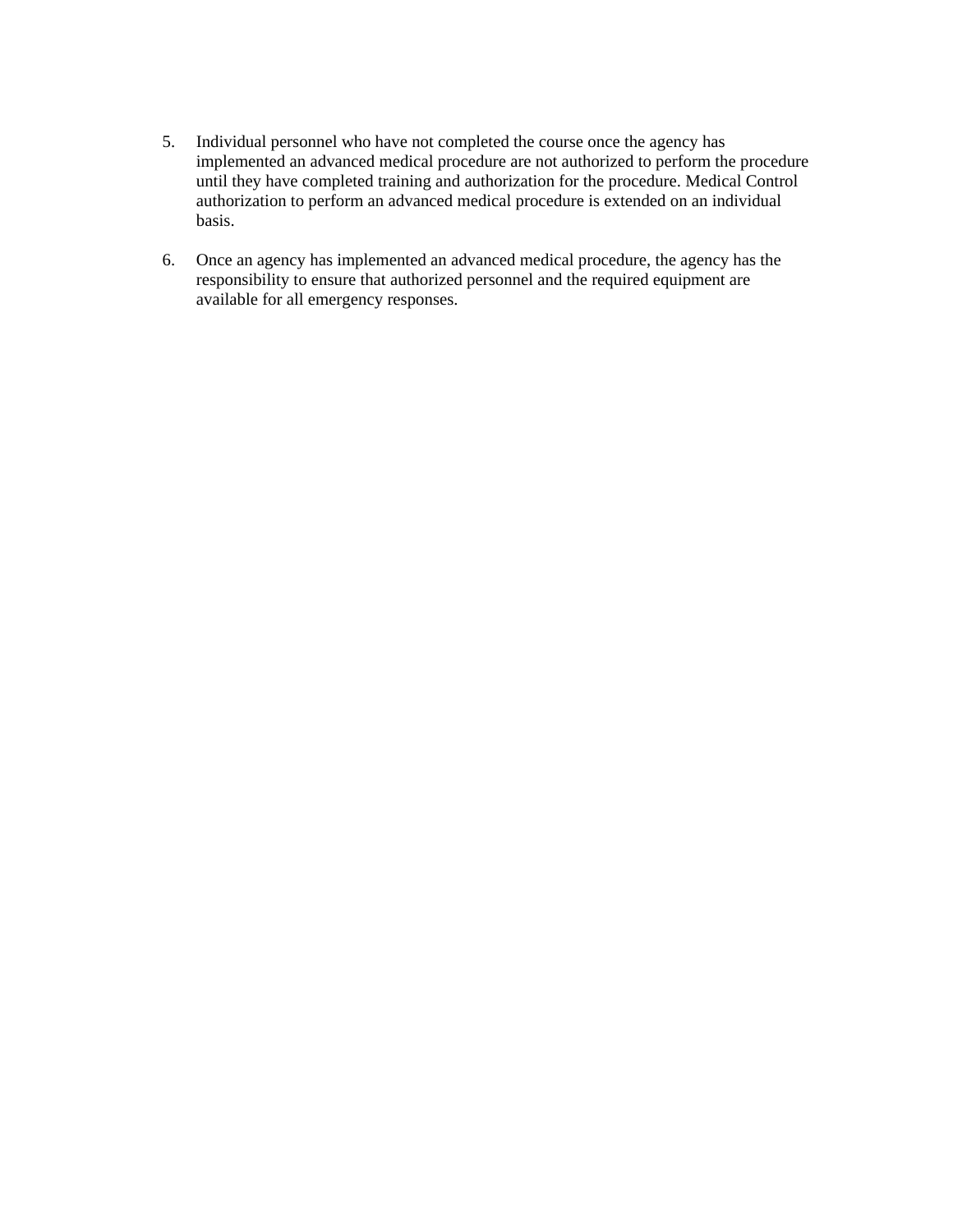# **RECEIVING FACILITY CONTACT PROCEDURES**

| <b>POLICY CODE:</b> | 2009-005 | <b>APPROVED BY</b>        |
|---------------------|----------|---------------------------|
| <b>REPLACES:</b>    | 2000-005 | MCS Manager: Chris Cothes |
|                     |          |                           |

EFFECTIVE DATE: 01/01/10 Medical Director: Suresh Chavda

**Manager Committee approval date: 11/18/09** 

## **PURPOSE:**

To ensure and provide proper reporting and continuity of patient care through communicated verbal patient report to a receiving facility.

## **POLICY:**

MMS MCS personnel will adhere to the procedures outlined below when contacting a facility to which they are transporting a patient. If On-Line Medical Control consultation is needed, MMS MCS personnel must refer to Policy 2009-007 to obtain On-Line Medical Control patient care treatment orders.

While communicating with a receiving facility, maintain patient confidentiality as prescribed by HIPAA regulations.

## **PROCEDURE:**

## *NOTIFICATION OF RECEIVING FACILITY*

Whether receiving facility contact is being made by radio or telephone, the same basic procedures shall apply.

- 1. The EMS unit will identify themselves by service, unit, and EMT or paramedic. They may ask about the quality of their transmission signal.
- 2. Advise the receiving facility that you are calling in a report for a patient being transported to that facility.
- 3. Give a concise report to the receiving facility that consists of the general patient condition/chief complaint, the therapies you have implemented, and your ETA to that facility.
- 4. If the EMS unit has contacted an On-Line Medical Control site for patient care treatment orders, advise the receiving facility of the specific orders received and implemented.
- 5. If the receiving facility staff has further questions regarding the patient, provide that information to them.

### *UNSOLICITED ORDERS FROM A RECEIVING FACILITY (NOT A MEDICAL CONTROL SITE)*

In the event that a physician at a receiving facility that is not a MMS MCS On-Line Medical Control site communicates patient care orders to a MMS MCS unit that is transporting a patient, the following procedures should be followed and documented:

**IF** the therapy is within the scope of the MMS Patient Care Protocols and would be a standing order in the MMS Patient Care Protocols:

1. Perform the suggested therapy if in the MMS MCS personnel's judgment the therapy provides the best course of patient treatment.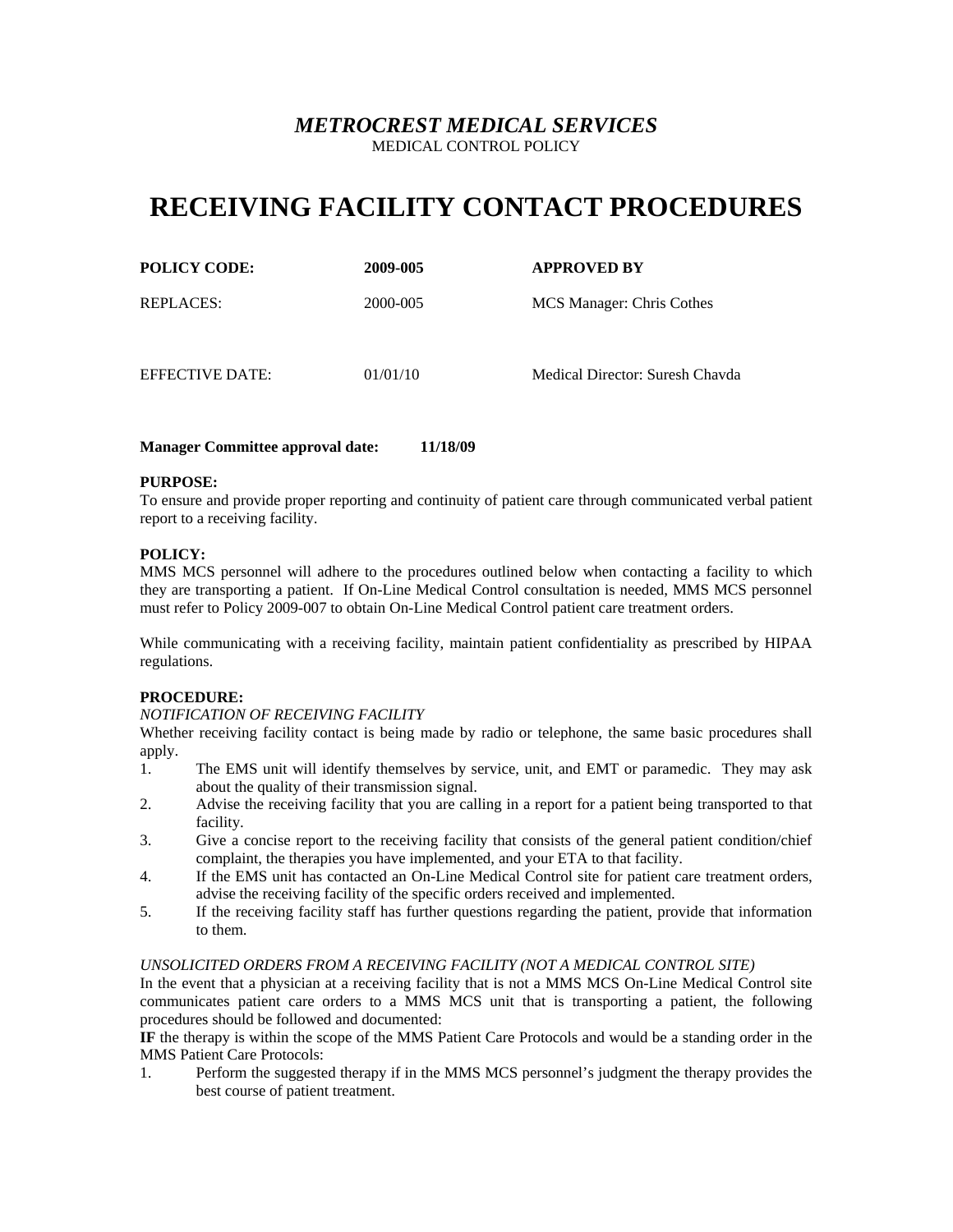2. MMS MCS personnel may, but are not required to, contact an On-Line Medical Control physician to discuss and confirm the therapy requested by the physician at the receiving facility.

**IF** the therapy is not in the scope of the MMS Patient Care Protocols, or if the therapy is one that requires On-Line Medical Control approval in the MMS Patient Care Protocols:

- 1. Confirm the order with the physician, and advise them that you must first contact a MMS MCS On-Line Medical Control physician before you can implement the patient care therapy.
- 2. Contact MMS MCS On-Line Medical Control and request from the physician permission to implement the suggested therapy.
- 3. MMS MCS personnel will follow the direction of the On-Line Medical Control physician regarding the requested therapies.

## *DIVERSIONS/HOSPITAL CAPABILITY ACCOMODATIONS*

In the event that when contacting a receiving facility they advise they are on divert, or are otherwise not capable of providing for the anticipated needs of the patient:

- 1. If possible, the patient and/or family should be advised that the original receiving facility is not available, and consulted regarding an alternative facility.
- 2. If patient/family is not able to or available to make a decision, MMS MCS personnel should transport the patient to the next closest appropriate facility for the patient's condition.
- 3. If possible, advise the original receiving facility of the new destination so that they may advise arriving family members of the change in destination.
- 4. Documentation should include the name of the original receiving facility, the reason that they were not able to receive the patient, and if possible, the name of the individual who was contacted at the original receiving facility.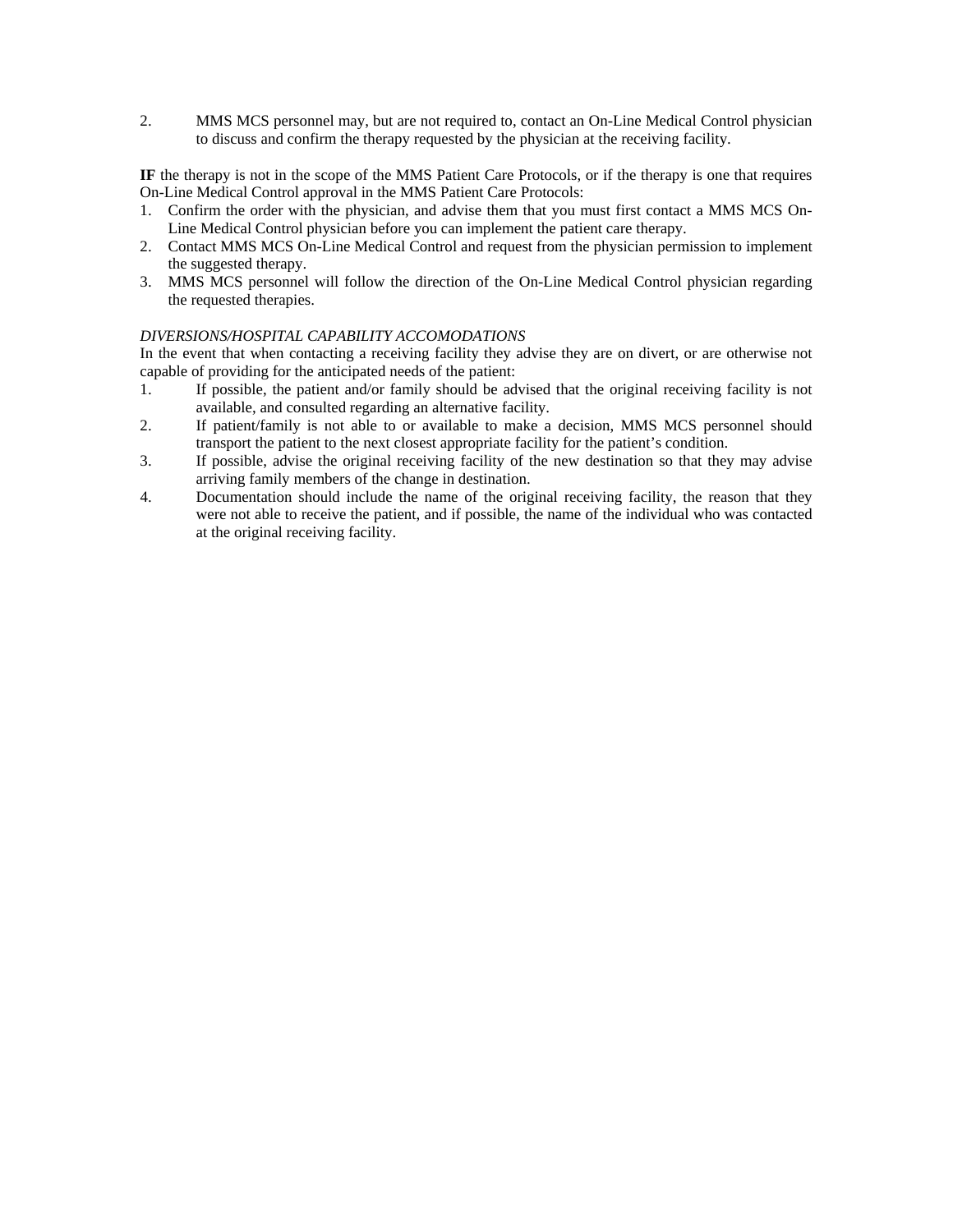# **ON-LINE MEDICAL CONTROL SITE ASSIGNMENTS**

| <b>POLICY CODE:</b> | 2009-006 | <b>APPROVED BY</b>              |
|---------------------|----------|---------------------------------|
| REPLACES:           | 2000-006 | MCS Manager: Chris Cothes       |
| EFFECTIVE DATE:     | 01/01/10 | Medical Director: Suresh Chavda |

## **Manager Committee approval date: 11/18/09**

### **PURPOSE:**

To designate those personnel who are authorized by the Metrocrest Medical Services Medical Control System (MMS MCS) to provide on-line medical control to MMS EMS units.

To assign responsibility for the provision of on-line medical control for MMS EMS units among the designated MMS Medical Control Sites.

### **POLICY:**

The following facility is authorized to act as On-line Medical Control sites for the Metrocrest Medical Services Medical Control System:

## *Baylor Medical Center at Carrollton*

The on-duty attending ED physician at this site is authorized to provide On-line Medical Control to MMS EMS units as needed.

MMS EMS may enter into agreement with other hospitals for them to function as On-Line Medical Control sites, and this policy will be updated with that occurrence. Agencies will be assigned a primary On-Line Medical Control site if there is more than one OLMC hospital. Site assignments are subject to change, as system needs require, and will be designated by operational memorandum from the Medical Control System Manager.

EMS personnel will not contact a receiving facility for the purpose of consulting an ED physician unless the facility is designated as an On-Line Medical Control site.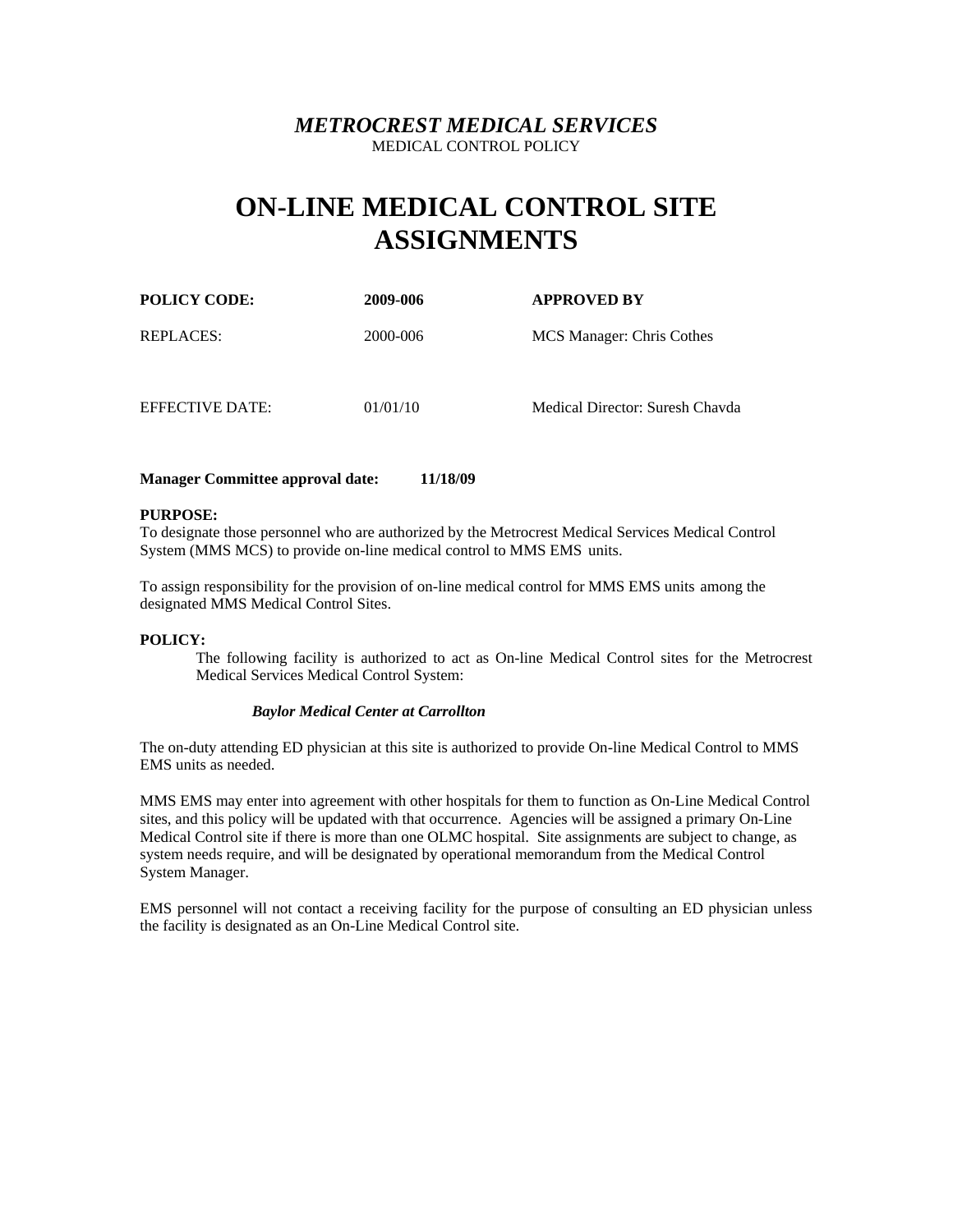# **ON-LINE MEDICAL CONTROL CONTACT**

| <b>POLICY CODE:</b> | 2009-007 | <b>APPROVED BY</b> |
|---------------------|----------|--------------------|
|                     |          |                    |

REPLACES: 2000-007 MCS Manager: Chris Cothes

EFFECTIVE DATE: 01/01/10 Medical Director: Suresh Chavda

## **Manager Committee approval date: 11/18/09**

## **PURPOSE:**

To establish the responsibility, format, and procedure for MMS EMS units to contact Medical Control for on-line medical direction.

## **POLICY:**

MMS EMS provider services have the responsibility to ensure:

- 1) That **all** on-line medical control contact is made on a designated and approved phone line or radio channel.
- 2) That MMS Medical Control is notified of any and all problems with on-line medical control.
- 3) That MMS procedures and policies concerning the use of on-line medical control are followed by all personnel at all times.
- 4) That all EMS units are equipped with two independent methods of contacting on-line medical control. The two methods must be of such a nature that a failure of one will not disable the other.
- 5) The **primary** means of contacting on-line medical control will be via cellular phone. In the event of failure of the cellular phone, the **secondary** means of contact will be via a designated radio channel.

## **PROCEDURE:**

## *TRANSMITTING PATIENT REPORTS*

Whether On-line Medical Control contact is being made by radio or telephone, the same basic procedures shall apply.

- 1. Once the site personnel answer the phone or radio. They should identify the facility and give their name.
- 2. You will then identify yourself by service, unit, and EMT or paramedic name.
- 3. If you so desire, this is the correct time (prior to your report) to ask On-line Medical Control about the quality or clarity of your transmission.
- 4. You will then provide the patient report, utilizing the following format:
	- a) "We are *on the scene* or *enroute to* (destination facility name).
	- b) "With an *emergent* or *non-emergent* patient".
	- Patient condition is as follows:
		- Emergent: Critical patient, CPR, or with life threatening illness/injury. Non-Emergent: Non-critical patient.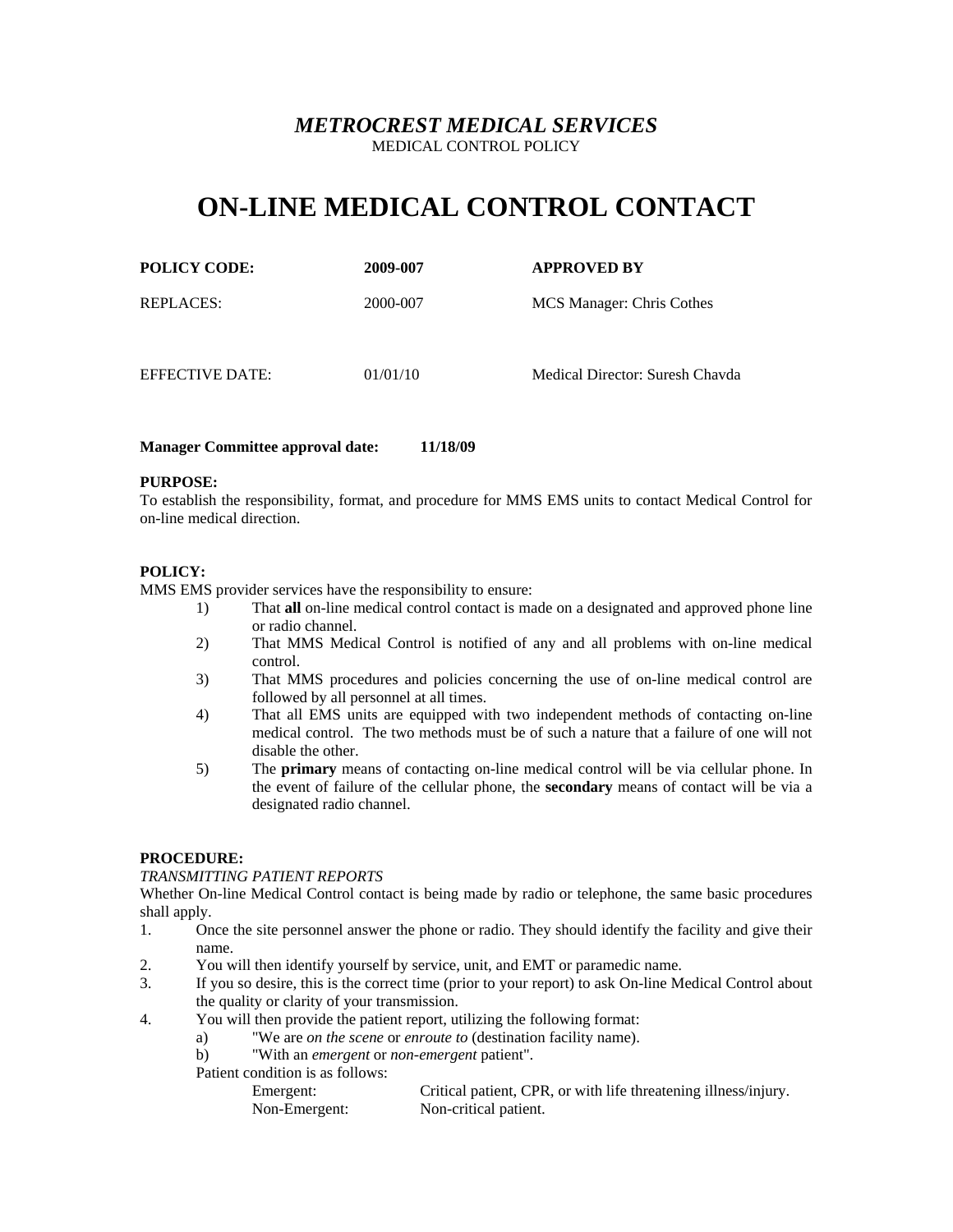## c) **IF YOU ARE IN NEED OF ON-LINE MEDICAL CONTROL**, indicate so at this point by saying:

*"I need to speak with an Physician for orders".*

*"I need to speak with an Physician for information".*

If the physician is not immediately available for direct communication, then the facility personnel have been directed to:

- a) Record the patient information given by the EMS unit, including what interventions have been done and the requested orders.
- b) Communicate this information directly to the physician.
- c) Relay the physician's orders to the EMS unit, identifying the ordering physician by name and insuring that it is clear to the EMS unit that the orders are from the physician.
- 5. If any orders are given, *REPEAT THE ORDER* for verification.
- 6. Be certain you understand what, if any, *follow up* is expected of you with On-line Medical Control (i.e., repeat medication if no relief, etc.).
- 7. Verify the *On-line Medical Control Physician's name.*
- 8. If needed, request that the On-Line Medical Control staff contact the receiving hospital with a patient report and ETA. EMS unit should contact receiving hospital if possible especially if On-Line Medical Control staff indicates they are not able to make this report.

## *MEDICAL CONTROL RADIO/PHONE TESTS*

EMS units may test or check the radios or phones used to contact on-line medical control, as they deem necessary. After the on-line medical control source has identified themselves in the usual manner, the EMS unit will ID itself and ask how the MC source is receiving the transmission.

## *INTERFACE WITH QUALITY IMPROVEMENT*

The MMS Quality Improvement (QI) program has among its responsibilities the evaluation and improvement of on-line medical control procedures and activities. The MMS MCS is also responsible for evaluating and improving all aspects of patient care provided by MMS field personnel.

If MMS EMS personnel have a question or concern regarding the activities of personnel providing on-line medical control, they are instructed to bring this to the attention of their Medical Control Officer or the MCS Director. This can be done by contacting MMS or the Medical Control Officer assigned to that service directly or by completing one of the "Request for QI Investigation" forms found in your station QI manual. This form should then be forwarded to the MMS office. The Medical Control Officer has the responsibility to investigate all such requested incidents and provide feedback to the requesting entity.

If On-line Medical Control site personnel or receiving ED personnel have a question or concern about any aspect of the MMS Medical Control system or the field personnel within the system, they are encouraged to bring it to the attention of MMS.

## *THERAPY DENIAL*

Should the Medical Control Officer or On-line Medical Control Physician deny a *reasonable or appropriate* therapy requested by MMS EMS personnel, the EMS personnel may document this denial on one of the "Therapy Denial" forms found in the Medical Control manual. Upon completing the form, the EMS personnel will forward the form to MMS. The MCS Director and the Medical Director have the responsibility to investigate all such incidents and provide feedback to the involved EMS personnel and to the On-line Medical Control physician if so requested.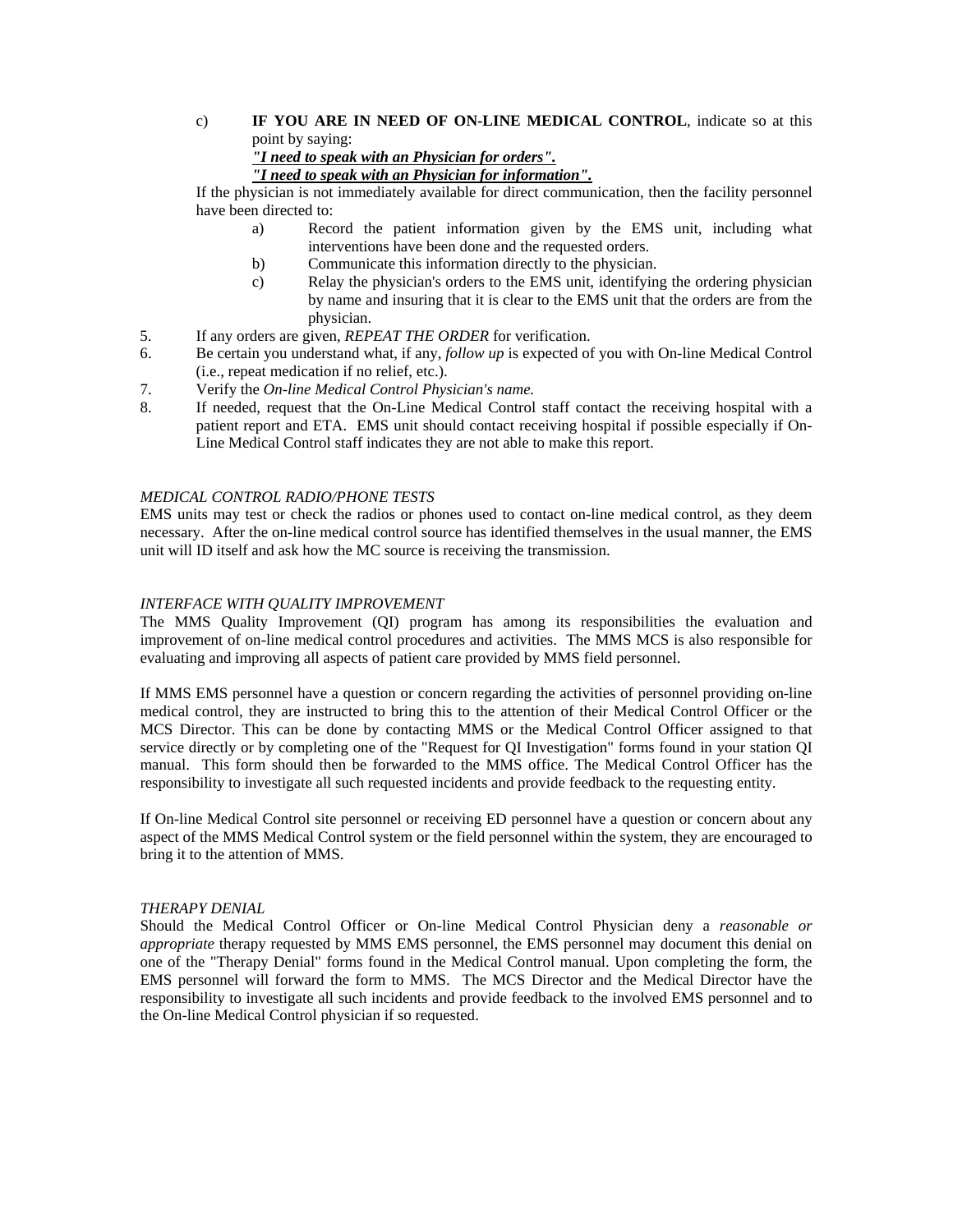# **ON-LINE MEDICAL CONTROL CONTACT FAILURE**

| <b>POLICY CODE:</b> | 2009-008 | <b>APPROVED BY</b>              |
|---------------------|----------|---------------------------------|
| REPLACES:           | 2000-008 | MCS Manager: Chris Cothes       |
| EFFECTIVE DATE:     | 01/01/10 | Medical Director: Suresh Chavda |

### **Manager Committee approval date: 11/18/09**

### **PURPOSE:**

To ensure that proper patient care will be performed in the event of a communications failure preventing an EMS unit from contacting on-line medical control.

To ensure that the service's management and the MMS MCS are notified of the problem in a timely manner *(within 24 hours of the incident).*

### **POLICY:**

In the event of a communications failure MMS EMS personnel are required to follow the procedure outlined in this policy.

A communications failure is defined as:

Inability to make contact with the designated On-line Medical Control site via the **primary or secondary** means of communications in two (2) attempts.

Contact is defined as radio or phone communication with quality of transmission adequate to successfully communicate the information appropriate for the patient's medical need.

The appropriate service supervisor/manager (or designee) shall have the responsibility of notifying the service's Medical Control Officer (MCO) within 24 hours of the event.

If the problem is with the EMS unit's equipment, procedure, or personnel, the service's management shall have the responsibility to rectify the situation and notify the MCO of the status of the problem.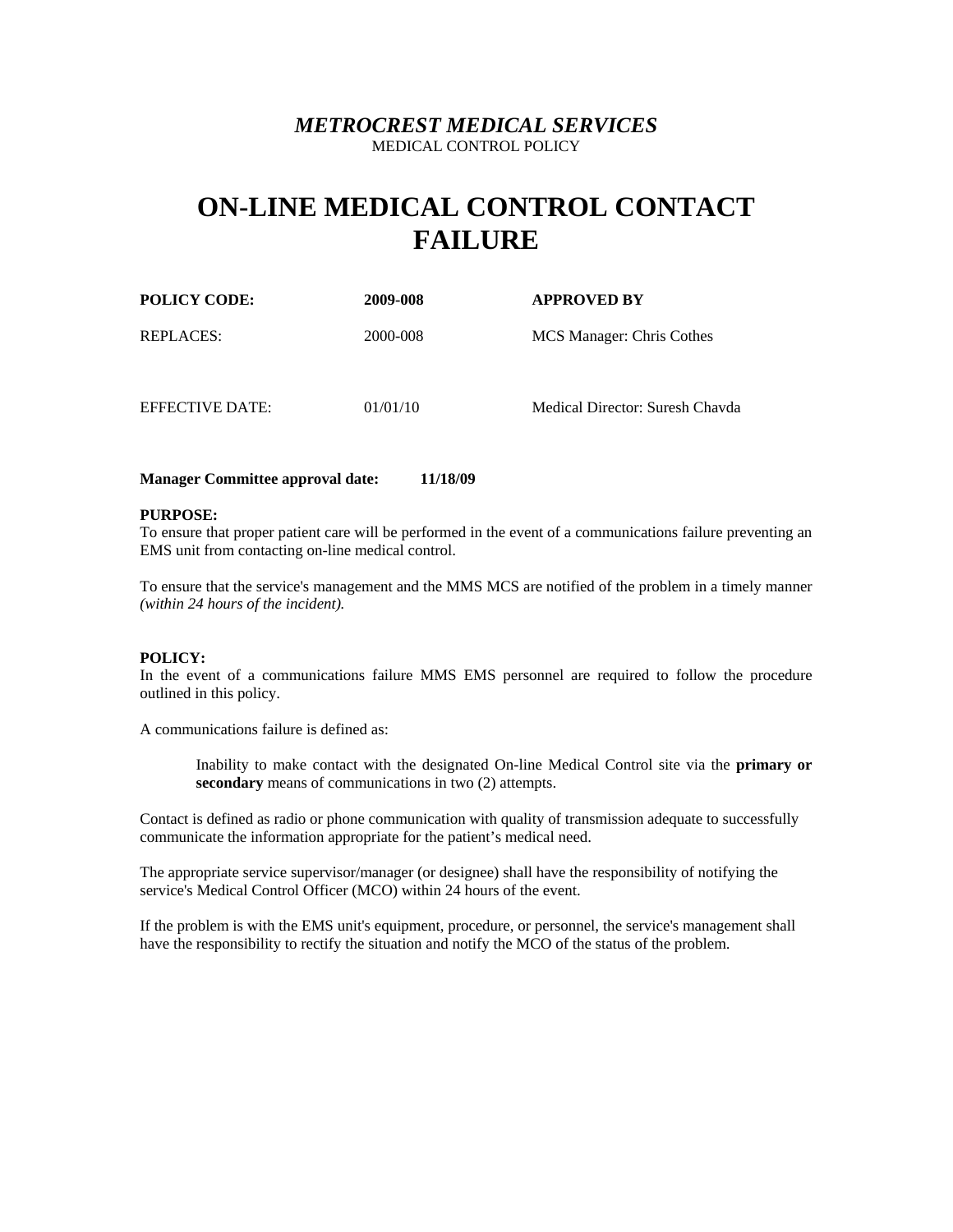## **PROCEDURE:**

In the event that an EMS unit is unable to make On-Line Medical Control site contact with their primary or secondary means of communications due to a problem at the facility or on the EMS unit's part, the attending EMS personnel shall: "treat as per protocol," meaning the entire protocol, including the treatments below the Medical Contact line, will be standing orders. Examples of failures would include inoperable cell phone, radio system disruption, physician at Medical Control site is unavailable for consultation, call disconnected, or busy signals.

- 1. Attempt *twice* to contact on-line medical control using the primary or secondary means of communication.
- 2. If this should fail or any problems are encountered with the primary or secondary means of communication, treat the patient as per protocol.
- 3. Try to ensure that the receiving facility is notified of the units impending arrival.
- 4. Notify their supervisor as per their service policy as soon as possible.
- 5. Provide to their supervisor, by the end of their shift, a written incident report detailing the nature of the communication failure and what therapies were provided that were beyond the standing orders in the MMS protocols.

The service supervisor/manager (or designee) shall have the responsibility of providing written notification of the nature of the failure, copies of all patient care documentation, and incident reports from the EMS personnel to the MCO within 24 hours of the event.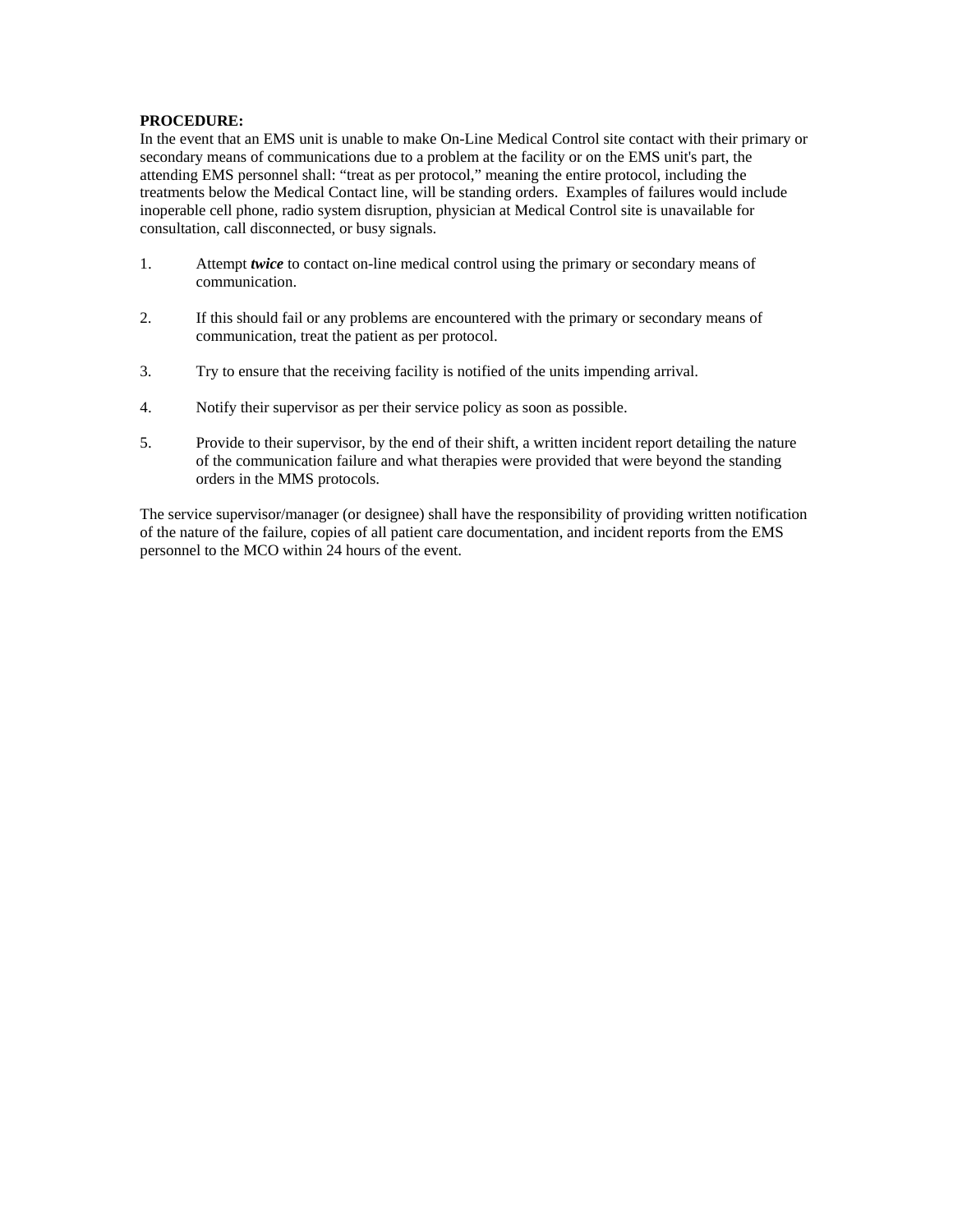# **DOCUMENTATION REQUIREMENTS**

| <b>POLICY CODE:</b> | 2009-009 | <b>APPROVED BY</b>        |
|---------------------|----------|---------------------------|
| <b>REPLACES:</b>    | 2000-009 | MCS Manager: Chris Cothes |

EFFECTIVE DATE: 01/01/10 Medical Director: Suresh Chavda

## **Manager Committee approval date: 11/18/09**

### **PURPOSE:**

To ensure that documentation is generated on all EMS incidents in the MMS system.

To ensure that MMS receives or has electronic access to copies of all pertinent patient documentation generated in the MMS Medical Control System.

To ensure those persons who walk into EMS stations for assistance are cared for properly and if appropriate defined as a "walk-in" patient.

### **POLICY:**

The provider service shall have the responsibility for ensuring that all EMS incidents to which a unit from that service is dispatched are documented. This includes all incidents where a patient is treated and/or transported by the responding agency. Also included are incidents where the responding transport unit is canceled by the on-scene first-responder unit. Patients who refuses any aspect of EMS service, patients have left the scene, false calls, the patient is referred to another unit or service for transport, adult patients who "walk-in" to make contact with EMS personnel (even for routine v/s checks), and "no patient" calls, must be documented appropriately.

The provider service shall have the responsibility for ensuring that MMS receives a legible copy or electronic access to all patient charts generated by the service. The patient chart copy may be in the form of a paper copy, electronic media, or via access to the agencies network. The charts must include copies of any refusal forms completed and of ECG strips generated. The charts for each month must be turned in to MMS by the 10th business day of the following month. All CAAS accredited services will provide all charting documentation within 10 days of document date.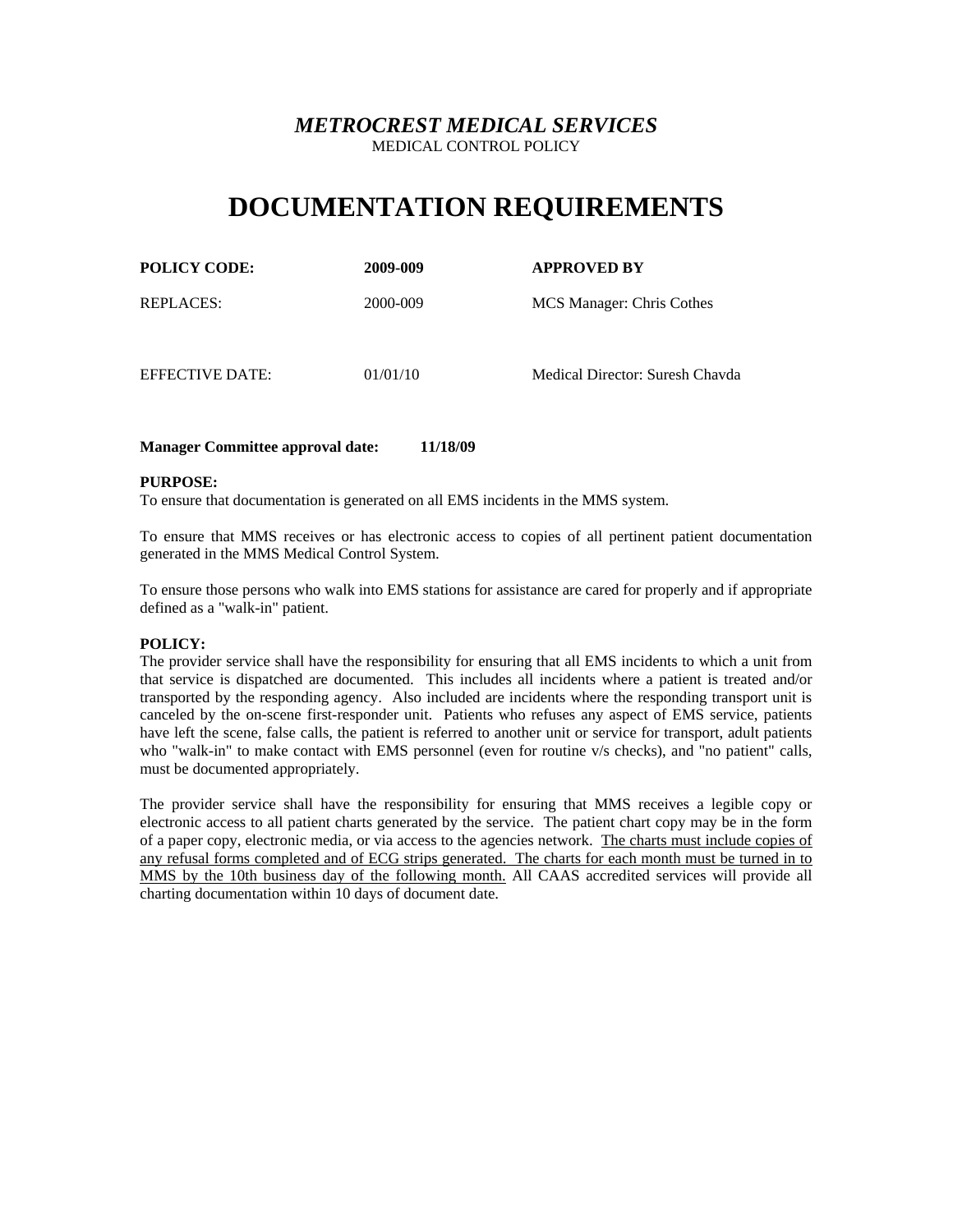### **PROCEDURE:**

With the exception of "walk-in" contacts, all patient contacts must be documented on a patient chart (as pre-approved by MMS). The chart must contain the minimum operations and demographic information required by the service's administration. The patient charts will include information set for within the MMS QI Programs, "Standard for Documentation". In addition, the chart must always include:

Date of incident.

Times, including call received by dispatch, call dispatched, unit responding, unit canceled, unit on scene, patient contact time (may be estimated if not collected by dispatch system), arrival time of transporting entity, departure time of transporting entity, time of arrival at receiving facility, and time unit clear of scene.

Incident number.

Location of incident, as reported by dispatcher.

Unit designation that answered call.

Unit designation and service of transporting entity.

Personnel names and MMS medical control identification numbers that were on responding unit(s).

Statement of dispatch nature.

Statement of reason for cancellation.

Assessment of findings upon arrival of unit.

In addition, the chart must include any other applicable components as defined in the "Standards for Documentation" as issued by MMS.

Persons who "walk-in" (come to an EMS station or approach EMS personnel who are not on a call) for EMS assessment and/or treatment must have documentation completed as follows:

- 1. All "walk-ins" under the age of 13 must have a complete assessment and patient chart.
- 2. The EMS personnel MUST directly ask an adult who presents to EMS with a request for a vital signs assessment if the individual is experiencing any symptoms or complications at this time.
	- a. If the adult patient indicates that he or she is having any sign or symptom of a medical problem, then the individual must be treated as a patient and have a complete patient chart generated as stated above.
	- b. If the patient denies any medical problem, or symptoms, the vital signs  $(v/s)$  are above or below the thresholds given in this policy, the individual must be treated as a patient and have a complete patient chart generated as stated above.
	- c. If the individual denies any medical complication or symptoms, AND the vital signs are within the parameters in this document, then the documentation of the contact may be accomplished as follows:
		- A log which includes the patient's name, the date and time of contact, why the patient wanted the v/s measured, and what the v/s were.

## **ACCEPTABLE V/S PARAMETERS FOR DOCUMENTATION OF PUBLIC CONTACT AS A V/S CHECK ONLY**:

|                    | <b>Adults:</b> (Pediatric patients require a full chart/refusal documentation) |
|--------------------|--------------------------------------------------------------------------------|
| Respiratory rates: | $12 - 24$                                                                      |
| Pulse:             | $60-120$                                                                       |
| Blood pressure:    | Systolic 90-180, Diastolic 50-100                                              |

In addition to these numeric parameters, the vital signs must be clinically acceptable for the person. Example; a systolic BP of 92 mm Hg is not clinically acceptable on a 100 kg 50 year old male patient, and would require a complete patient chart. For this patient a systolic pressure of 92 mm Hg would be considered low and require further evaluation.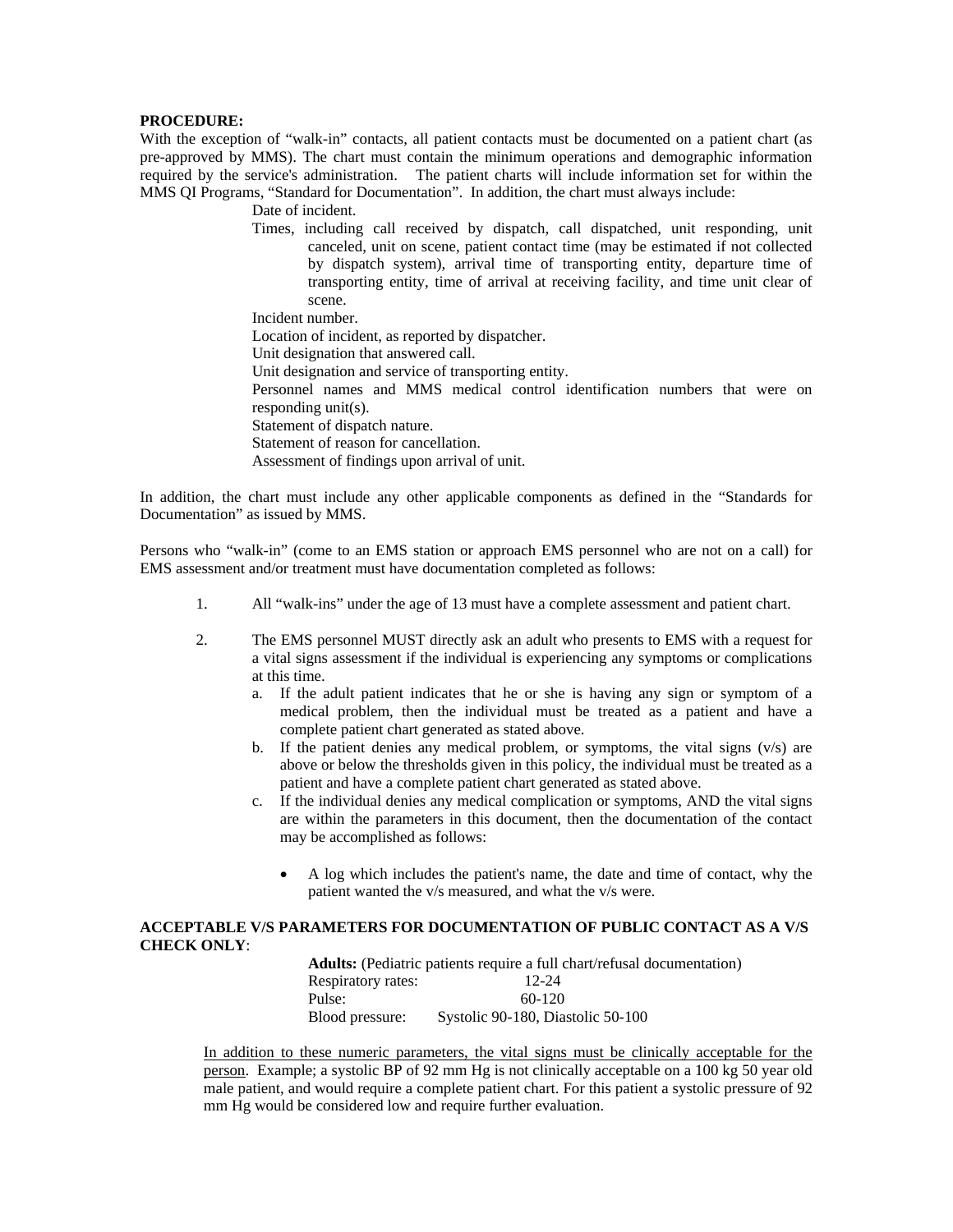# **ON-LINE MEDICAL CONTROL RECORDINGS**

| <b>POLICY CODE:</b> |  |
|---------------------|--|
|                     |  |

**POLICY CODE: 2009-010 APPROVED BY**

REPLACES: 2000-010 MCS Manager: Chris Cothes

EFFECTIVE DATE: 01/01/10 Medical Director: Suresh Chavda

## **Manager Committee approval date: 11/18/09**

## **PURPOSE:**

To ensure the proper recording of on-line medical control contacts within the MMS system for QI purposes.

To assign responsibility for purchase, maintenance, storage, and review of medical control recordings.

## **POLICY:**

Contact with on-line medical control via cellular phone by an MMS EMS unit will be recorded on digital media.

MMS On-line Medical Control Sites have the responsibility of:

- 1. Ensuring that the designated phone and recording device are functioning properly.
- 2. Ensuring the digital media is kept for at least 30 days.
- 3. Ensuring that digital media is changed as necessary.

MMS has the responsibility of:

- 1. Providing all equipment necessary for recording.
- 2. Retrieving the digital media from the medical control site.
- 3. Preparing the digital media for re-use at the medical control site.

Once the digital media is recorded upon with MMS EMS unit traffic, the device is under the jurisdiction of the Metrocrest Medical Services Medical Control System. MMS is authorized to retain and copy the content as needed.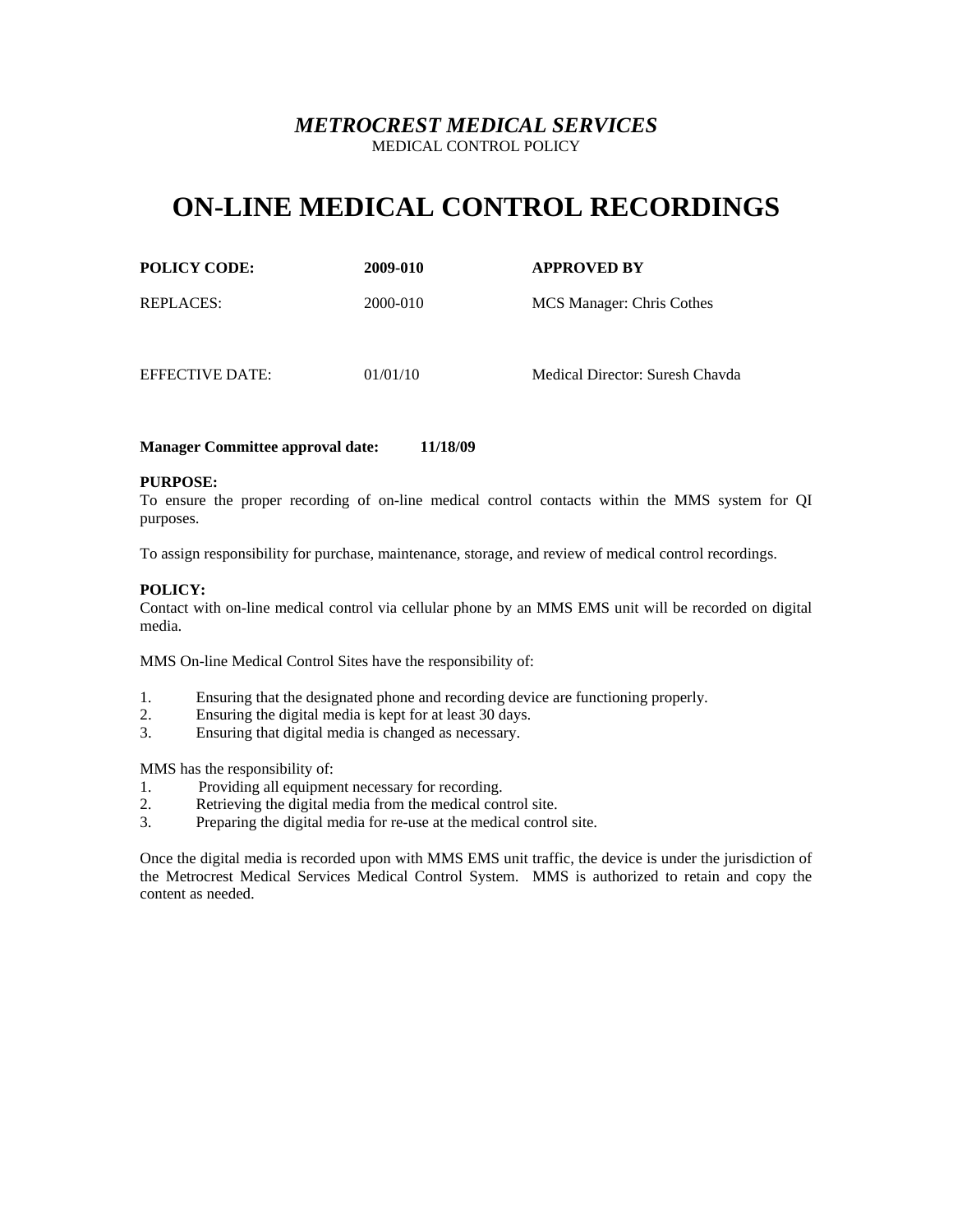# **CORRECTIVE ACTION**

| <b>POLICY CODE:</b> | 2009-011 | <b>APPROVED BY</b>        |
|---------------------|----------|---------------------------|
| <b>REPLACES:</b>    | 2000-011 | MCS Manager: Chris Cothes |

EFFECTIVE DATE: 01/01/10 Medical Director: Suresh Chavda

## **Manager Committee approval date: 11/18/09**

### **PURPOSE:**

To establish authority for taking corrective actions on EMS personnel within the MMS Medical Control System.

To establish the sequence of steps to be taken in the event of improper activities or deficient performance by an individual within the MMS Medical Control System.

## **POLICY:**

Metrocrest Medical Services has the authority:

- To require specific education or training of EMS personnel within its Medical Control System, both on an individual and system-wide basis.
- To impose restrictions, suspensions, or revocations of the privilege of practicing in the system upon individual EMS personnel of any certification level or upon services within its system.
- To evaluate the performance of the personnel and services within its system in all aspects of patient care and patient care oriented operations.
- To establish binding standards for all patient care oriented activities.

## **PROCEDURE:**

### *IDENTIFICATION OF NEED FOR ACTION*

- 1. The need for some form of corrective action, either with an individual, a service, or the system as a whole, will be determined through chart evaluations, field evaluations, a patient or patient family complaint, a request for investigation (from any source), skills testing, didactic examinations, or any other evaluation tool utilized within the Metrocrest Medical Control system.
- 2. The MCS Manager, or his designee, is responsible for articulating the specific problem and/or need for action in a written document.
- 3. This document shall include:
	- a. a descriptive synopsis of the problem or need
	- b. an action plan for rectifying the problem or meeting the need
	- c. assignment of responsibility for completing the actions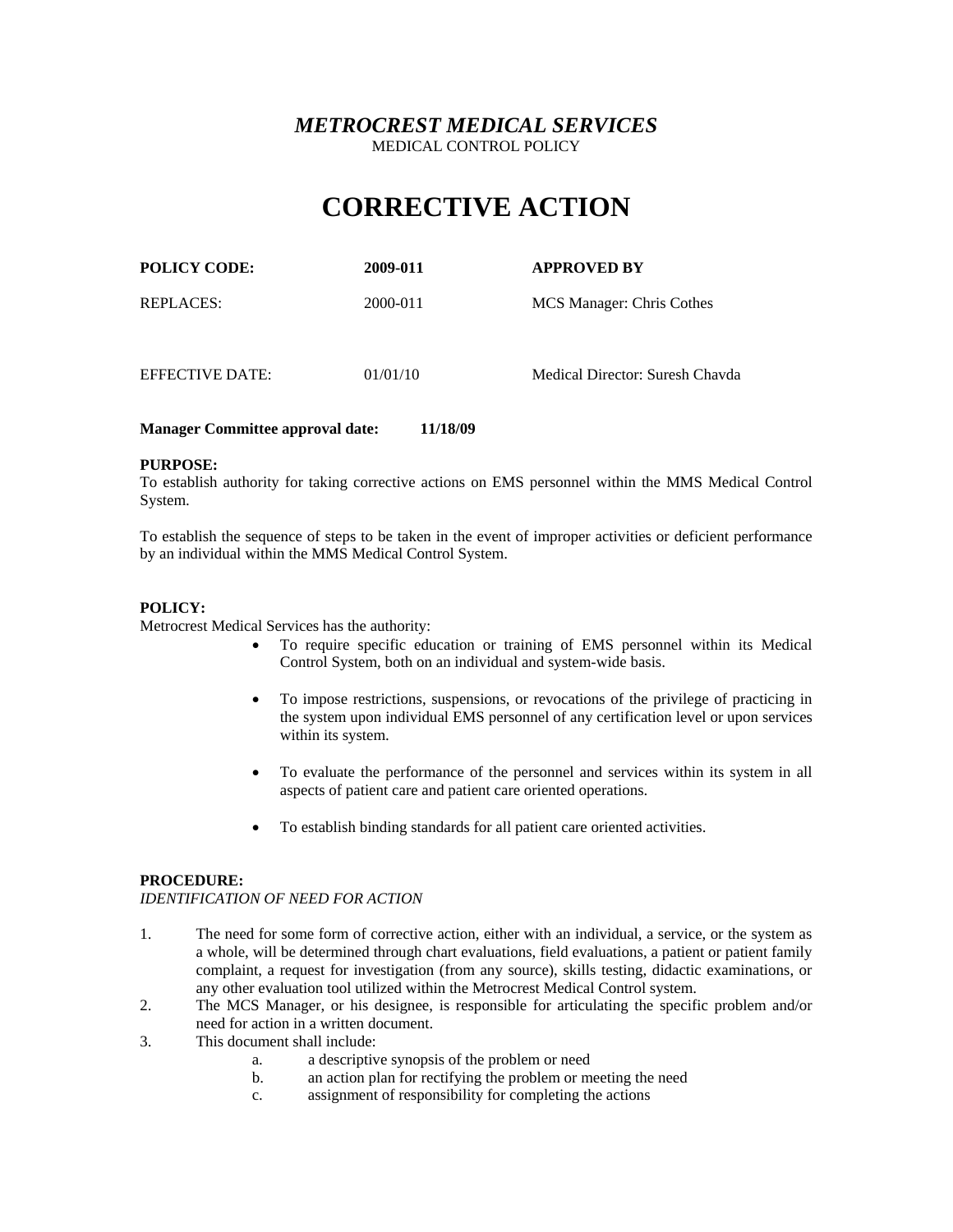4. A copy of this document shall be given to the:

Medical Director of MMS Associate Medical Director, if applicable Medical Control System (MCS) Manager of MMS Medical Control Officer (MCO) responsible for the involved agency EMS operations supervisor of the service or agency Line personnel addressed by the document

## *MINOR INFRACTIONS OR SUBSTANDARD PERFORMANCE*

Once the need identification process indicates either a minor infraction or a trend of minor substandard performance, the following procedure will be utilized.

## "Minor" is defined for this purpose as having a low probability of threat to patient care or to the operations of the Medical Control System.

Minor infractions or substandard performance may include, but are not limited to, such things as:

- A trend of poor chart evaluation, MC contact complaints, or field evaluation scores and/or minor protocol violations (which are clearly not a threat to the patient)
- Failure to comply with policies and procedures (if the failure is not a threat to the patient or the System).
- Disrespectful demeanor toward medical control personnel
- By-pass of on-line MC
- Failure to participate in the OI program
- 1. The MCO shall notify the EMS operations supervisor of the service of the infraction.
- 2. The MCO (and the EMS operations supervisor of the service, if s/he wishes) shall meet with the individual and provide feedback as to the nature of the substandard performance.
- 3. The MCO shall specify the desired performance, and discuss the means to reach this goal with the individual.
- 4. The MCO shall document the meeting and submit this documentation to the MCS Manager.
- 5. The repeat occurrence of a minor infraction, for which an individual has received formal remediation within the past year, will be considered a moderate infraction.

## *MODERATE INFRACTIONS OR SUBSTANDARD PERFORMANCE*

Once the need identification process indicates either a moderate infraction or a trend of moderate substandard performance, the following procedure will be utilized.

## "Moderate" is defined for this purpose as having a probability of threat to patient care or to the operations of the Medical Control system, although not apparently immediate or severe.

It also includes three (3) or more minor infractions or performance deficiencies within one (1) year after an individual has initially received counseling (as described above) for the previous minor incidents. Moderate infractions or performance deficiencies may include, but are not limited to, such things as:

- Protocol violations (which did not result in harm to the patient, but could have)
- Failure to comply with policies and procedures (which did not result in harm to the patient or System, but could have). An example would be practicing with a lapsed TDSHS certification.
- 1. The MCO shall notify the EMS operations supervisor of the service of the infraction.
- 2. The MCO (and the EMS operations supervisor of the service, if s/he wishes) shall meet with the individual and provide feedback as to the nature of the substandard performance.
- 3. The MCO shall specify the desired performance changes, and discuss the means to reach this goal with the individual. Both the specific desired performance changes and a specific date for their measurement will be written as a letter by the MCO to the involved EMS personnel prior to the meeting.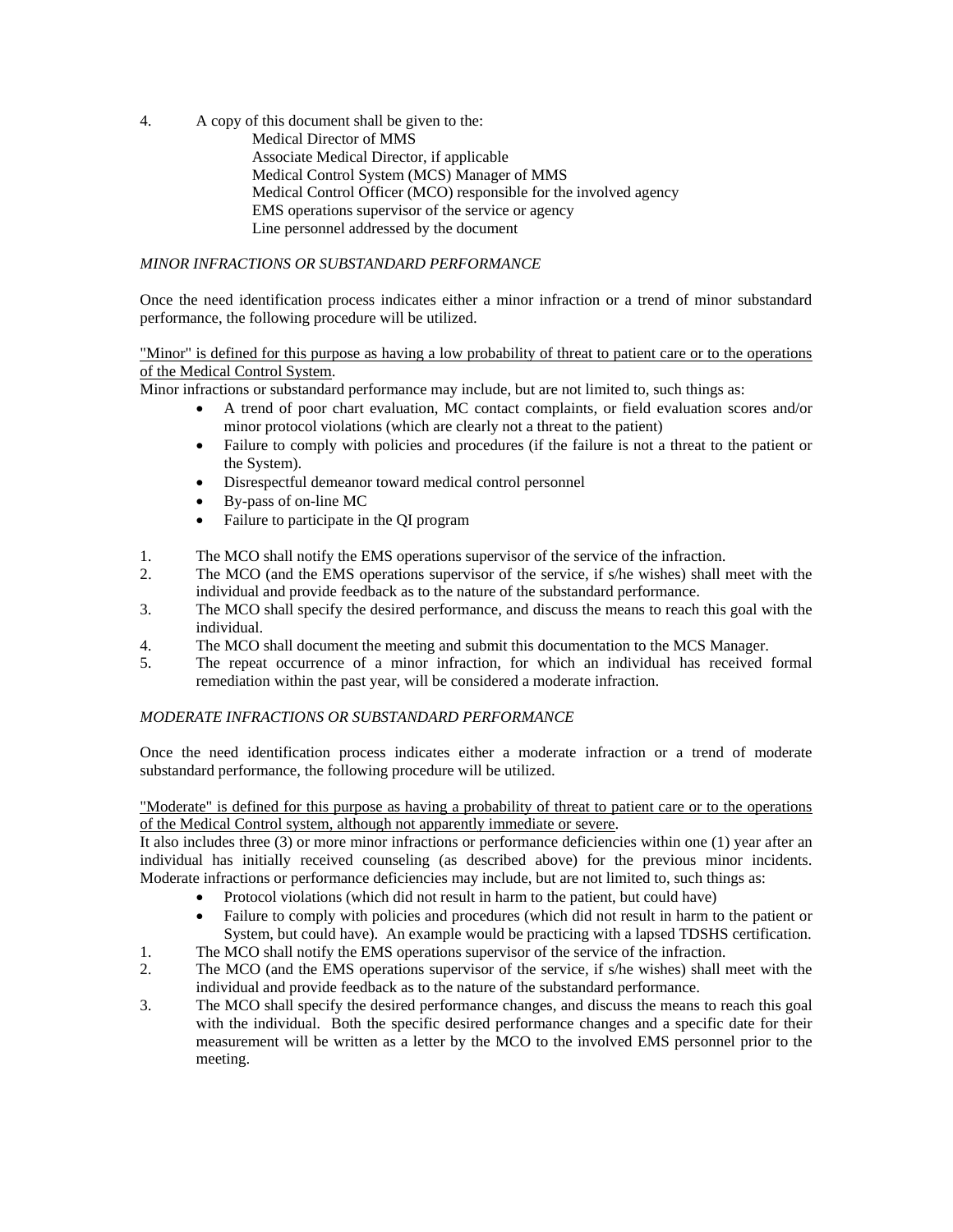- 4. The document shall also include a statement of the actions to be taken in the event of failure to meet the performance change goals and those to be taken in the event of a repeat infraction or performance deficiency.
- 5. The repeat occurrence of a moderate infraction, for which an individual has received formal remediation (i.e., verbal, written exam, and/or practical exam) within the past year, will be considered a major infraction. The involved EMS personnel shall sign a copy of this document indicating that they received the counseling and that they understand both the requirements and the consequences (listed in number 6 below) of not meeting the requirements.
- 6. *Repeat* incidents of moderate infractions or performance deficiencies by an individual previously counseled for such shall result in:
	- a. Steps 1 5 above.
	- b. Formal placement on probation of Medical Control authorization
	- c. Specific remedial instruction as deemed appropriate by the MCO and approved by the MCS Manager and Associate Medical Director, (if applicable), which may include but is not limited to:
		- Individual training and evaluation by an MCO or FTO.
		- Mandatory attendance at a designated CE offering, including satisfactory completion of any testing associated with the CE offering.
	- d. Written notice of the terms of probation, including the above instruction, the standards to be met, and consequences of not meeting the criteria.
- 7. More than three (3) incidents of moderate infractions or performance deficiencies by any single individual within one (1) year of initial counseling for a moderate infraction (or the equivalent) shall be considered a major infraction or substandard performance.

## *MAJOR INFRACTIONS OR SUBSTANDARD PERFORMANCE*

Once an investigation process indicates either a major infraction or a trend of major substandard performance, the following procedure will be utilized.

## "Major" is defined for this purpose as having an immediate probable or established threat to patient care or to the operations of the Medical Control System.

It also includes three (3) or more moderate infractions within one (1) year after an individual has initially received formal counseling (as described above) for the previous moderate infractions. Major infractions or substandard performance includes, but is not limited to:

- Protocol violation which results in harm to a patient
- Failure to comply with a policy or procedures which results in harm to a patient or represents a serious risk to the Medical Control System
- Falsification of records
- Knowingly providing misleading or false information to a representative of the MMS Medical Control System
- Failure to report a major infraction or below standard performance by any other person in the MMS MC System.
- 1. The MCO shall notify the EMS service operations supervisor of the service of the infraction.
- 2. The MCO shall notify the MCS Manager, Associate Medical Director if applicable, and Medical Director immediately upon recognition of a major infraction or performance deficiency.
- 3. The MCS Manager, or his designee, shall have the responsibility of investigating, or having investigated the incident as soon as possible. This investigation shall include, at a minimum:
	- A. An interview with the EMS personnel directly involved and with any on-line medical control personnel involved, and any other individuals involved, if applicable.
	- B. An evaluation of the patient chart.
	- C. An evaluation of any other applicable documentation (incident reports, etc.)
	- D. An evaluation of the medical control contact. (if available)
	- E. A review of the applicable laws and regulations, as well as all applicable MMS protocols, policies, and procedures.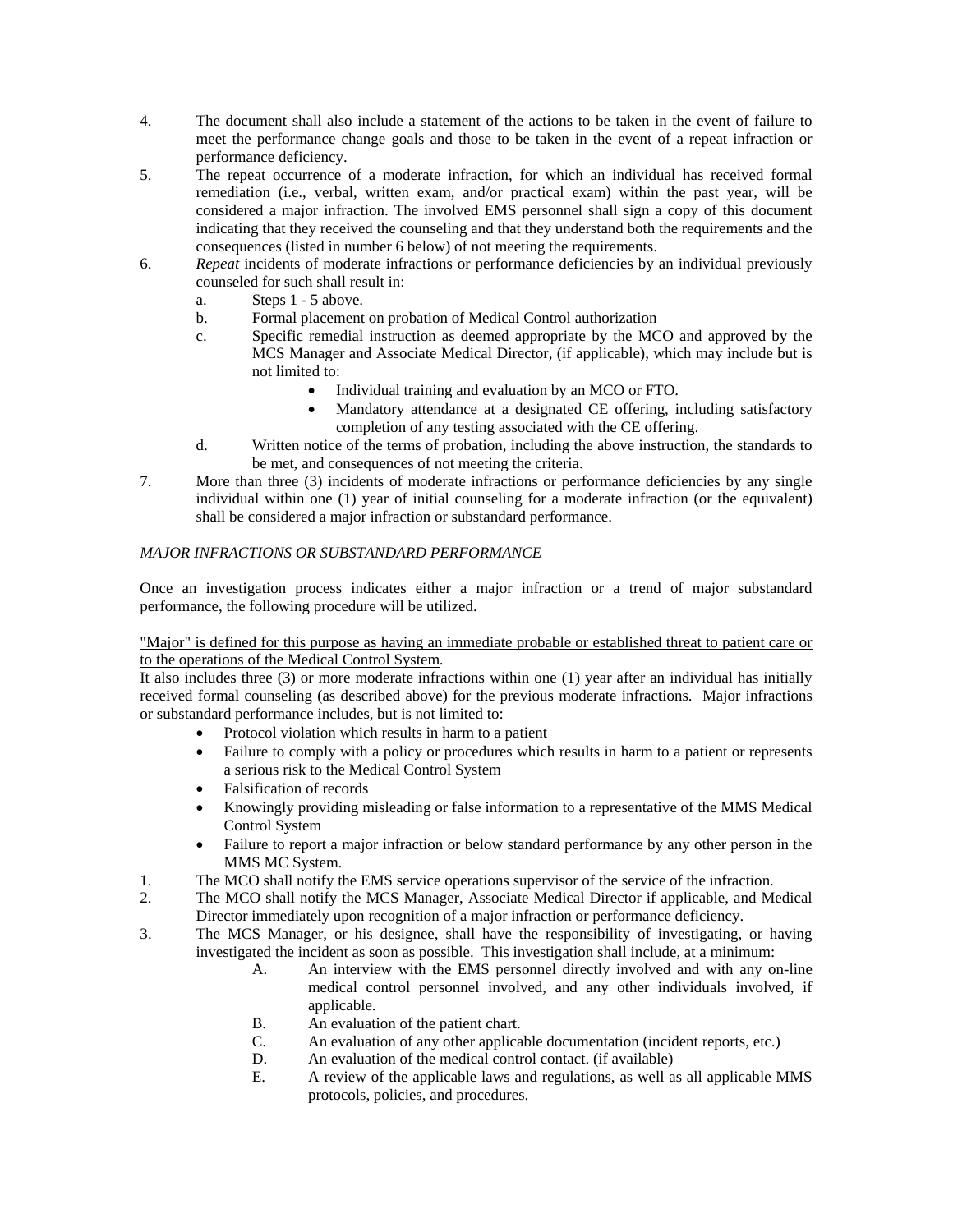- 4. Once such investigation confirms a major infraction or performance deficiency, the MCS Manager shall immediately notify the Associate Medical Director (if applicable), and the Medical Director of the situation.
- 5. The MCS Manager, Associate Medical Director (if applicable), and the Medical Director shall have the option of redefining the incident as minor or moderate as they deem appropriate, within the constraints of this policy.
- 6. If the Associate Medical Director and the Medical Director agree that this represents a major incident or performance deficiency, the MCS Manager shall enact an immediate suspension of the individual's medical control authorization.
- 7. The MCS Manager shall then have the responsibility of notifying the involved EMS service operations supervisor, of the immediate suspension of the individual's medical control authorization.
- 8. The MCS Manager or his designee shall then have the responsibility, along with any official representatives of the service provider who wish to participate, of notifying the individual that his/her medical control authorization is suspended.
- 9. The MCS Manager or his designee will review the incident with the Managers Committee as soon as possible. The Managers Committee shall review the findings of the Medical Director and MCS Manager, and make the final determination of the proposed course of action that will be taken by MMS in regards to this individual. The course of action to be taken in this case may include, but are not limited to:
	- a. Permanent revocation of Medical Control authorization
	- b. Re-assignment of Medical Control authorization at a lesser certification level (i.e., from Paramedic to EMT-Basic level)
	- c. Medical Control probation coupled with remedial training/education, as outlined under "Moderate infractions"
- 10. The MCS Manager shall have the responsibility of notifying the involved service's administration and the individual provider of the decision. The MCS Manager or MCO shall also notify the individual of his/her options for appeal (as per the Appeals policy) at this time.
- 11. The MCS Manager shall have the responsibility of ensuring that the prescribed action plan is successfully completed.
- 12. The MCS Manager shall have the responsibility of documenting the process.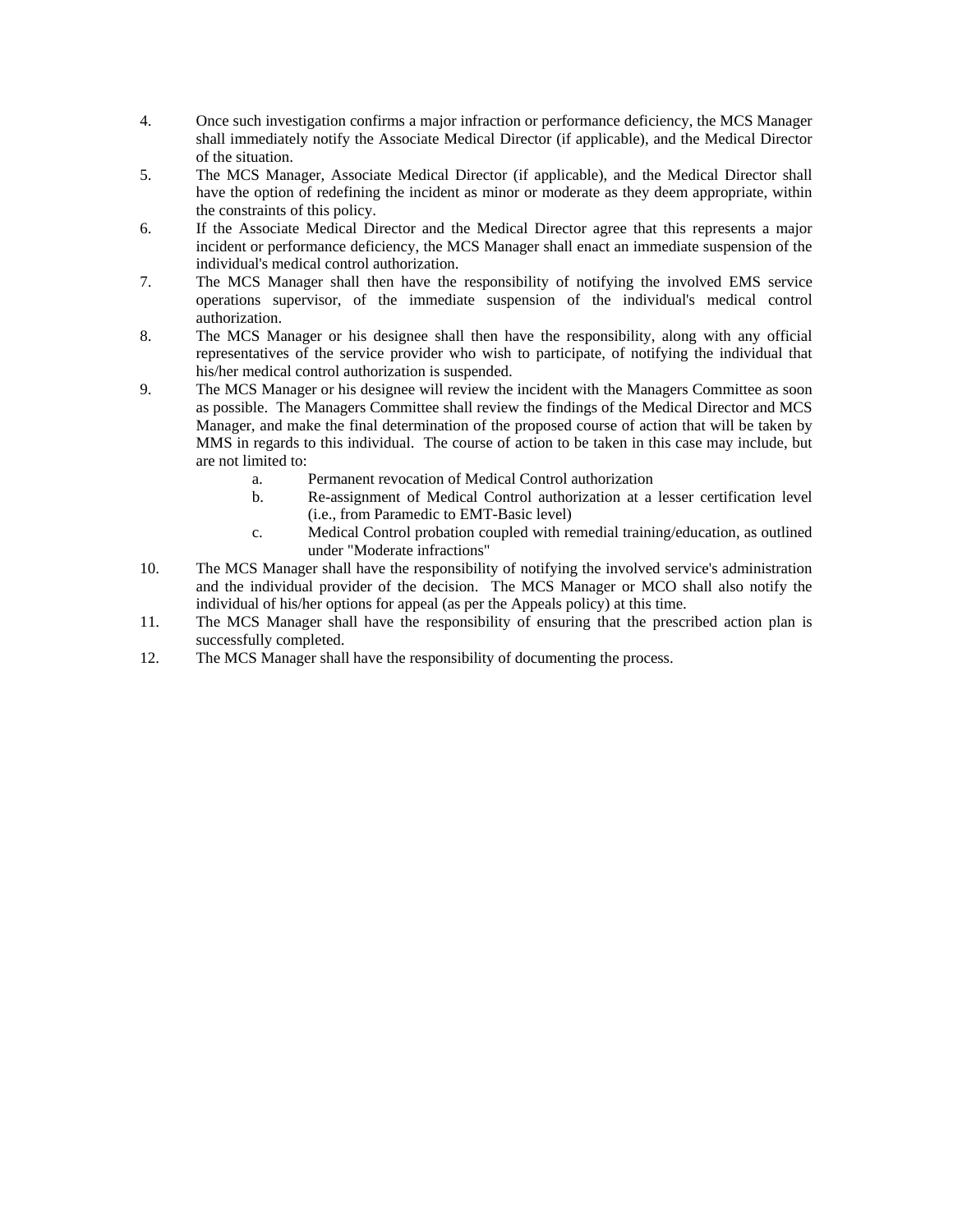# **APPEAL POLICY**

| <b>POLICY CODE:</b> | 2009-012 | <b>APPROVED BY</b>              |
|---------------------|----------|---------------------------------|
| REPLACES:           | 2000-012 | MCS Manager: Chris Cothes       |
|                     |          |                                 |
| EFFECTIVE DATE:     | 01/01/10 | Medical Director: Suresh Chavda |

## **Manager Committee approval date: 11/18/09**

## **PURPOSE:**

To provide EMS personnel within the MMS Medical Control System (MCS) with a method to appeal any findings, evaluations, and actions rendered by the MCS.

## **POLICY:**

MMS MCS will provide for a procedure by which EMS personnel acting within the MMS Medical Control System may request a review and revision of any findings, evaluations, and actions by MMS MCS personnel.

MMS MCS must reply, in writing whenever possible, to any such request made within the constraints of this procedure.

### **PROCEDURE:**

### *FOR QI EVALUATION FINDINGS*

- 1. Should an individual EMS provider disagree with an assessment in one of their chart evaluations, field evaluations, or other QI tools utilized by MMS MCS, and wish to have that evaluation reviewed and revised, the provider may document the request for review in a written request to MMS. Included with the written request should be a copy of the QI tool evaluation and the findings in dispute.
- 2. The request and documents will be submitted to the service's assigned Medical Control Officer (MCO).
- 3. The MCO shall review the provider's request and comments.
- 4. The MCO may revise the QI finding, as he/she deems appropriate.
- 5. The MCO will then return a copy of the documentation to the provider who requested the review. The MCO will include comments as to what, if any, revisions were made and why they were, or were not, made. This portion of the review must be completed within 10 business days of the day it is received by the MCO.
- 6. The revised evaluation will be retained in the MCS files as the permanent record of the evaluation.
- 7. If the provider still disagrees with the revised evaluation and wishes to appeal, the provider shall submit the copy of the revised documentation to the MCS Manager with a written request for review.
- 8. The MCS Manager shall review the provider's request, comments, and the evaluation.
- 9. The MCS Manager may revise the evaluation, as he/she deems appropriate.
- 10. The MCS Manager will then return a copy of the documentation to the provider who requested the review. The MCS Manager will include comments as to what, if any, revisions were made and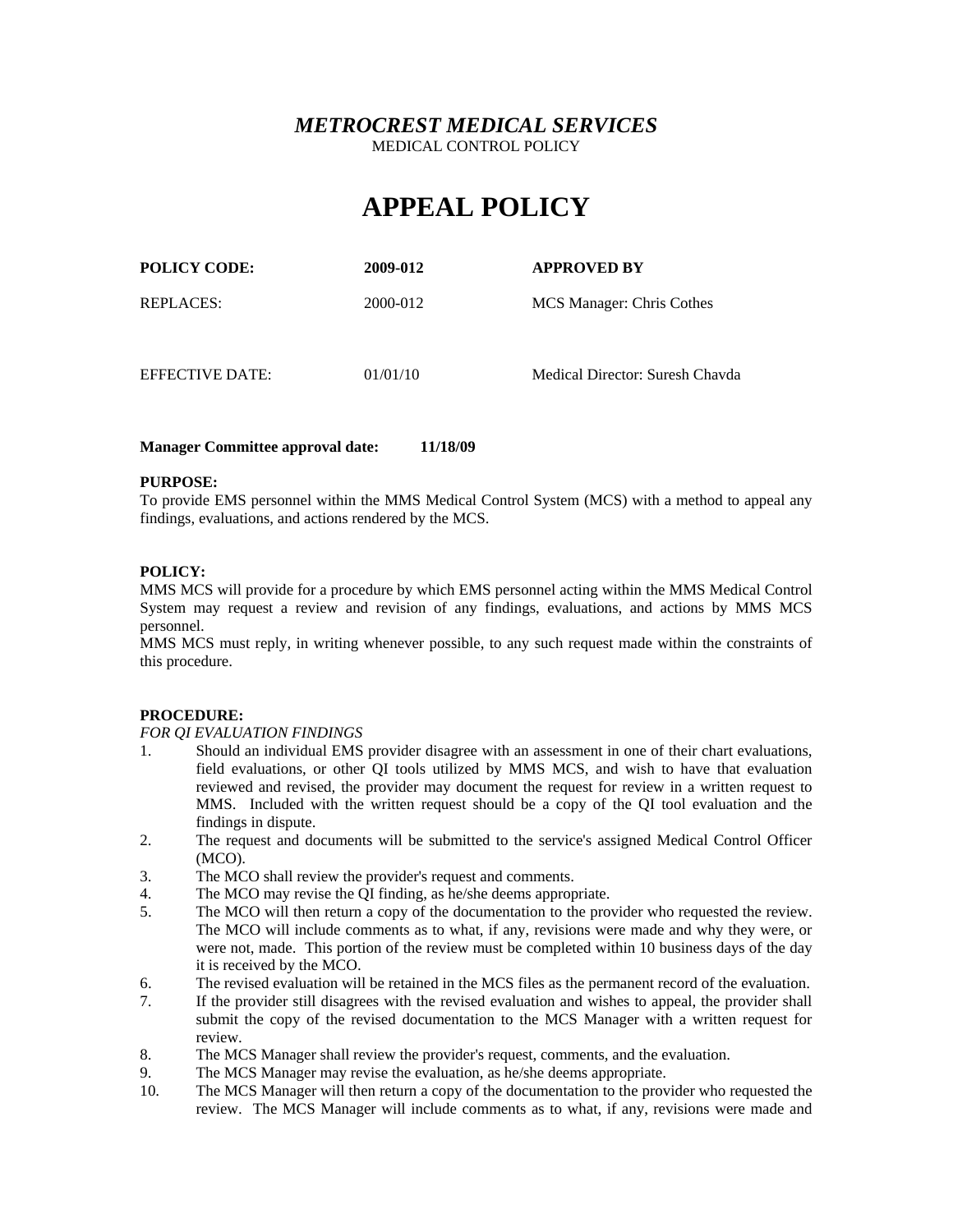why they were or were not made. This portion of the review must be completed within 10 business days of the day it is received by the MCS Manager.

- 11. The revised evaluation will be retained in the MCS files as the permanent record of the evaluation.
- 12. If the provider still disagrees with the revised evaluation and wishes to appeal, the provider shall submit the copy of the revised documentation to the Medical Director with a written request for review.
- 13. The Medical Director shall review the provider's request, comments, and the evaluation. The review and revision process shall be completed as noted above for the MCS Manager.
- 14. If the provider still disagrees with the revised evaluation and wishes to appeal, the provider shall notify the MCS Manager that s/he wishes to appeal the evaluation to the Managers Committee. The MCS Manager shall arrange a meeting of the Managers Committee as soon as possible.
- 15. The Managers Committee shall review the provider's request, comments, and the evaluation. The committee may interview the FTO or MCO who performed the evaluation. The provider may address the committee directly as well if s/he wishes. The ruling of the *Managers Committee will be final.*

### *FOR CORRECTIVE ACTIONS*

- 1. Should an EMS provider, the provider's supervisor, or an administrator of the provider's EMS agency disagree with a corrective action taken with the provider by the MMS QI program and wish to appeal that action, the provider, the provider's supervisor, or an administrator of the provider's EMS agency shall notify the MCO responsible for that service that they wish to appeal the action.
- 2. The MCO shall forward the request to the MCS Manager within 3 business days of its receipt.<br>
2. The MCS Manager shall review the request, the incident and documentation, and the act
- The MCS Manager shall review the request, the incident and documentation, and the actions taken. The MCS Manager shall render a decision as to what, if any, revisions to the action are appropriate. The MCS Manager may *not* revise any actions taken directly by the Managers Committee. The MCS Manager shall then return the documentation to the provider, including written discussion of what, if any, revisions were made and why they were or were not made. This component of the review must be completed within 10 calendar days of the date the request is received by the MCS Manager.
- 4. If the provider still disagrees with the actions and wishes further appeal, the provider shall notify the MCO that s/he wishes to appeal the MCS Manager's decision.
- 5. The MCO shall notify the MCS Manager of the request within 3 business days of receipt. The MCS Manager shall forward the appropriate documentation to the Medical Director within 3 days of receipt.
- 6. The Medical Director shall review the request, the incident and documentation, and the actions taken. The Medical Director shall render a decision as to what, if any, revisions to the action are appropriate. The Medical Director may *not* revise any actions taken directly by the Managers Committee. The Medical Director shall then return the documentation to the provider, including written discussion of what, if any, revisions were made and why they were or were not made. This component of the review must be completed within 10 business days of the date the request is received by the Medical Director.
- 7. If the provider still disagrees with the actions and wishes further appeal, the provider shall notify the MCO that s/he wishes to appeal the Medical Director's decision.
- 8. The MCO shall notify the MCS Manager of the request within 3 business days of receipt. The MCS Manager shall arrange a meeting of the regional Managers Committee as soon as possible. The MCS Manager will forward all appropriate documentation to the committee members as soon as possible for their review prior to the meeting.
- 9. The Managers Committee shall review the request, the incident and documentation, and the actions taken. The committee, by voice vote, shall determine what, if any, revisions are to be made to the action. The determination of the *Managers Committee is final.*
- 10. The MCS Manager will then return a copy of the documentation to the provider who requested the review. The MCS Manager will include comments as to what, if any, revisions were made and why they were or were not made. This portion of the review must be completed within 10 business days after the Managers Committee renders its decision.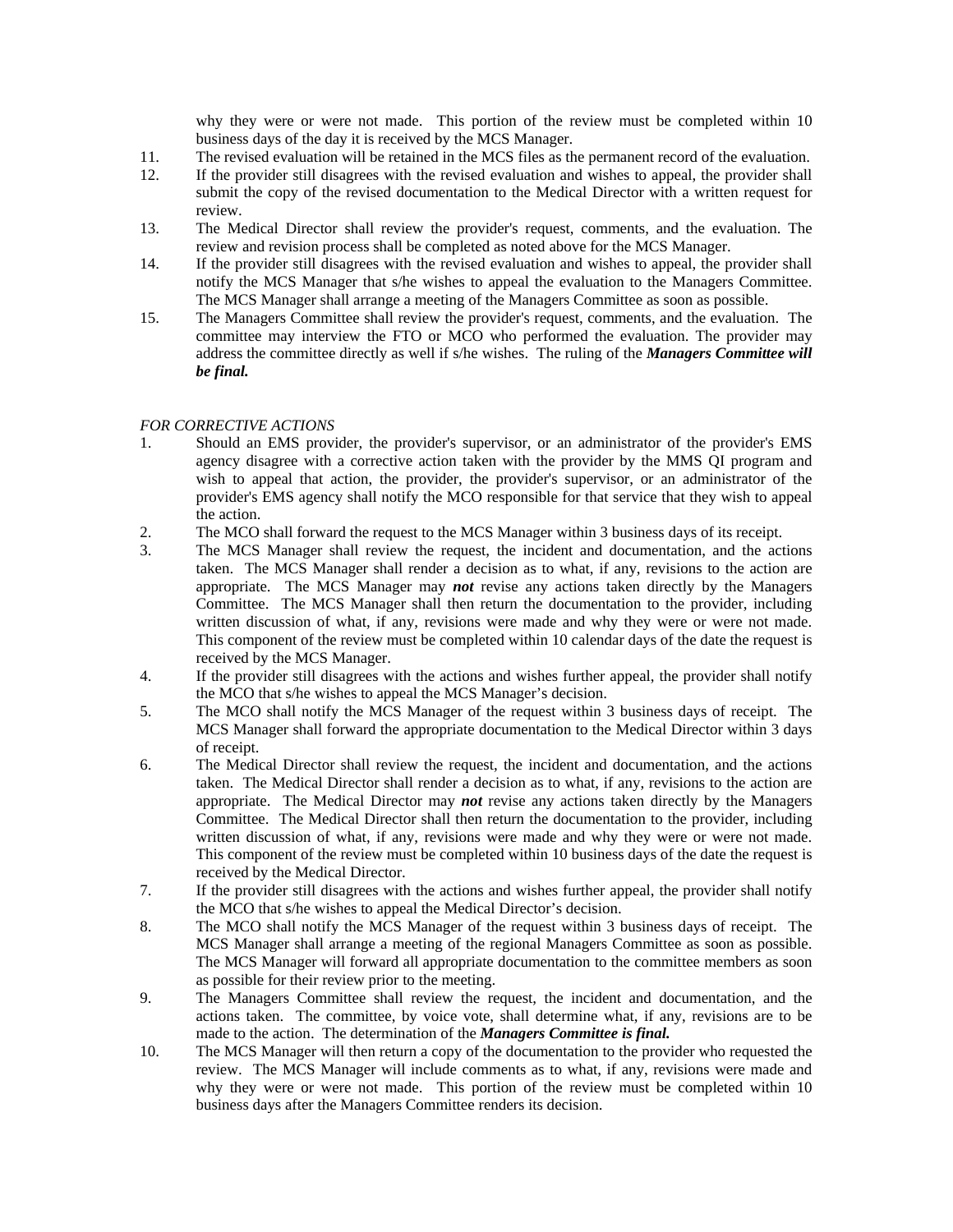# **PATIENT REFERRAL**

| <b>POLICY CODE:</b> | 2009-013 | <b>APPROVED BY</b>              |
|---------------------|----------|---------------------------------|
| REPLACES:           | 2000-013 | MCS Manager: Chris Cothes       |
| EFFECTIVE DATE:     | 01/01/10 | Medical Director: Suresh Chavda |

## **Manager Committee approval date: 11/18/09**

### **PURPOSE:**

To provide EMS services within the MMS system with the option of referring transport responsibility of a patient in the out-of-hospital setting to another ambulance unit or service.

To ensure that such referrals are done in a legally and medically acceptable manner.

## **POLICY:**

All EMS units in the MMS Medical Control System shall adhere to the following procedure when electing to utilize a transport referral.

Patients who may be referred to another unit or agency for transport are those who are medically stable and who will not suffer any adverse consequences from the delay in transport caused by the referral.

Patients appropriate for transport referral include, but are not limited to, stable patients with non-life or limb threatening illnesses or injuries who are *requesting transport to a facility outside the responding agency's normal transport area*.

This policy *does not* include those situations in which EMS personnel elect to utilize a helicopter ambulance to evacuate a patient, a mass casualty incident, or where patient transport is referred to another unit or agency due to the inability of the referring unit to provide transport (mutual aid/automatic aid).

Each provider service that wishes to refer patient transports is responsible for establishing the necessary agreements with other ambulance service providers and maintaining a current list of those services which are available to provide transport in that area on a referral basis.

Patients **MUST** be referred to an ambulance unit medically capable of managing the patient's injury or illness and of maintaining any therapies initiated prior to their arrival.

## **PROCEDURE:**

- 1. Determine that the patient's medical status is appropriate for transport referral. This determination shall be based upon, at a minimum, a complete primary and secondary survey, assessment of all appropriate vital signs and diagnostic parameters (ECG, blood glucose determination, etc.), a complete history of the current illness/injury, and a complete previous medical history.
- 2. If the patient requests transport to a facility outside the agency's normal transport area, the agency will inform the patient that they will call another ambulance to transport him/her to that hospital. Inform the patient that this will result in a delay in his/her transport. If the patient agrees, continue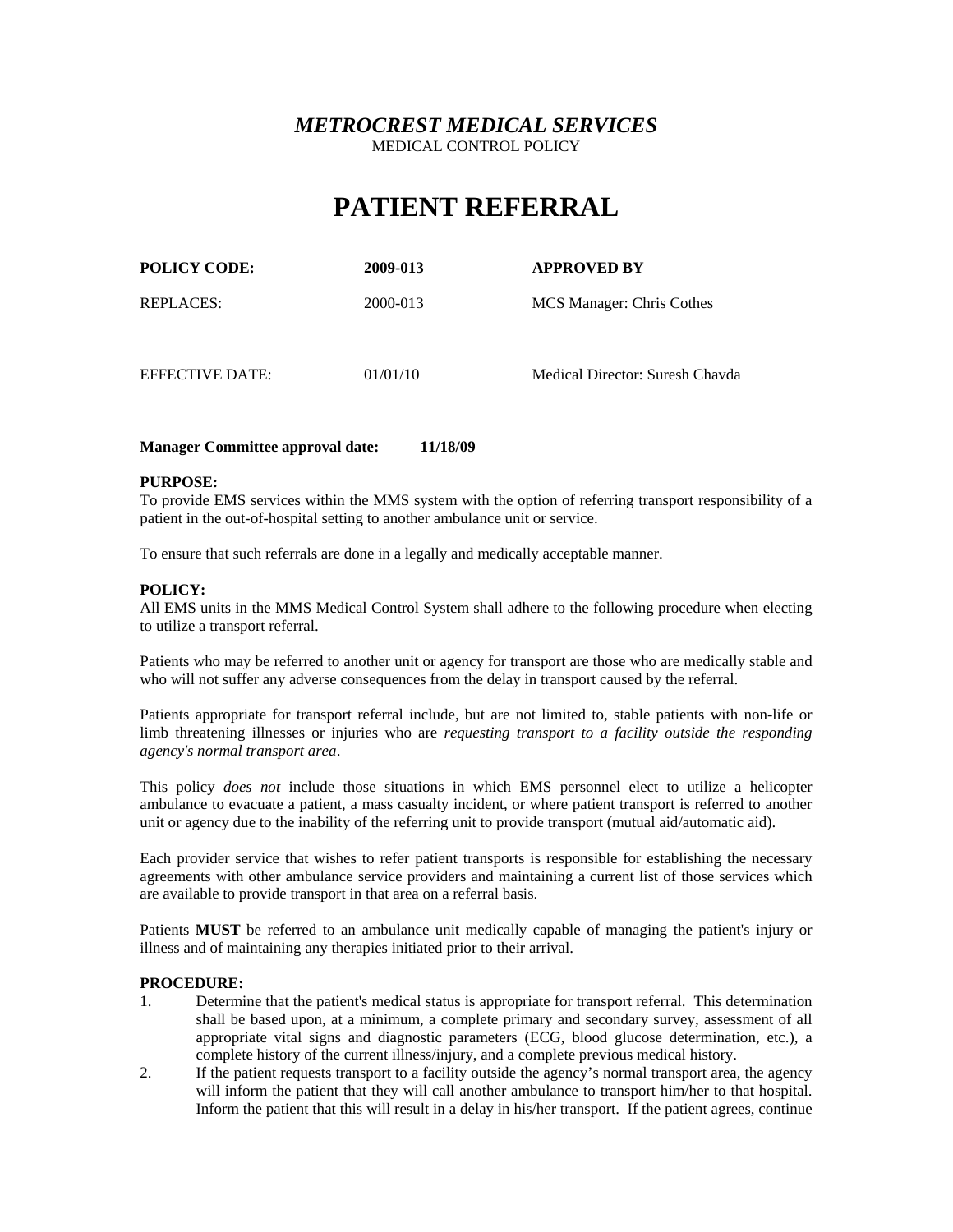with this procedure. If the patient does not wish for you to refer transport, you will then do one of the following:

- a. Offer to transport the patient to a facility within the normal transport area,
- b. IF PERMITTED TO DO SO BY YOUR SERVICE'S OWN POLICIES AND PROCEDURES, transport the patient to the facility that the patient is requesting, OR
- c. Execute a complete and legal patient refusal, and allow the patient to proceed to the facility of his/her choice via private means.
- 3. If the patient agrees to the referral, contact the transport entity and have them dispatch an ambulance to the location. Inform the transport entity of the level of care required for the patient (basic, intermediate, or paramedic). Secure an ETA from the transport entity.
- 4. While awaiting the arrival of the transport ambulance:
	- a. Complete the patient chart, including all demographic information and appropriate clinical/assessment information (vital signs, history, assessment findings, medications, etc.).
	- b. Complete a patient refusal form, indicating that the patient is declining transport by ambulance. Have the patient (or patient representative) sign the refusal. Indicate on the patient chart and the refusal form that this patient is being referred to another ambulance for transport, and what ambulance service that is.
- 5. Upon completion of **all** the above steps, your unit may become available for dispatch to emergency calls. However, *THE RESPONDING EMS UNIT SHALL REMAIN ON THE SCENE AND IN DIRECT PATIENT CONTACT UNTIL RELIEVED BY THE REFERRAL UNIT UNLESS ABSOLUTELY NEEDED FOR AN EMERGENCY CALL.* If dispatched to another call prior to the arrival of the transporting unit, the EMS crew will leave a copy of the completed chart on the scene for the transporting unit. The responding EMS unit *may not* return to service if any advanced life support therapies have been initiated prior to the arrival of the transporting unit.
- 6. Upon arrival of the transporting ambulance, the attending EMS personnel shall:
	- a. Provide the attendant of the referral unit a complete face-to-face patient report.
	- b. Have the attendant of the referral unit sign the patient chart as having received the patient. Provide the attendant a copy (generally, the "hospital" copy) of the chart, if possible.
	- c. Assist the referral unit with management and/or loading of the patient as needed.
- 7. Once the patient is in the care of the referral unit, the original responding unit may clear the scene.
- 8. The patient chart must include, at a minimum:
	- a. Complete demographics and patient information as required by the provider service.
	- b. All information required for a patient refusal, as dictated in the MMS Standards for Documentation and Patient Refusal policy.
	- c. A statement indicating that the patient desired to be transported to a facility outside the normal transport area of the service, what facility that was, and why the patient desired transport to that facility.
	- d. That the patient agreed to the referral.
	- e. The agency and unit designation of the transporting entity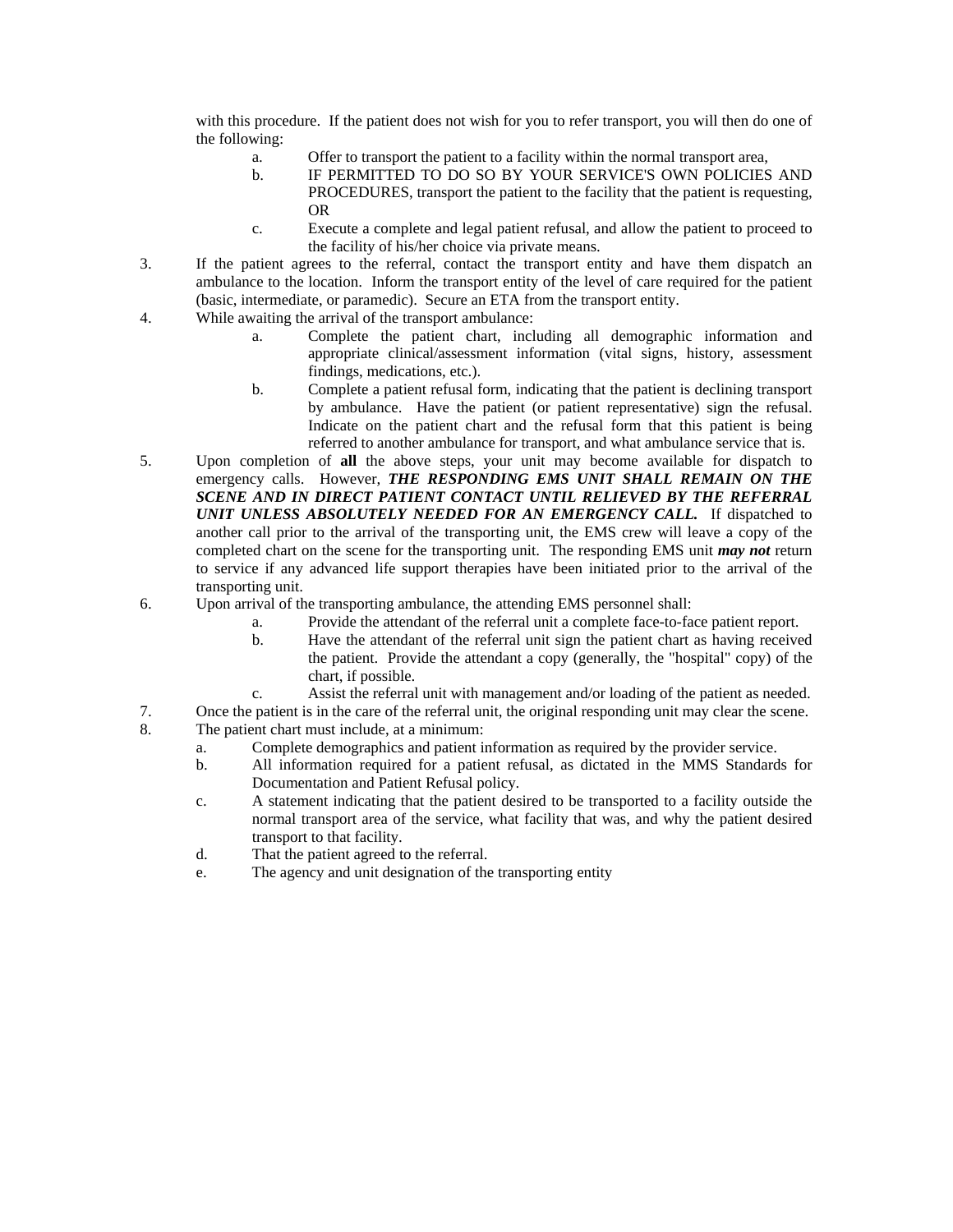# **RESPONSIBILITY TO PROVIDE APPROPRIATE LEVEL OF CARE**

| <b>POLICY CODE:</b> | 2009-014 | <b>APPROVED BY</b>              |
|---------------------|----------|---------------------------------|
| REPLACES:           | 2000-014 | MCS Manager: Chris Cothes       |
| EFFECTIVE DATE:     | 01/01/10 | Medical Director: Suresh Chavda |

## **Manager Committee approval date: 11/18/09**

### **PURPOSE:**

To ensure that all patients entering the MMS Medical Control System (MMS MCS) receive the appropriate level of care as soon as it can be provided to them.

To assign responsibility for making the determination of the required level of care and the responsibility for securing the appropriate level of care for the patient.

### **POLICY:**

Patients are considered to have entered the MMS Medical Control System once a provider service in the MMS MCS receives a call to respond to the patient or scene, as stated in the Texas State Board of Medical Examiners EMS Rule 197.5 (b).

Upon receiving a call for service, it shall be the responsibility of the dispatcher of the EMS units to correctly assess the medical needs of the patient and assign the appropriate unit(s) to respond and to assign the appropriate response mode for the unit(s).

All dispatchers who receive calls for medical assistance shall be trained in obtaining correct patient information via phone and using that information to make response determinations. Each EMS agency in the MMS MCS must have a process that has been approved by the MMS Medical Director for receiving and dispatching calls for medical assistance and/or transport. If MPDS (Medical Priority Dispatch System) or other call screening tools are used, they must be reviewed by an approved by the Medical Director.

The ultimate responsibility for decisions and actions taken in regards to the level of care provided and adherence to this policy shall rest with the administration/management of the provider service.

Upon arrival at the scene, it shall be the responsibility of the attending EMS personnel to determine the appropriate level of prehospital care needed by the patient(s). Should the patient(s) need out-of-hospital care at a level other than that which the attending EMS personnel are authorized to provide, it is the responsibility of the attending EMS personnel to make the appropriate level of care available to the patient(s) as soon as possible.

Should the responding EMS crew consist of providers capable of more than one level of prehospital care, it shall be the responsibility of the provider authorized at the highest level of care (subsequently referred to as the "Primary Attendant") to make the determination of the level of out-of-hospital care needed by the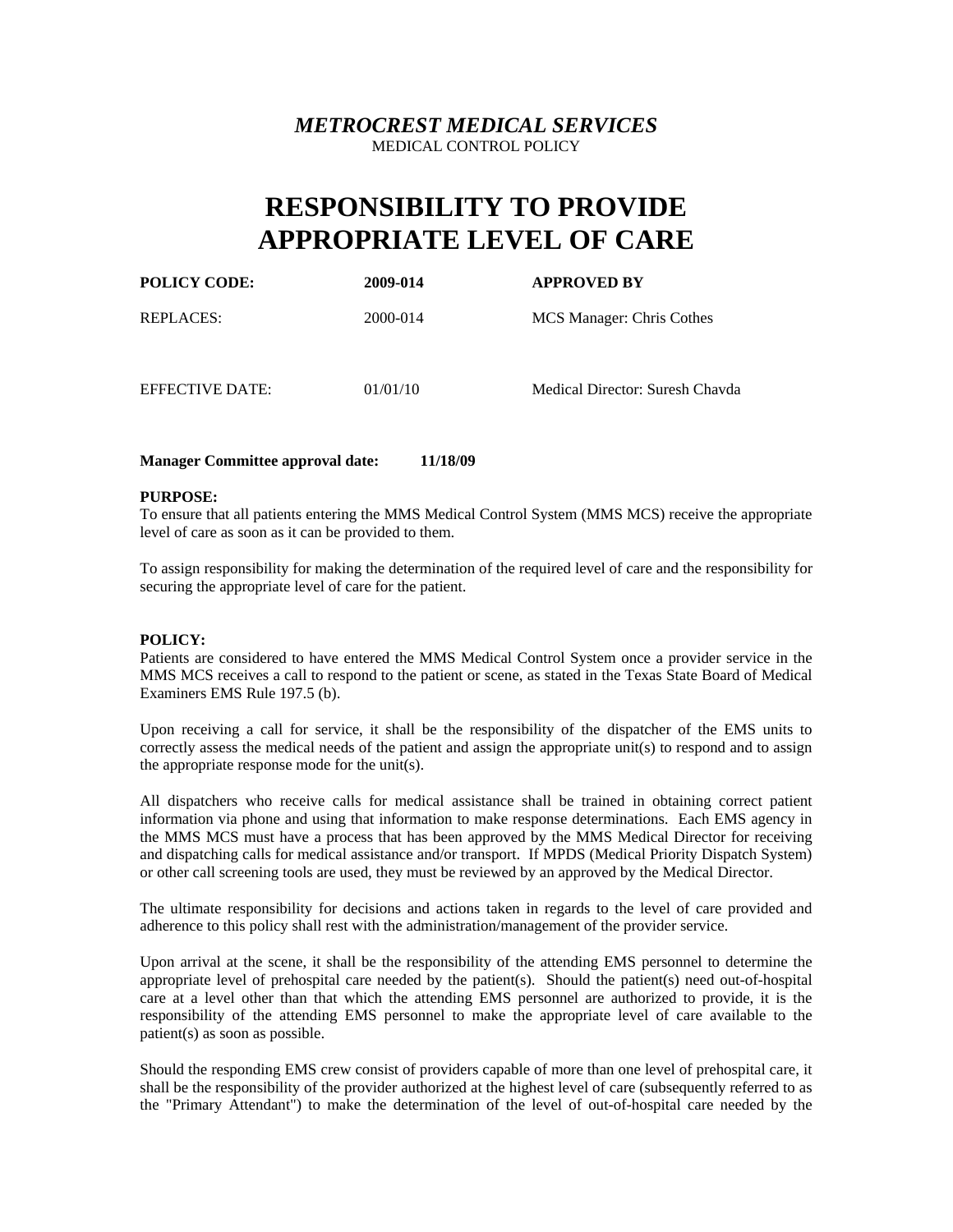patient. Should the Primary Attendant determine that the patient may be properly cared for by a provider authorized at a *lower* level than that of the Primary Attendant, they may allow a lower authorized attendant to assume patient care activities. The Primary Attendant retains *responsibility* for all aspects of the care of that patient, regardless of who is actually providing the care. The Primary Attendant is responsible for ensuring that the provider performing patient care under his/her supervision is capable of managing the patient and is providing care within the MMS standards. The Primary Attendant may delegate any activity that the provider is capable and/or authorized to perform, including attending the patient during transport and completing the patient chart.

## **PROCEDURE:**

## *DISPATCH*

- 1. When a dispatcher receives a call for medical assistance, he/she will use the provider service's MMS approved procedure to determine the correct response.
	- a. Immediately dispatch closest unit and unit with highest available level of care (if not same as closest unit).
	- b. **IF AVAILABLE** (through pre-arranged agreements), contact appropriate outside service and request a response of a unit with the capabilities to provide the required level of care. The assisting unit can respond directly to the scene behind the service's unit(s), or meet the service's unit in transit with the patient via an "ALS intercept." In any case, the assisting unit should only be used **IF** it can initiate the appropriate level of care sooner than having the service's original unit(s) directly transport the patient rapidly to a local ED.
	- c. The use of an outside (assisting) unit in this setting will be considered a transport referral. Such an incident requires documentation as dictated in the "Transport Referral" policy (2009-013).

## *FIELD OPERATIONS*

- 1. If, upon arrival at the patient's location, the attending EMS personnel are faced with a patient whose pre-hospital medical requirements exceed what the EMS crew is authorized/equipped to provide, the EMS crew shall respond (as specifically dictated in the provider agency's policies) by:
	- a. The on-scene EMS personnel will immediately notify dispatch, the appropriate service supervisor, or administrator (as specified by the service's internal policies) that they have contact with a patient requiring advanced care.
	- **b. IF AVAILABLE** (through pre-arranged agreements), contact appropriate outside service and request a response of a unit with the capabilities to provide the required level of care. The assisting unit can respond directly to the scene behind the service's unit(s), or meet the service's unit in transit with the patient via an "ALS intercept". In any case, the assisting unit should only be used **IF** it can initiate the appropriate level of care sooner than having the service's original unit(s) directly transport the patient rapidly to a local ED.
	- c. The use of an outside (assisting) unit in this setting will be considered a transport referral. Such an incident requires documentation as dictated in the "Transport Referral" policy (2009-013).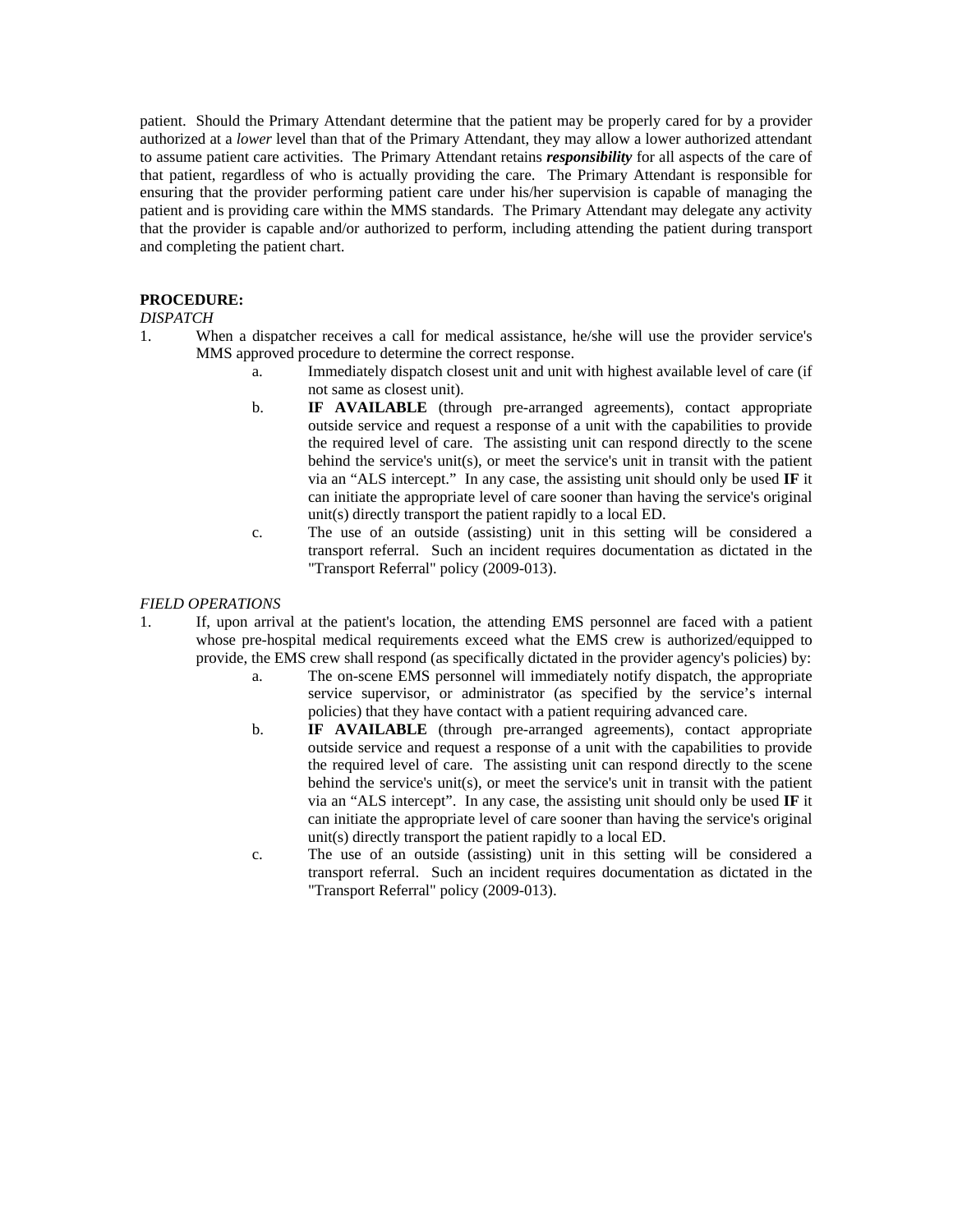# **CONTROLLED SUBSTANCES**

| <b>POLICY CODE:</b> | 2009-015 | <b>APPROVED BY</b>        |
|---------------------|----------|---------------------------|
| REPLACES:           | 2000-015 | MCS Manager: Chris Cothes |
|                     |          |                           |

EFFECTIVE DATE: 01/01/10 Medical Director: Suresh Chavda

## **Manager Committee approval date: 11/18/09**

### **PURPOSE:**

To ensure that the MMS MCS agencies can obtain the Schedule II and IV medications necessary to comply with the MMS Patient Care Protocols for Therapy.

To ensure that all controlled substances, specifically Schedule II and IV medications used in the MMS system are accounted for legally.

### **POLICY:**

MMS will provide each agency with the physician authorization documents necessary to obtain the Schedule II and IV medications specified in the MMS Patient Care Protocols for Therapy. Each agency will then use these documents to obtain the medications from a vendor of their choice.

It is the responsibility of the provider agency to secure and to track all of the controlled substances in its possession. This includes controlled substances in the EMS units and in the supply safe. This tracking may be accomplished with either the MMS provided documents (or approved substitutes) or via approved electronic data management system. Agencies using the MMS paper documents must have on board an MMS approved Narcotics Accountability Form and a minimum of 6 MMS approved Narcotic Use Forms. Controlled substances inventory logs must be available for viewing by any officer of the MMS MCS upon request.

It is the responsibility of the provider agency to see that the controlled substance inventory is correctly completed *each day* by the personnel responsible for that unit.

Controlled substances past their expiration date may not be used for patient care and must be disposed of in an approved manner.

## **PROCEDURE:**

### *IF NARCOTIC IS USED*

1. The paramedic who administered the medication is responsible for completing documentation of the controlled substance use. Documentation, either written or electronic, should include: the date and time that the medication was administered, the run number that it was used on, the patient's name who received the medication, how much medication was administered (and wasted), and the physician's or MCO's name who ordered the medication. If the medication was given on standing order, the paramedic will enter the phrase "standing order" under "ordering physician".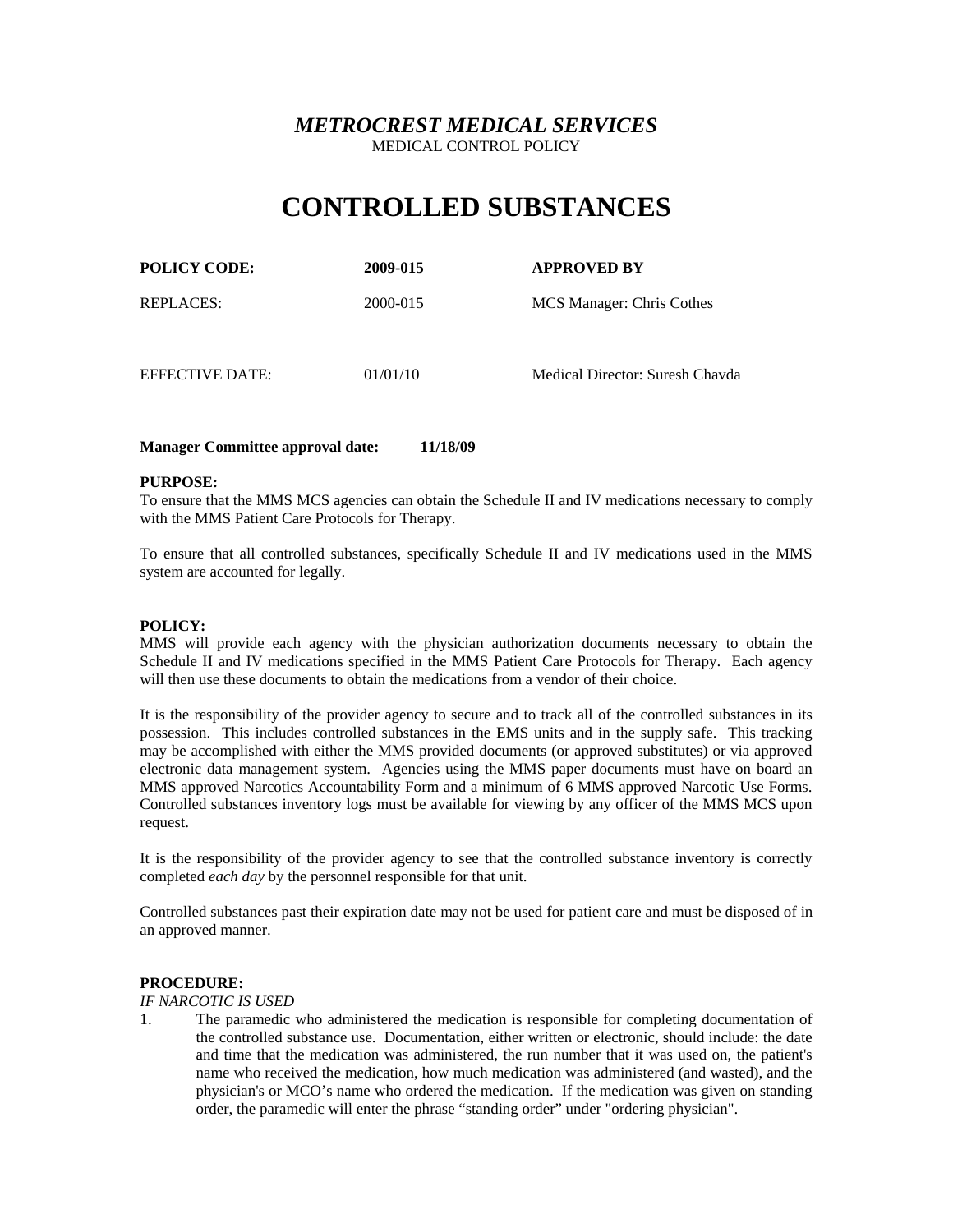2. If the entire volume of medication was not administered to the patient, the remainder of the medication **MUST** be wasted. The paramedic will have someone (preferably a healthcare provider at the receiving facility) witness him/her waste the medication. The witness will sign the Narcotic Use Form under "witness" or indicate such on the electronic record.

## *IF A NARCOTIC IS LOST OR DESTROYED*

- 1. The paramedic will notify the appropriate supervisor within the service, as required by the service.
- 2. The paramedic or supervisor will notify the Medical Control Officer responsible for that service.
- 3. The paramedic will complete a Narcotic Use Form, or complete an entry in the electronic data management system, indicating "0" medication administered and the full amount wasted. Write "broken" or "lost" under "Patient name".
- 4. The paramedic will complete an incident form (as indicated by the service), documenting the events surrounding the loss or breakage of the medication.
- 5. The paramedic will have any witnesses to the loss or breakage sign both the Narcotic Use Form and the incident form.
- 6. The agency supervisor will forward the incident report to MMS and follow departmental requirements for follow-up testing and investigation. Findings from any follow-up investigations will be forwarded to MMS when they become available.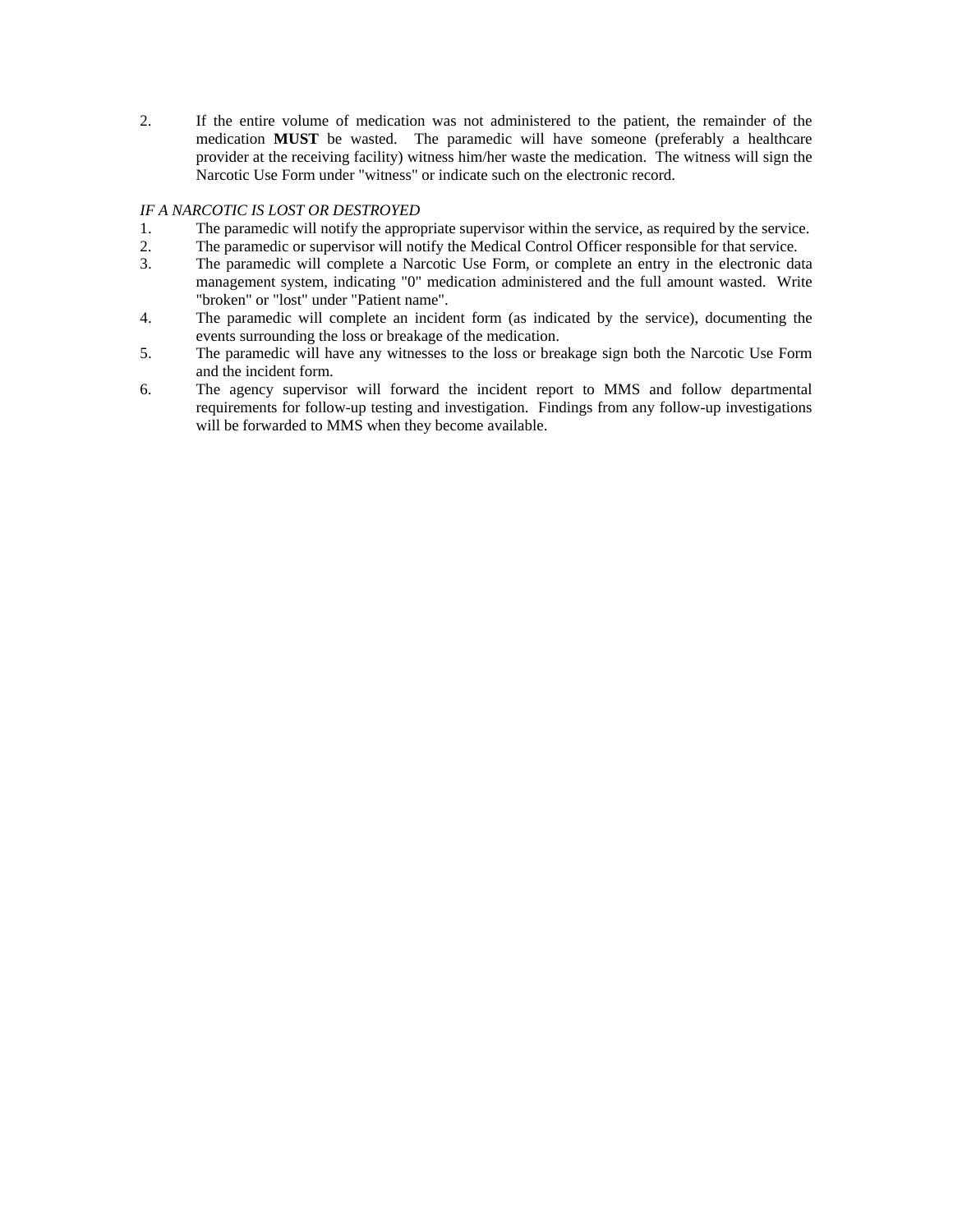# **MEDICAL CONTROL INSPECTIONS**

| <b>POLICY CODE:</b> | 2009-016 | <b>APPROVED BY</b>        |
|---------------------|----------|---------------------------|
| <b>REPLACES:</b>    | 2000-016 | MCS Manager: Chris Cothes |

EFFECTIVE DATE: 01/01/10 Medical Director: Suresh Chavda

## **Manager Committee approval date: 11/18/09**

## **PURPOSE:**

To provide MMS Medical Control with a quality assurance/improvement tool to confirm compliance with equipment, supply, and medication requirements as established in the medical protocols.

### **POLICY:**

MMS has the authority to inspect any unit within the MMS MC system.

Any MMS Field Training Officer, Medical Control Officer, Medical Control System administrator, or Medical Director may conduct a unit inspection.

MMS may inspect a unit at any time, with or without previous notification of the crew or service administration.

The inspection of a unit by MMS may **not** interfere with that unit's ability to provide emergency medical response to its assigned district. The inspection of a unit by MMS may **not** take place while that unit is enroute to a call, on the location of a call, or has a patient on board.

The service's administration or management must be notified by the inspecting MMS officer as soon as possible that an inspection is taking place, either immediately prior to the inspection, during the inspection, or no later than 1 hour after the inspection. Each provider service's administration shall designate the individuals authorized by them to receive this notification from the inspecting officer.

If the inspection reveals any major infractions of either TDSHS rules or MMS policies which are a significant threat to patient welfare, such as a lack of critical patient care equipment, supplies, or medications, the inspecting officer shall notify the service's administrative representative that the unit is out of compliance with the equipment/supply requirements. The inspecting officer shall inform the service's administrative representative at what level, if any, the unit remains authorized to operate at. The unit may **not** be dispatched on any calls which might require a level of care for which it is no longer authorized to operate at until the shortfall is corrected and the inspecting officer approves the unit for service at that level.

If the inspection reveals other infractions that do not represent a significant threat to patient welfare, such as incorrect stock levels or unapproved substitutions of materials, the inspecting officer shall document the findings, and notify the service's administrative representative of the shortfalls by 1700 hours that day.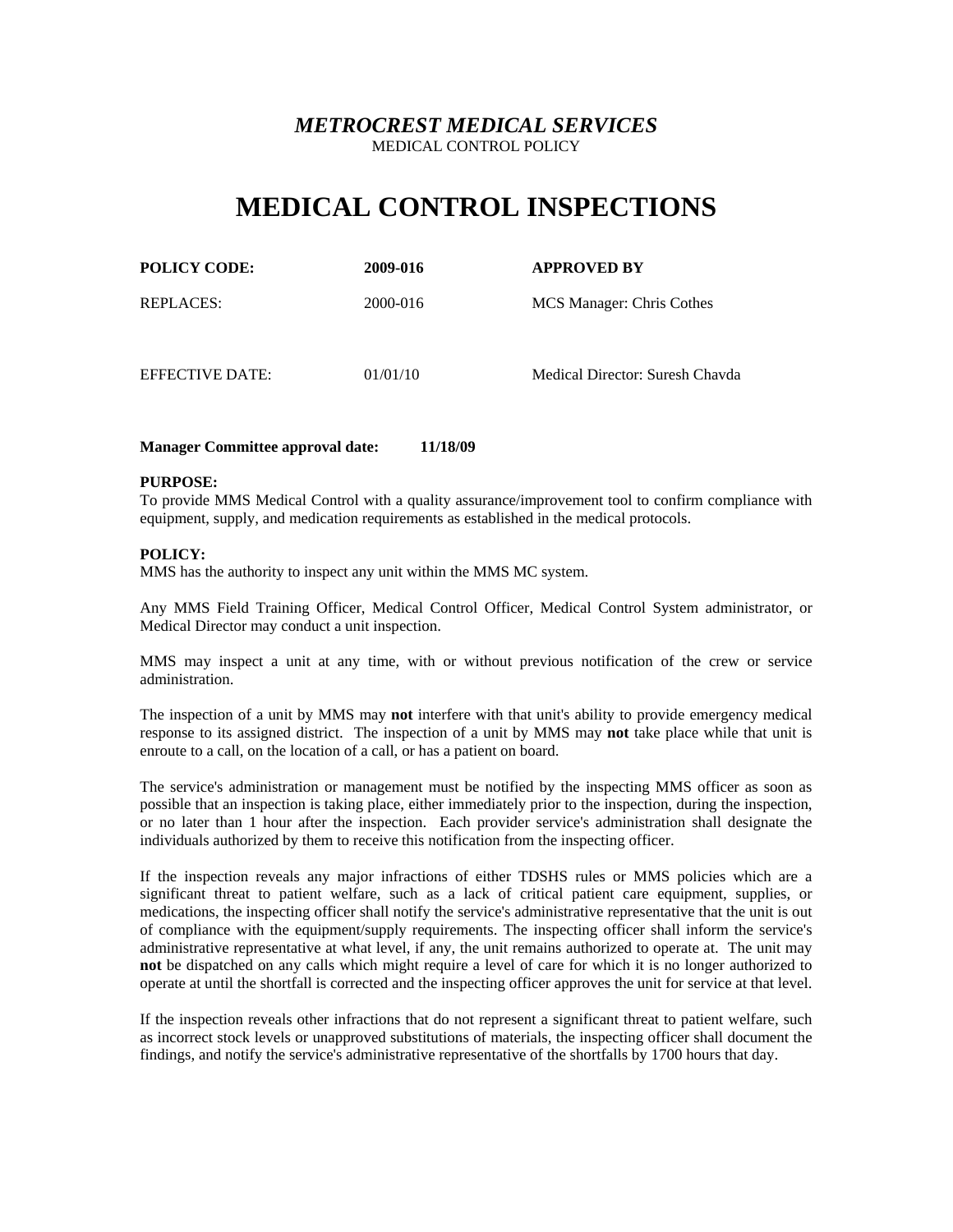## **PROCEDURE:**

- 1. Upon locating a unit to be inspected, the inspecting officer shall identify him/herself to the crew and notify the crew that they and their unit are about to be inspected for compliance to MMS MCS policies.
- 2. The inspecting officer shall then notify the service's administration representative that an inspection of one of their units is about to occur, if possible to do so in a timely manner. If not, the inspecting officer **must** notify the service's administration representative within 1 hour of the completion of the inspection.
- 3. The inspecting officer shall inspect the unit and components, using the appropriate protocol equipment/supply list as the template.
- 4. If the inspecting officer encounters any major infractions of either TDSHS requirements or MMS policies, the inspecting officer shall:
	- a. Notify the service's administration/management that the unit is out of service, what the specific reason is, and what must be done in order to place the unit back in service.
	- b. Notify the crew that they are out of service until further notice, and explain the specific infraction(s) involved.

Examples of major infractions include, but are not limited to, the following:

Any missing equipment, supplies, or medications that would render the unit unable to complete a protocol.

A malfunctioning piece of equipment, which would render the unit unable to complete a protocol or which, is a direct threat to patient safety.

- 5. The service's administration/management shall then have the responsibility of rectifying the shortfall. The service's administration/management shall then notify MMS that the problem has been corrected.
- 6. Should the inspecting officer note any discrepancies or shortfalls, which are not major infractions, such as inadequate stock levels or unapproved equipment/supply substitutions, the inspecting officer shall document these findings and notify the service's administration/management by 1700 hrs the same day. A follow up inspection may be undertaken within 10 business days to ensure compliance.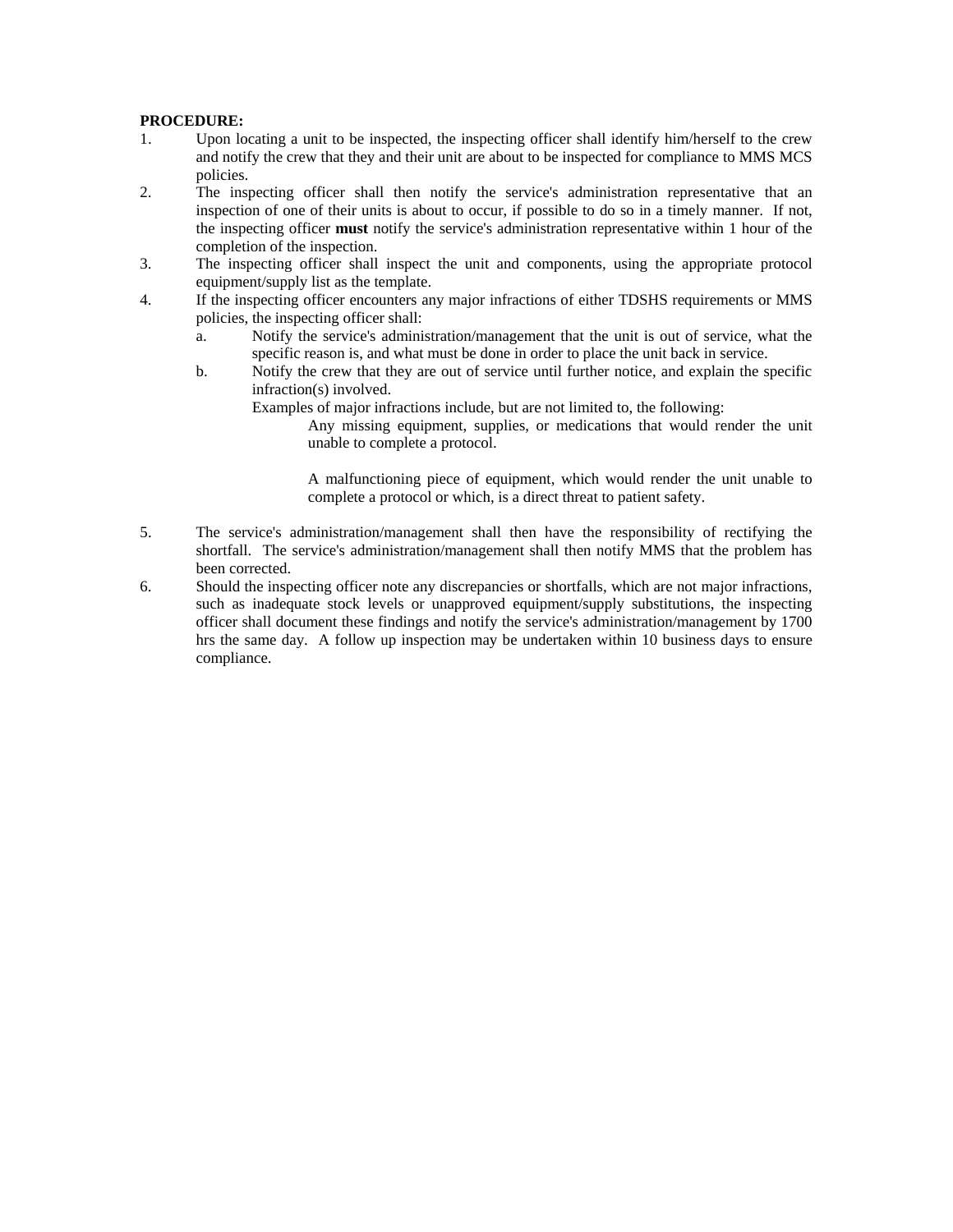# **PATIENT CONSENT AND REFUSAL**

| <b>POLICY CODE:</b> | 2009-017 | <b>APPROVED BY</b>              |
|---------------------|----------|---------------------------------|
| REPLACES:           | 2000-017 | MCS Manager: Chris Cothes       |
| EFFECTIVE DATE:     | 01/01/10 | Medical Director: Suresh Chavda |

## **Manager Committee approval date: 11/18/09**

### **PURPOSE:**

To establish what constitutes a "patient" in the MMS Medical Control System. To provide EMS personnel with clear rules for managing situations in which a patient (or a patient's representative) is declining or refusing care or transportation by EMS. To establish how a patient's refusal of treatment and/or transport must be documented.

### **POLICY:**

All instances in which a patient (or a patient's representative) refuses or declines any aspect of EMS contact, assessment, care, or transport shall have documentation completed as directed in the following procedure as in the "Documentation Requirements" policy 2009-009.

All EMS and on-line medical control personnel shall adhere to the procedures outlined in this document.

### **DEFINITIONS:**

*Legal Competency* – the legal ability to perform a legally recognized act or function, such as consenting to or refusing medical care. Persons are declared incompetent by the courts, and will have a guardian appointed for their decision making.

*Mental Capacity* – the present ability to understand and appreciate the nature and consequences of one's condition to form a rational treatment decision. Factors that affect mental capacity include intoxication, head injury, hypoxia,

*Minor* – any person under the age of 18

*Emancipated Minor* – any person under the age of 18 who for legal purposes is considered an adult

*Guardian* – a minor or an adult legally declared incompetent will have a guardian to make consent and refusal decisions on their behalf. The incompetent adult's guardian will have a Durable Power of Attorney for Health Care that allows them to make medical decisions for the patient. A guardian for a minor may include:

- Parent or Grandparent
- Adult sibling, aunt or uncle

• School staff that has written authorization to consent/refuse from a person having the right to consent/refuse.

• Adult who has actual possession of the child and has written authorization to consent/refuse from a person having the right to consent/refuse (i.e., daycare, Scout leader, carpools, etc.).

• Adult who has possession of a child under the jurisdiction of a juvenile court (i.e., foster parent).

• A court having jurisdiction over a suit affecting the parent-child relationship of which the child is the subject.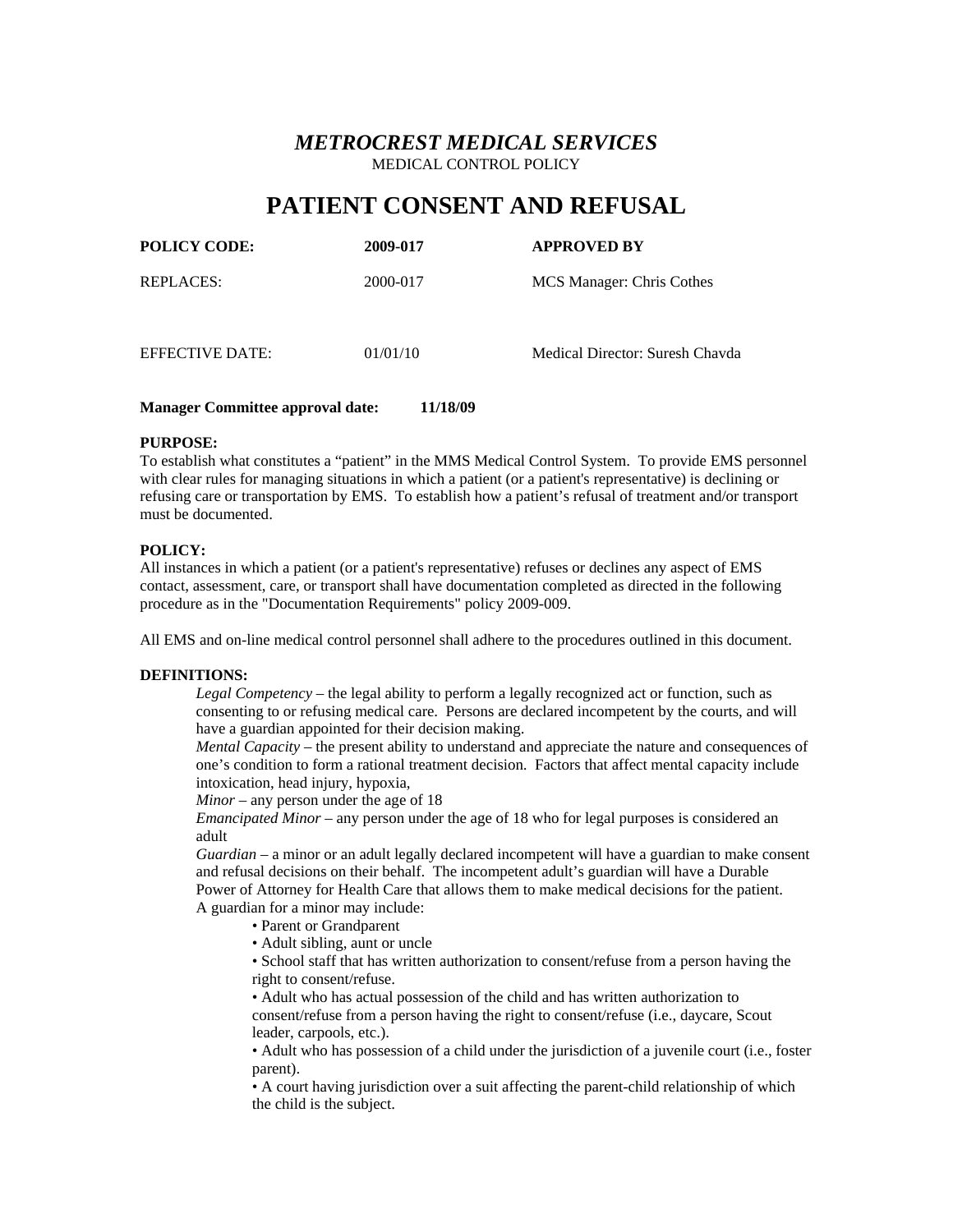• A peace officer who has lawfully taken custody of minor, if the peace officer has reasonable grounds to believe the minor is in need of immediate medical treatment. • A managing or possessory conservator or guardian (an individual appointed by the court, usually during divorce proceedings, to have custody of a minor, to make decisions for the minor and to make a home for the minor).

### **PROCEDURE:**

## **"NO PATIENT" OR "NO SICK OR INJURED"**

In order for an EMS unit to clear with "no patient" or "no sick or injured", the following criteria must be met:

- 1. The patient must have left the scene prior to EMS arrival, **OR**
- 2. The call itself must have been false (no such incident) **OR**
- 3. The people or person in question:
	- a. must deny ANY physical complaint to the EMS personnel's direct questioning **AND**
	- b. The EMS personnel must not be able to visualize ANY injury or evidence of injury or illness **AND**
	- c. The people or person must appear competent and capable to make such an assessment of themselves

### **Documentation**

- 1. EMS shall document all demographic and operational information as outlined in the "Documentation Requirements" policy (2009-009).
- 2. EMS shall clearly document that the above criteria were present.

## **EMS DENIAL**

Is defined as a situation in which the EMS personnel do not offer EMS transport to a patient or deny treatment or EMS transport to a patient who has requested it.

**EMS may NOT deny transport to ANY patient within the Metrocrest Medical Control System.** 

### **ADULT PATIENTS:**

**Adult Patient who does not wish EMS Assessment, Treatment, and/or Transport:**

### Assessment and Interventions

- 1. The patient MUST demonstrate to EMS that he/she knows:
	- a. His/her own name
	- b. Where he/she is
	- c. What day of the week it is OR what month and year it is

If the patient is unable to correctly answer these questions, the patient's refusal MUST be rejected, and appropriate care and transportation by EMS must be imposed (See next section regarding patient who is not fully oriented)

- 2. If the patient is adequately oriented, the EMS provider shall obtain all of the following assessment components, which the patient allows:
	- a. A complete primary surveys, defined in protocol definitions
	- b. A complete secondary survey, as defined in protocol definitions
	- c. All pertinent diagnostic tests, such as blood glucose level, ECG, etc.
	- d. A complete history of the current injury/illness
	- e. A complete previous medical history
	- f. A list of the patient's medications and medical allergies
	- g. All pertinent demographic information: address, DOB, social security number, etc.

If the patient refuses any assessment component or intervention after satisfactorily establishing that his/her mental status is adequate to refuse (step #1), the EMS providers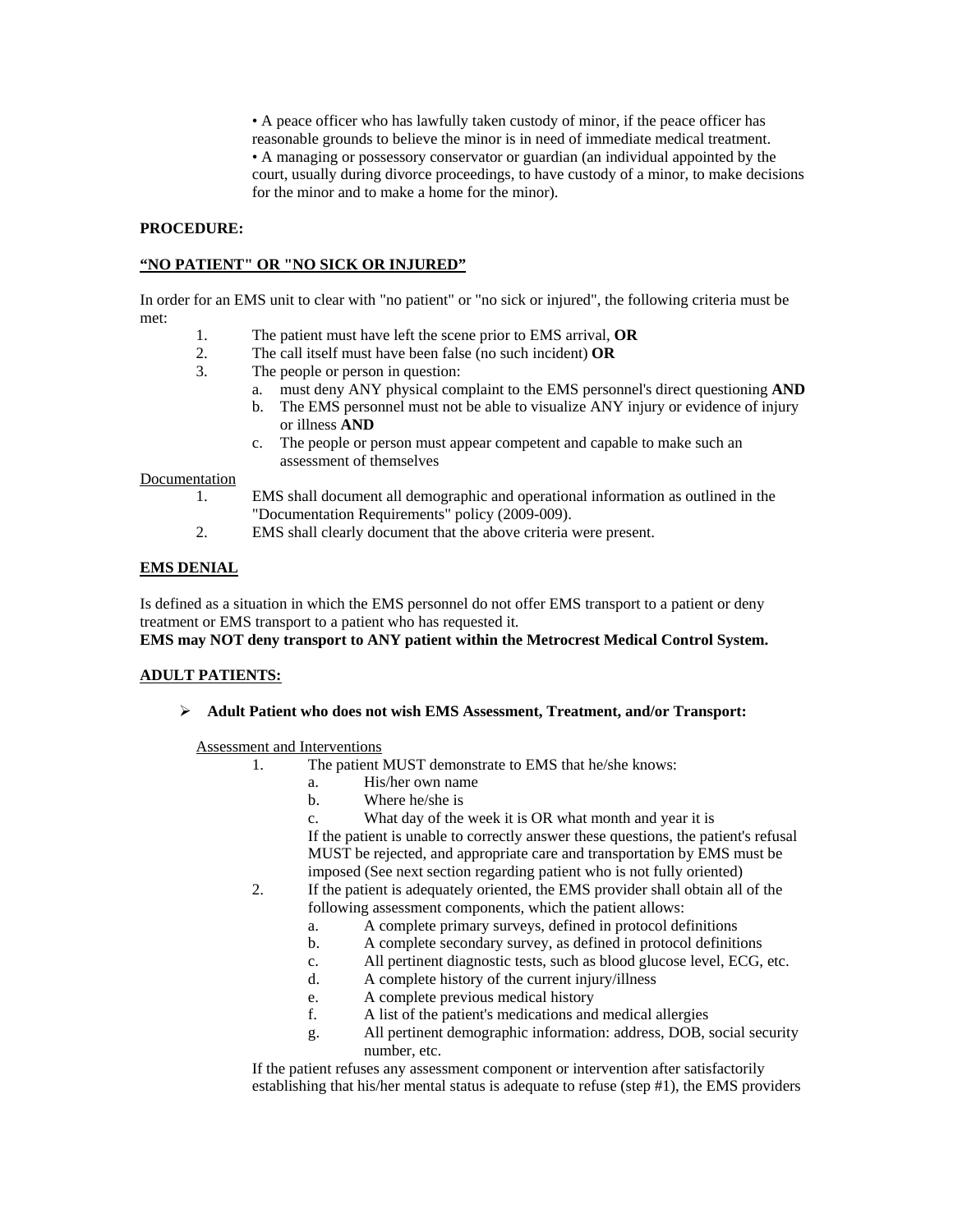shall comply with the patient's request unless directed otherwise by on-line medical control or law enforcement.

- 3. EMS shall offer treatment and transportation to the patient.
- 4. EMS shall inform the patient of the possible consequences of the apparent injury/illness if further medical care is not sought.
- 5. EMS shall provide the patient with instructions as to what further actions should be taken, to always include:
	- a. Any immediate care or management for the injury/illness
	- b. To call EMS back if any further problems develop or condition persists
	- c. To be evaluated by a physician as soon as possible
	- d. A repeat of the potential consequences of refusing EMS treatment/transport

These instructions should also be provided to a family member or friend who will be with the patient after EMS departs.

## **IF** *EMS Disagrees with the Patient's Decision to Refuse Treatment or Transport, the Patient is Included in a "Mandatory Transport" Category, EMS Notes Evidence of Alcohol or Drug Intoxication, Head Injury, or Any Other Factor Which Would Affect the Patient's Ability to Make a Valid Informed Decision; In addition to the above (steps 1-5) EMS should:*

- i. EMS shall enlist the assistance of the patient's family or friends in convincing the patient to accept EMS treatment/transport.
- ii. If the patient still refuses, the EMS providers shall enlist the assistance of law enforcement in encouraging or requiring the patient to allow appropriate and needed assessment or interventions.
- iii. If law enforcement is not available, is unsuccessful in convincing the patient to allow further assessment or treatment, or does not wish to require the patient to comply, **EMS shall contact on-line medical control**. EMS shall provide online medical control with a complete patient report and inform on-line medical control that the patient is refusing. The medical control physician may elect to communicate with the patient (or family/friends) directly, and may elect to provide additional direction to the EMS personnel.

## **IF** *EMS Notes Evidence That the Patient May Be a Threat to Himself or Others (i.e., the Patient Verbalizes a Suicide Threat); In addition to the above (steps 1-5) EMS should:*

- i. EMS providers shall enlist the assistance of law enforcement in encouraging or requiring the patient to allow appropriate and needed assessment or interventions. **It is the primary responsibility of law enforcement to make the determination whether the patient is a threat to himself or others and whether the situation requires the patient to be placed under protective custody.**
- ii. If law enforcement does not wish to require the patient to comply, **EMS shall contact on-line medical control**. EMS shall provide on-line medical control with a complete patient report and inform on-line medical control that the patient is refusing and that law enforcement is declining to place the patient under custody. On-line medical control may elect to communicate with the patient (or family/friends) and/or law enforcement directly, and may elect to provide additional direction to the EMS personnel.
- iii. If there is any evidence that the patient may have any medical problem (took medications, cut self, etc.), then the patient, if transported, MUST be transported by EMS. The transport may NOT be referred to any other entity, including law enforcement, unless law enforcement orders otherwise.
- iv. If the patient accepts assessment and treatment but refuses transport by EMS, the EMS providers must consult with on-line medical control prior to accepting the patient's refusal, regardless of the apparent lack of any significant medical problems.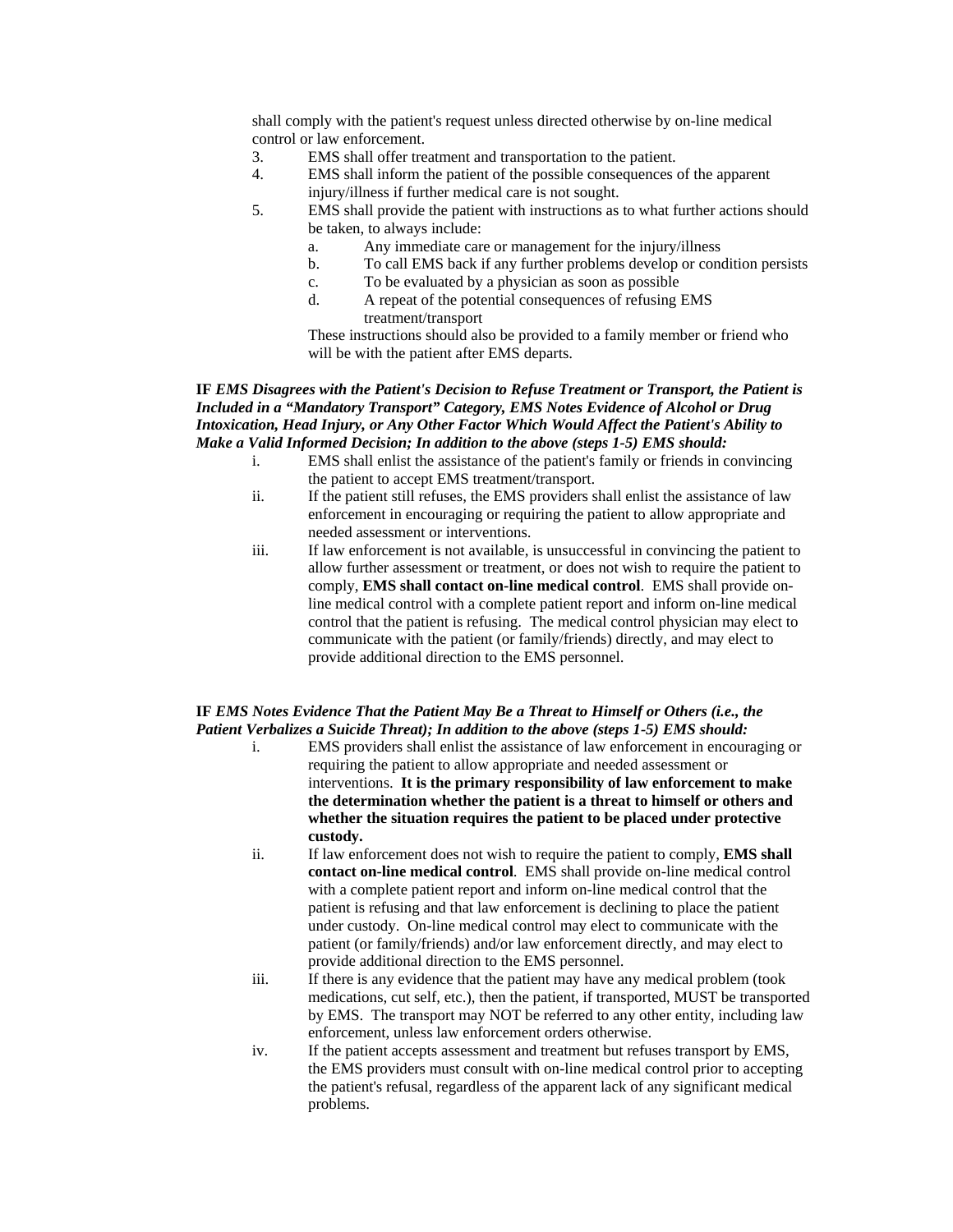## **IF** *the Patient is in the Custody of Law Enforcement; In addition to the above (steps 1-5) EMS should:*

i. EMS shall inquire from the ranking law enforcement officer present whether the officer wishes EMS to accept the refusal or impose assessment, treatment, and/or transport on the patient. Law enforcement shall be responsible ultimately for making the decision to allow the patient to refuse or requiring the patient to accept care.

## Documentation

- 1. EMS shall document all demographic and operational information as outlined in the "Documentation Requirements" policy (2009-009).
- 2. EMS shall document all assessment information: especially the patient's mental status and any evidence leading EMS to suspect intoxication, head injury, or other factors affecting the patient's ability to make a valid informed decision, or evidence indicating that the patient was a threat to himself or others.
- 3. EMS shall document that the patient was offered treatment and/or transport by EMS and that the patient refused offers(s) of treatment and/or transport.
- 4. EMS will document the role family/friends played in encouraging the patient to accept treatment/transport, and any interaction with law enforcement regarding the patient's consent or refusal.
- 5. If the patient may be a threat to himself or others, EMS shall document that the law enforcement personnel were advised of the possible consequences of not taking the patient into custody and allowing EMS treatment and transport. The ranking law enforcement officer on the scene also must sign the patient chart, indicating that he/she received the instructions and advice of the EMS personnel. If the officer refuses to sign, then EMS shall document this on the chart.
- 6. If medical control was contacted, the name of medical control site and physician should be included. EMS will also document any instructions or interaction from on-line medical control.
- 7. EMS shall document what instructions were given to the patient, and that the patient acknowledged the instructions. EMS shall also document if the instructions were given to others as well (family, friends, law enforcement), and who received the instructions.
- 8. The patient shall sign the refusal form and shall sign for the receipt of EMS follow-up instructions. If the patient refuses to sign the refusal form, EMS shall have a minimum of two witnesses sign the refusal indicating that the patient did refuse treatment/transport and refused to sign the form. If possible, these witnesses should not be drawn from the EMS, Fire, or Police personnel on the scene.

## **Adult Patient who is Awake, Not fully oriented; Does Not Wish EMS Treatment and/or Transport:**

## Assessment and Interventions

- 1. Once the EMS provider establishes that the patient is disoriented, any and all attempts by the patient to refuse any appropriate aspect of assessment and treatment must be rejected by the EMS provider.
- 2. The EMS provider is authorized and required to use the minimal reasonable force necessary to impose appropriate assessment and treatment modalities, and to effect transport of the patient. The EMS provider shall utilize safe physical restraints as needed. The physical restraints must not inflict any harm on the patient, worsen pre-existing injuries or conditions, or be utilized in a punitive or unnecessary fashion. The EMS provider shall enlist the assistance of law enforcement personnel as appropriate in utilizing force and restraints.
- 3. In all disoriented patients, the EMS provider may not refer transport of the patient to any other entity, including law enforcement. Regardless of the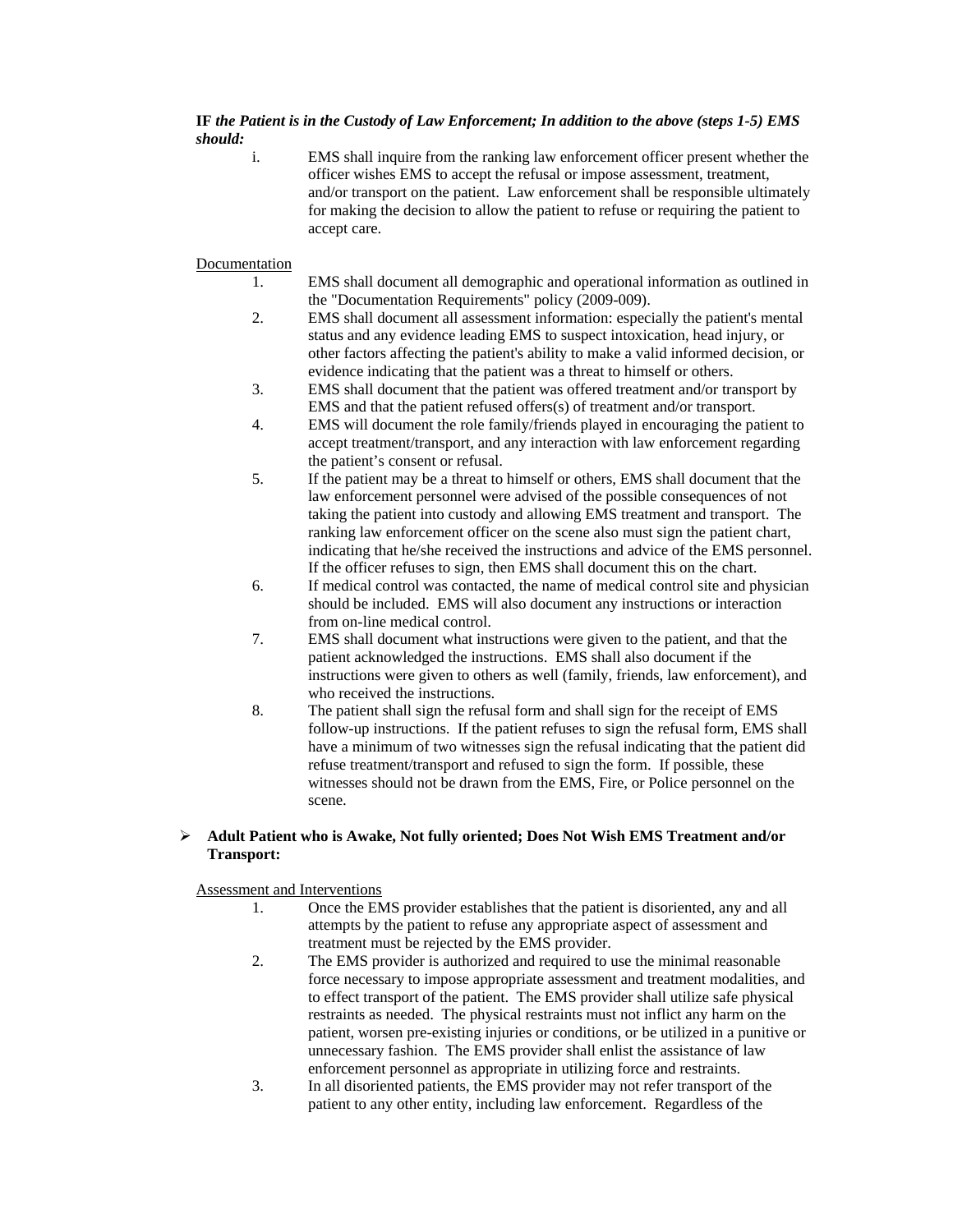presence or absence of any medical findings, the disoriented patient must be transported by EMS and must receive all assessment components and interventions as dictated by the appropriate MMS medical protocol. EMS personnel should not endanger themselves in the course of treatment and/or transport of the patient.

## Documentation

- 1. EMS shall document all demographic and operational information as outlined in the "Documentation Requirements" policy.
- 2. EMS shall document all assessment information: especially the patient's mental status.
- 3. EMS shall document exactly what, if any, force or restraint was utilized to affect treatment and transport of the patient, and who ordered the imposed care upon the patient (on-line medical control vs. law enforcement).
- 4. EMS shall document what role law enforcement and on-line medical control played in the imposition of treatment and transport on the patient.

## **ADULT PATIENTS, INCOMPETENT**

Incompetent adult patient is defined as any adult patient who does not have the legal competency to make his or her own decisions regarding medical care. These patients will typically have a guardian to make health care decisions on their behalf. This may include but is not limited to:

Mentally ill patients

Patients with an organic brain deficit, such as Alzheimer's disease

 **IF** *the Patient's Guardian is Present and Can Provide Proof of Guardianship (Durable Power of Attorney for Health Care).* 

### Assessment and Interventions

- 1. The patient himself may not refuse any assessment, treatment, or transportation by EMS. Consent for or refusal of EMS services must be obtained from the patient's guardian.
- 2. The patient's guardian MUST demonstrate to EMS that the guardian knows:
	- a. His/her own name
	- b. Where he/she is
	- c. What day of the week it is OR what month and year it is

If the guardian is unable to correctly answer these questions, any refusal of care MUST be rejected, and appropriate care and transportation by EMS must be imposed.

- 3. If the guardian is adequately oriented, the EMS provider shall obtain all of the following assessment components on the patient which the guardian allows:
	- a. A complete primary survey
	- b. A complete secondary survey
	- c. All pertinent diagnostic tests, such as blood glucose level, ECG, etc.
	- d. A complete history of the current injury/illness
	- e. A complete previous medical history
	- f. A list of the patient's medications, medical allergies, and private physicians' names
	- g. All pertinent demographic information: address, DOB, social security number, etc.

If the guardian refuses any assessment component or intervention after satisfactorily establishing that his/her mental status is adequate to refuse (step #1), the EMS providers shall comply with the guardian's request unless directed otherwise by on-line medical control or law enforcement.

- 3. EMS shall offer treatment and transportation of the patient to the guardian.
- 4. EMS shall inform the guardian of the possible consequences of the apparent injury/illness if further medical care is not sought.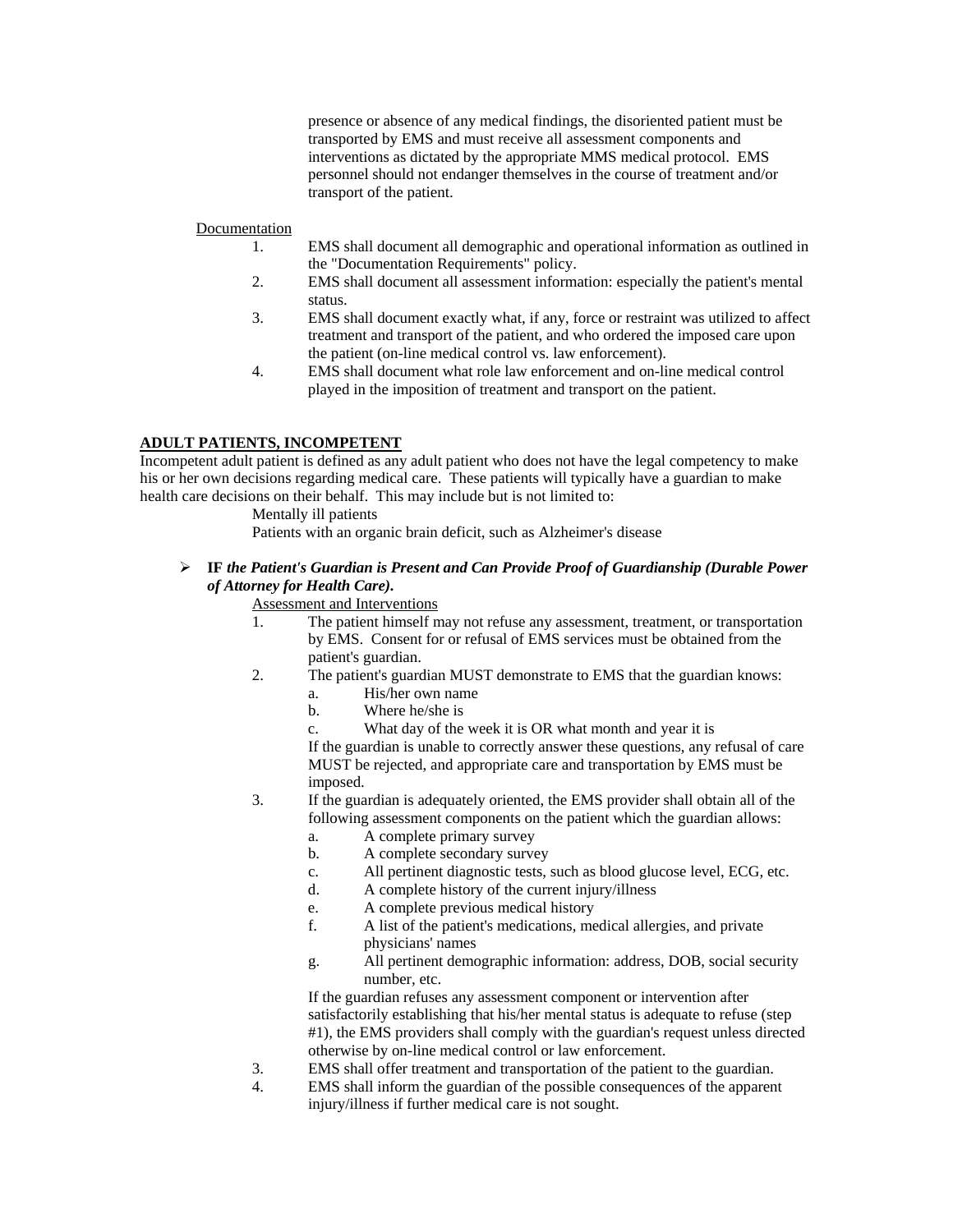- 5. EMS shall provide the guardian with instructions as to what further actions should be taken, to always include at least:
	- a. Any immediate care or management for the injury/illness
	- b. To call EMS back if any further problems
	- c. The patient is to be seen by a physician as soon as possible.

## **IF** *Patient's Guardian is Present, But Cannot Provide Proof of Guardianship (Durable Power of Attorney).*

i. On-Line Medical Control MUST be consulted prior to accepting the guardian's refusal.

## **IF** *the Patient's Guardian is Not Present.*

- i. If the patient's medical problem is urgent, then EMS shall initiate assessment, treatment, and transport immediately. Contact with the patient's guardian shall become the responsibility of the receiving hospital or law enforcement.
- ii. If the patient's medical problem is not urgent, EMS should attempt to contact the patient's guardian by phone if possible. If the patient's guardian is not contacted within 10 minutes, EMS shall initiate treatment and transport.
- iii. If the patient's guardian is contacted by telephone and, after receiving a report on the patient's assessment and recommendations from the EMS personnel, wishes to refuse further treatment and/or transport, EMS shall contact on-line medical control. On-line medical control may elect to:
	- a. Allow EMS to accept the refusal by telephone.
	- b. Allow EMS to await the guardian's arrival at the scene, if the delay will not endanger the patient nor endanger the community by keeping the EMS unit out of service for an extended period of time.
	- c. Reject the guardian's refusal and order EMS to provide appropriate treatment and transportation.

## iv. A minimum of two EMS personnel (or one EMS personnel and one other witness, not related to the patient) must directly hear the patient's guardian:

- a. Identify himself
- b. Identify the patient
- c. Identify himself as the guardian of the patient
- d. Decline the offer of EMS treatment and/or transport.

## Documentation

- 1. EMS shall document all demographic and operational information as outlined in the "Documentation Requirements" policy.
- 2. EMS shall document all assessment information: especially what specific state makes the patient unable to consent on his/her own and the guardian's mental status.
- 3. EMS shall document what proof was offered as to the guardian's identification as the patient's legal guardian.
- 4. EMS shall document that the guardian was offered treatment and/or transport for the patient by EMS.
- 5. EMS shall document that the guardian refused the offer(s).
- 6. Chart must also reflect if on-line medical control was contacted and what the orders were from on-line medical control.
- 7. EMS shall document what instructions were given to the guardian, and that the guardian acknowledged the instructions.
- 8. The guardian shall sign the refusal form. If the guardian refuses to sign the refusal form, EMS shall have a minimum of two witnesses sign the refusal indicating that the guardian did refuse treatment/transport and refused to sign the form.
- 9. If the refusal is being accepted via telephone, then the refusal form shall reflect the guardian's name and the fact that the guardian was contacted by phone and refused. A minimum of two EMS personnel shall sign the refusal form witnessing the phone refusal.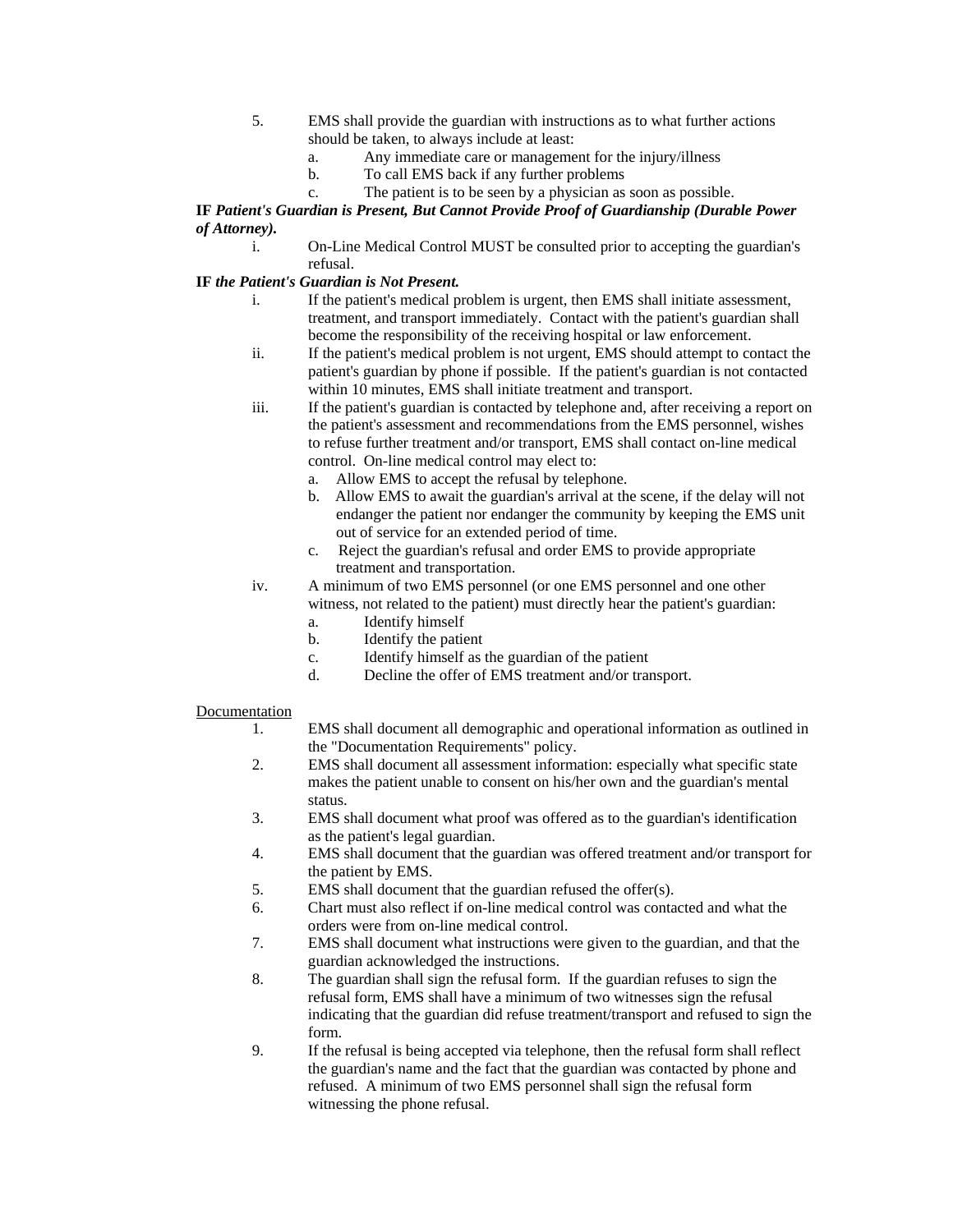## **MINOR PATIENT, "EMANCIPATED"**

An "emancipated" minor is defined as a person of minor age (17 years or less) who is legally empowered to make his or her own medical decisions as an adult. Refusal of care by patients in this category will be handled as in the Adult section above. This category of patients includes:

- Any person living apart from his/her legal guardians and who is not financially supported by his/her guardians
- Is on active duty with the U.S. Military
- Is consenting to the diagnosis and treatment of a communicable disease that is required by law or rule to be reported to a local health officer or the Texas Department of State Health Services
- Is consenting to examination and treatment for drug or chemical addiction, drug or chemical dependency, or any other condition directly related to drug or chemical use
- Is unmarried and pregnant and consenting to evaluation and/or treatment related to the pregnancy
- Is unmarried, is the parent of a child, and has actual custody of the child, consenting to evaluation and/or treatment of the child.

A pregnant minor must have adult consent unless she fits within one of the previously mentioned exceptions.

## **MINOR PATIENT**

- *Minor Patient's guardian is refusing EMS assessment, treatment, and/or transport:*  Assessment and Interventions
	- 1. The patient himself may not refuse any assessment, treatment, or transportation by EMS. Consent for or refusal of EMS services must be obtained from the patient's guardian.
	- 2. The patient's guardian MUST demonstrate to EMS that the guardian knows:
		- a. His/her own name
		- b. Where he/she is
		- c. What day of the week it is OR what month and year it is

If the guardian is unable to correctly answer these questions, any refusal of care MUST be rejected, and appropriate care and transportation by EMS must be imposed.

- 3. If the guardian is adequately oriented, the EMS provider shall obtain all of the following assessment components on the patient which the guardian allows:
	- a. A complete primary and secondary survey
	- b. All pertinent diagnostic tests, such as blood glucose level, ECG, etc.
	- c. A complete history of the current injury/illness
	- d. A complete previous medical history
	- e. A list of the patient's medications, medical allergies, and private physicians' names
	- f. All pertinent demographic information: address, DOB, social security number, etc.

If the guardian refuses any assessment component or intervention after satisfactorily establishing that his/her mental status is adequate to refuse (step #1), the EMS providers shall comply with the guardian's request unless directed otherwise by medical control or law enforcement.

- 4. EMS shall offer treatment and transportation of the patient to the guardian.
- 5. EMS shall inform the guardian of the possible consequences of the apparent injury/illness if further medical care is not sought.
- 6. EMS shall provide the guardian with instructions as to what further actions should be taken, to always include at least:
	- a. Any immediate care or management for the injury/illness
	- b. To call EMS back if any further problems
	- c. To be seen by a physician as soon as possible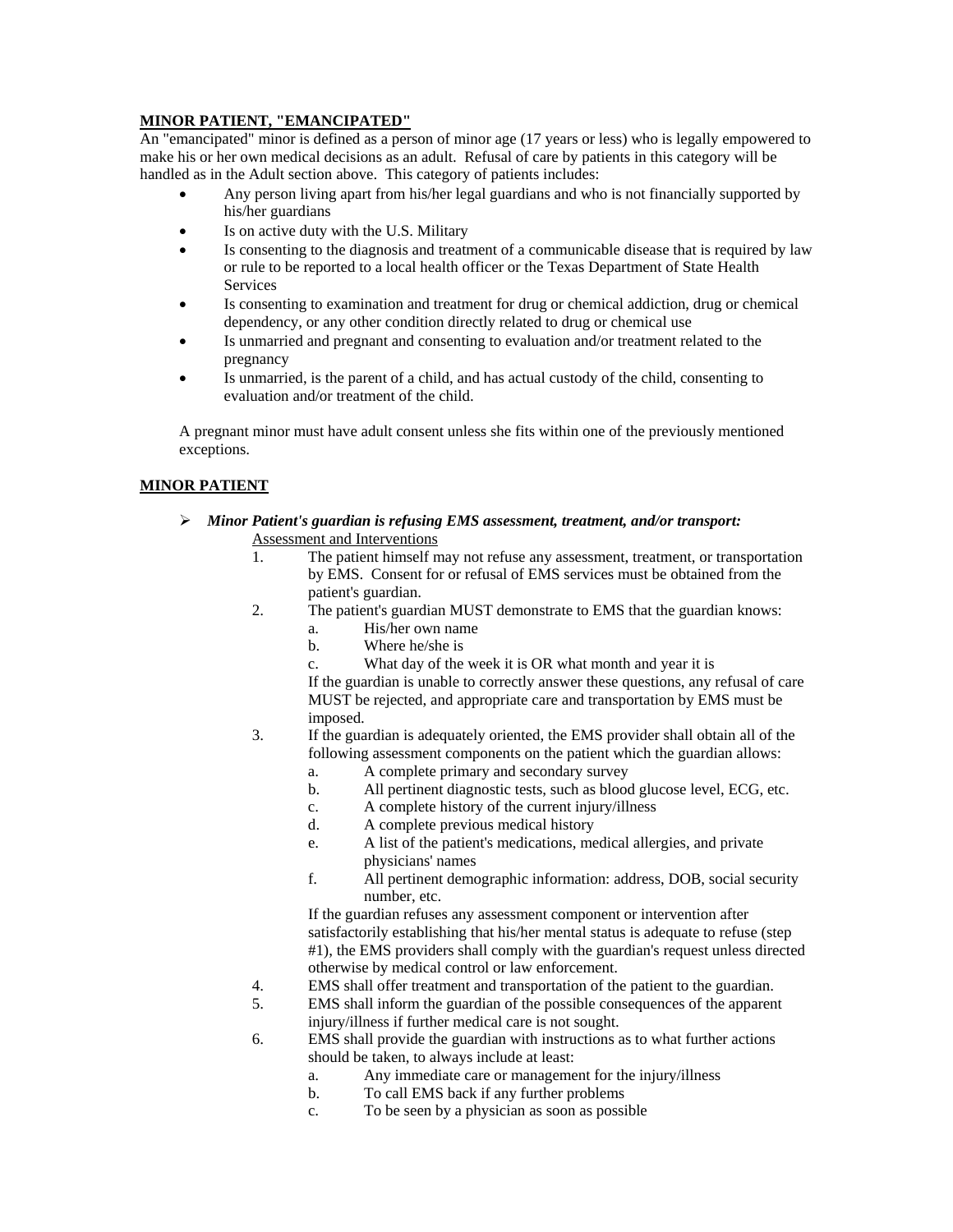## **IF** *EMS disagrees with the guardian's decision to refuse transport of the patient or the patient is included in a "Mandatory Transport" category:*

- i. EMS shall enlist the assistance of the guardian's family or friends in convincing the guardian to accept EMS treatment/transport.
- ii. If the guardian still refuses, EMS shall **contact on-line medical control**. EMS shall provide on-line medical control with a complete patient report and inform on-line medical control that the guardian is refusing. On-line medical control may elect to communicate with the guardian (or family/friends) directly, and may elect to provide additional direction to the EMS personnel.

## **IF** *EMS suspects abuse or neglect of the patient:*

- i. It shall be the primary responsibility of law enforcement to determine if sufficient evidence exists to necessitate taking the child into protective custody and imposing medical care against the guardian's wishes.
- ii. If law enforcement does not wish to require the guardian to accept EMS transport of the patient or take the child into custody, EMS shall **contact on-line medical control**. EMS shall provide on-line medical control with a complete patient report and inform on-line medical control that the patient's guardian is refusing, that EMS suspects abuse/neglect, and that law enforcement is declining to place the patient under protective custody. On-line medical control may elect to communicate with the guardian (or family/friends) and/or law enforcement directly, and may elect to provide additional direction to the EMS personnel.
- iii. If there is any evidence that the patient may have any medical problem, then the patient, if transported, MUST be transported by EMS. The transport may NOT be referred to any other entity, including law enforcement.

## Documentation

- 1. EMS shall document all demographic and operational information as outlined in the "Documentation Requirements" policy.
- 2. EMS shall document all assessment information: especially the guardian's mental status.
- 3. EMS shall document that the guardian was offered treatment and/or transport for the patient by EMS.
- 4. EMS shall document that the guardian refused the offer(s).
- 5. EMS will document if the assistance of family/friends was enlisted, what role law enforcement played, and that medical control was contacted. EMS will also document any instructions or interaction from law enforcement and/or on-line medical control.
- 6. In cases of suspected abuse/neglect, EMS shall document that the law enforcement personnel were advised of the possible consequences of not taking the patient into custody and allowing EMS treatment and transport. The ranking law enforcement officer on the scene also should sign the patient chart, indicating that he/she received the instructions and advice of the EMS personnel.
- 5. EMS shall document what instructions were given to the guardian, and that the guardian acknowledged the instructions.

The guardian shall sign the refusal form. If the guardian refuses to sign the refusal form, EMS shall have a minimum of two witnesses sign the refusal indicating that the guardian did refuse treatment/transport and refused to sign the form.

## *Minor Patient, Patient's Guardian is Not Present*

Assessment and Interventions

- 1. The patient himself may not refuse any assessment, treatment, or transportation by EMS. Consent for or refusal of EMS services must be obtained from the patient's guardian.
- 2. If the patient's medical problem is urgent, then EMS shall initiate assessment, treatment, and transport immediately. Contact with the patient's guardian shall become the responsibility of the receiving hospital or law enforcement.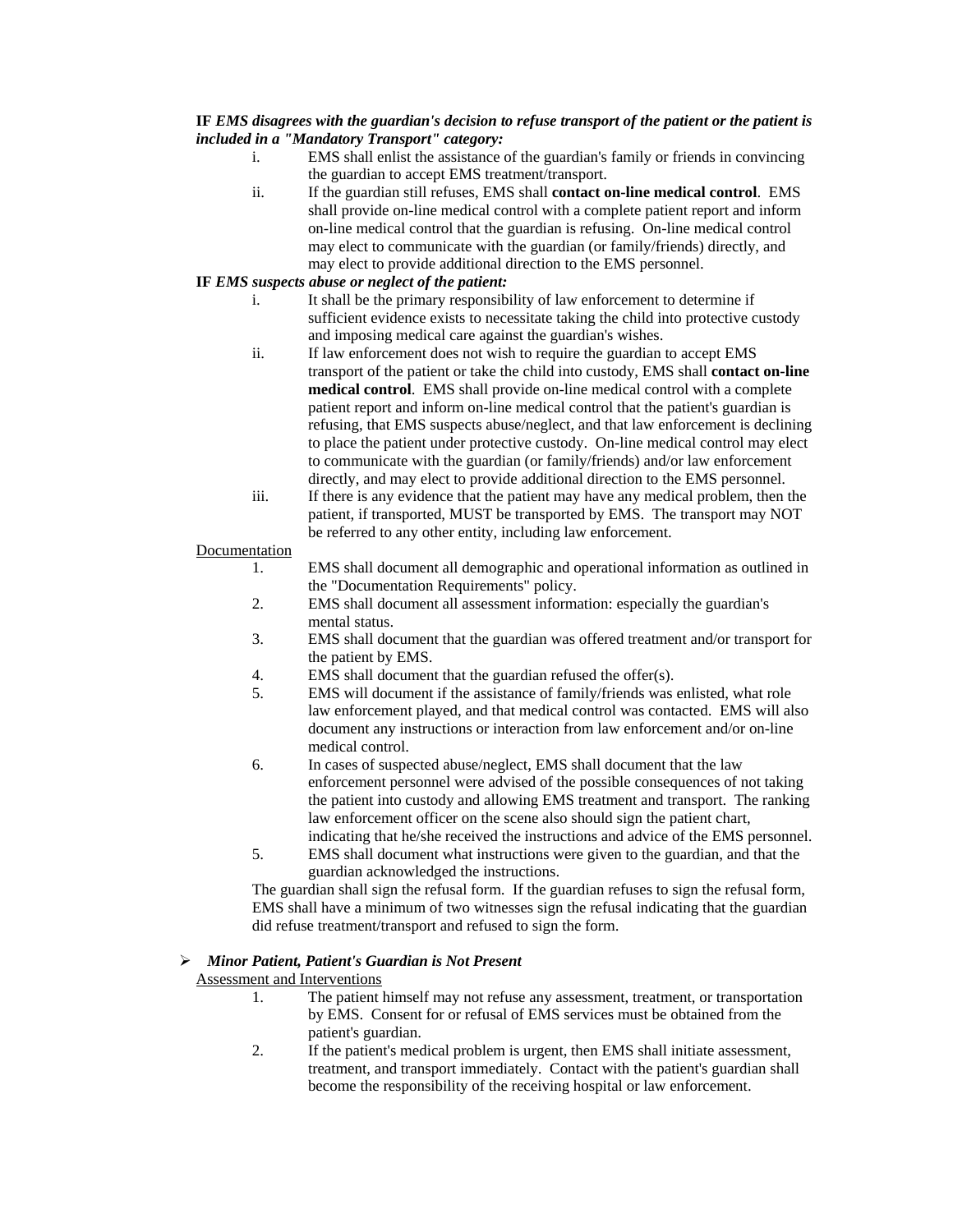- 3. If the patient's medical problem is not urgent, EMS should attempt to contact the patient's guardian by phone if possible. If the patient's guardian is not contacted within 10 minutes, EMS shall initiate treatment and transport.
- 4. If the patient's guardian is contacted by telephone (EMS must be reasonably certain of the identification of the individual as the guardian and the orientation/mental status of the guardian) and, after receiving a report on the patient's assessment and recommendations from the EMS personnel, wishes to refuse further treatment and/or transport, EMS shall contact on-line medical control. On-line medical control may elect to:
	- a. Allow EMS to accept the refusal by telephone.
	- b. Allow EMS to await the guardian's arrival at the scene, if the delay will not endanger the patient nor endanger the community by keeping the EMS unit out of service for an extended period of time.
	- c. Reject the guardian's refusal and order EMS to provide appropriate treatment and transportation.
- 5. A minimum of two EMS personnel (or one EMS personnel and one law enforcement officer) must directly hear the patient's guardian:
	- a. Identify himself
	- b. Identify the patient
	- c. Identify himself as the guardian of the patient
	- d. Decline the offer of EMS treatment and/or transport.
- Documentation
	- 1. EMS shall document all demographic and operational information as outlined in the "Documentation Requirements" policy.
	- 2. EMS shall document all assessment information: especially the guardian's mental status.
	- 3. EMS shall document that the guardian was contacted and was offered treatment and/or transport for the patient by EMS.
	- 4. EMS shall document that the guardian refused the offer(s).
	- 5. EMS shall document what instructions were given to the guardian, and that the guardian acknowledged the instructions.
	- 6. Chart must also reflect that on-line medical control was contacted and what the orders were from on-line medical control.
	- 7. If the refusal is being accepted via telephone, then the refusal form shall reflect the guardian's name and the fact that the guardian was contacted by phone and refused. A minimum of two EMS personnel shall sign the refusal form witnessing the phone refusal.

## *Minor Patient, Patient's Guardian is Not Present or unable to be located in 10 minutes, and Patient Has No Injury/Illness.*

Assessment and Interventions

- 1. EMS shall thoroughly assess the patient to be certain that the patient has no medical problem or injury.
- 2. Should the patient have any medical problem or injury, the minor will be treated as outlined in the preceding section.
- 3. If after an assessment EMS determines that the minor has no medical problem or injury, EMS shall attempt to make contact with the minor's guardian via telephone.
- 4. If EMS can make contact with the guardian, within 10 minutes, then EMS will transport the minor to the appropriate medical facility.
- 5. If the guardian is unavailable, EMS may release the minor to the custody of law enforcement if law enforcement agrees to take responsibility for the minor.
- 6. EMS may only release the minor to:
	- a. The guardian directly.
	- b. An adult designated by the guardian.
	- c. A law enforcement officer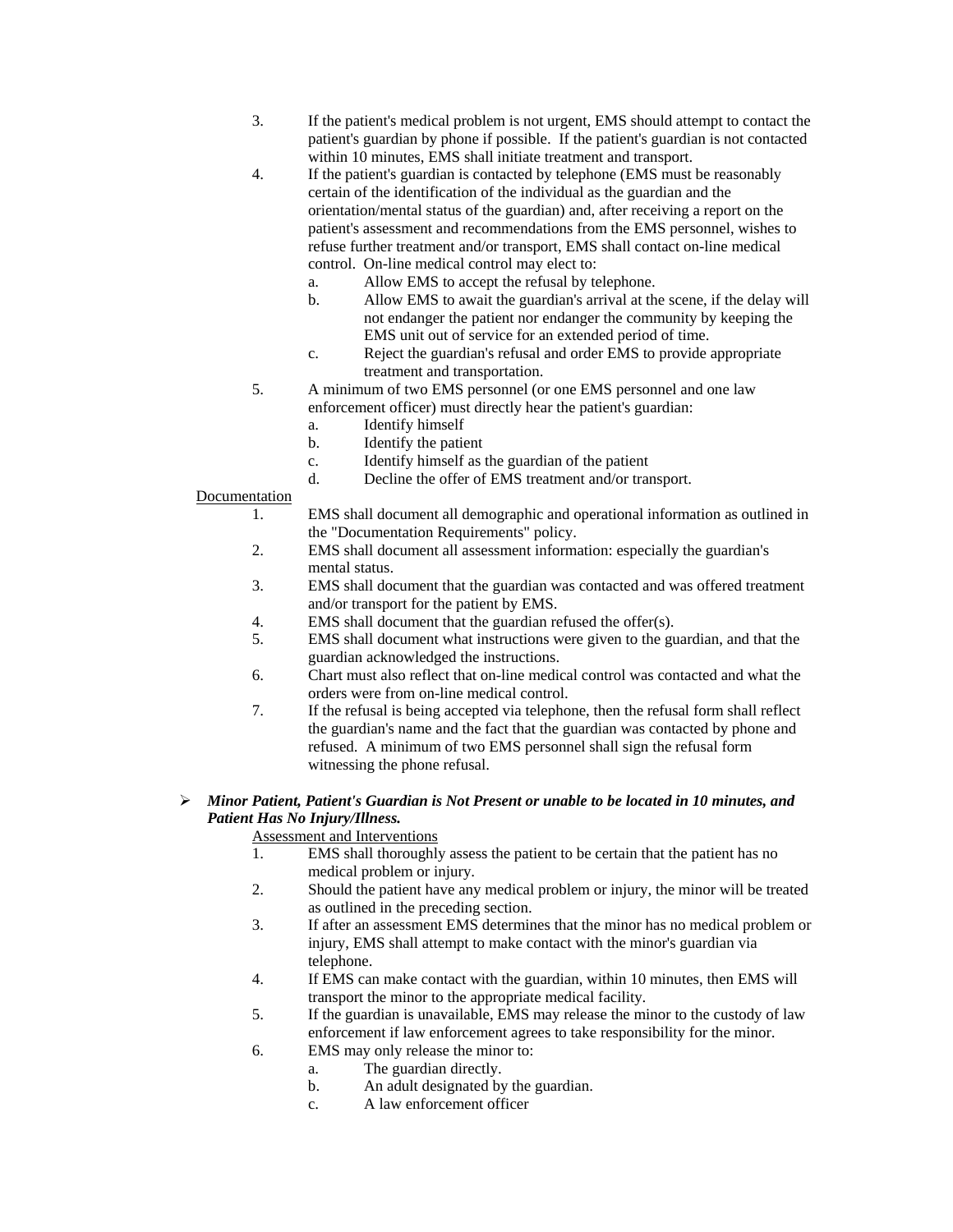## **Documentation**

- 1. EMS shall document all demographic and operational information as outlined in the "Documentation Requirements" policy.
- 2. EMS shall document all assessment information: clearly indicating that the minor had no medical problem or injury.
- 3. EMS shall document that the guardian was contacted and that the minor was subsequently released to the guardian or to another adult designated by the guardian

**OR** 

That EMS was unable to make contact with the guardian and that the minor was released to law enforcement.

### **OR**

That EMS was unable to release minor to law enforcement and minor was transported to medical facility.

4. The individual taking custody of the minor from EMS shall sign the patient's chart indicating that they are taking responsibility for the minor. The EMS personnel shall document the name and relationship of the person.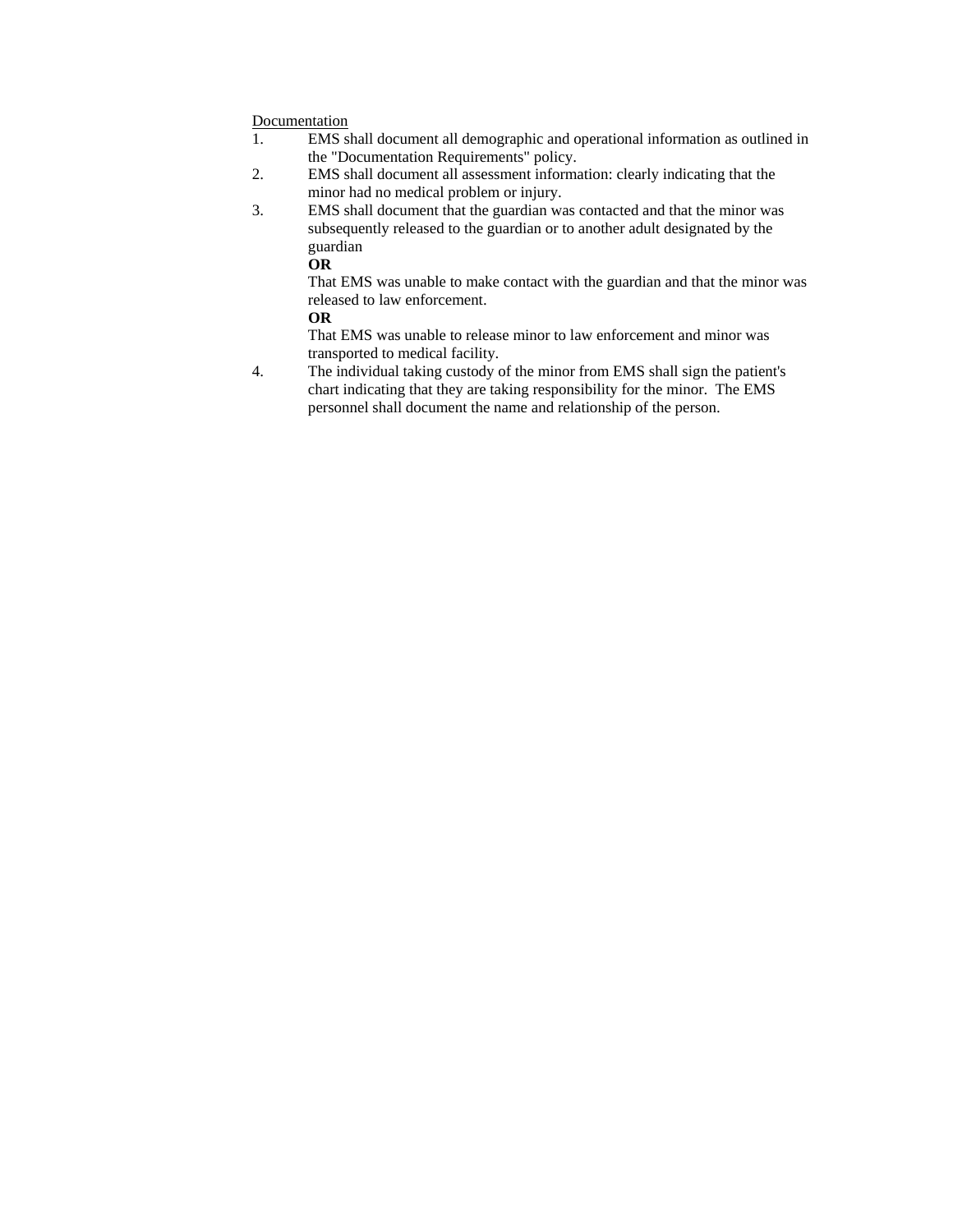# **MEDICAL CONTROL AUTHORIZATION**

| <b>POLICY CODE:</b> | 2009-018    | <b>APPROVED BY</b>              |
|---------------------|-------------|---------------------------------|
| <b>REPLACES:</b>    | 2000-018A-F | MCS Manager: Chris Cothes       |
| EFFECTIVE DATE:     | 01/01/10    | Medical Director: Suresh Chayda |

## **Manager Committee approval date: 11/18/09**

#### **PURPOSE:**

To ensure that the Metrocrest Medical Services Medical Control System (MMS MCS) is in compliance with Texas State Board of Medical Examiners rule number 197.

To ensure that all personnel providing out of hospital care in the MMS MCS are approved and credentialed to do so by MMS.

To establish the specific requirements to obtain MMS approval to provide care.

To establish responsibilities for completing the necessary requirements to obtain Medical Control authorization.

### **POLICY:**

No individual may provide out-of-hospital care to a patient within the MMS MCS without approval by MMS.

MMS must approve each individual's level of care, and may authorize an individual to function at a level other than that individual's state certification or authorization.

It is the responsibility of MMS to establish and enforce appropriate procedures for the issuance of authorization to provide out of hospital care in the MMS MCS.

It is the responsibility of the administration/management of the provider services within the MMS MCS to ensure that all personnel within their organization adhere to these procedures.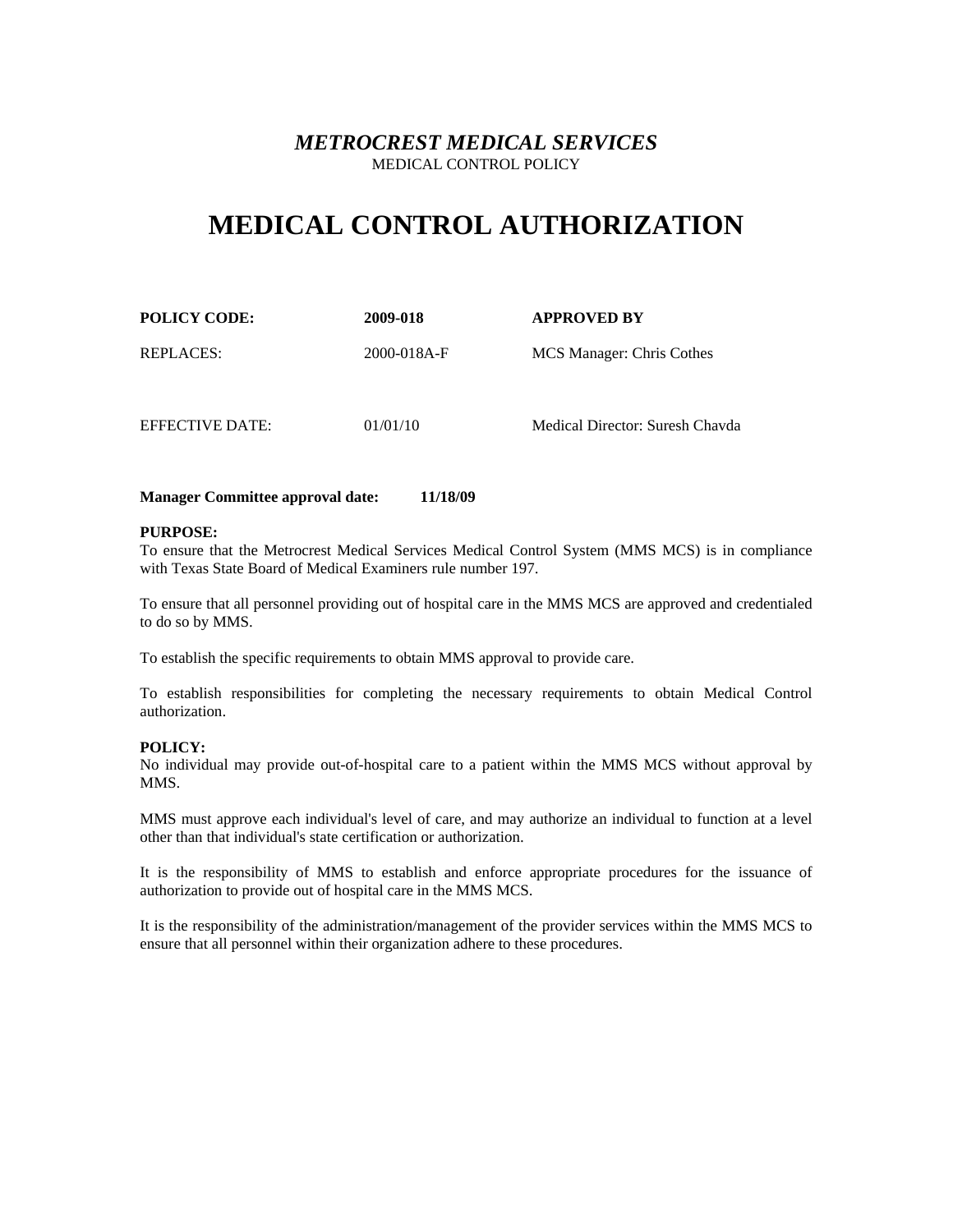## **PROCEDURE:**

## *To Obtain Initial MCS Authorization:*

- 1. *Prior to allowing the employee to function in a patient care delivery role,* the provider agency shall notify MMS of the individual's hire and provide MMS with the following information:
	- The individual's name, date of birth, address, social security number, and home phone number (Completed Personnel Data Form)
	- A copy of the individual's current Texas Department of State Health Services (TDSHS) EMS certification. The copy must legibly show the recipient's name, certification number, and expiration date.
	- For paramedics, a copy of the individual's American Heart Association Advanced Cardiac Life Support (ACLS) course completion certificate. The copy must legibly show the recipient's name and the date the course was completed.
	- The above three items may be faxed or emailed to MMS to initiate the authorization process.
- 2. MMS or the agency will then issue the appropriate medical control number. After a review of the documents, MMS will approve a specific level of care authorization for the individual. The issuance of this number and level of care authorization shall constitute authorization to function in the MMS MCS at the specified level.
- 3. Authorization levels within the MMS MCS include:
	- a. First Responder
	- b. Emergency Care Attendant
	- c. Emergency Medical Technician Basic
	- d. Advanced Emergency Medical Technician Basic
	- e. Emergency Medical Technician Intermediate
	- f. Limited Paramedic
	- g. Paramedic
	- h. Advanced Paramedic

All interventions and procedures approved for each level of authorization are specified in the MMS Patient Care Protocols for Therapy.

- 4. New personnel entering the system will be assigned to either First Responder authorization level (personnel presenting ECA, EMT-B, EMT-I certification), or Limited Paramedic authorization (personnel presenting EMT-P or Licensed Paramedic credentials).
- 5. Personnel will remain at this authorization level until they have successfully completed the MMS New Employee Training and Testing Course (NETTC). All personnel entering the system must complete NETTC within 120 days of hire, or at the next available NETTC if one is not offered within 120 days of their hire date.

## *The specific requirements to obtain MCS authorization at the individual's TDSHS certification level:*  **The individual must:**

- Be currently certified by TDSHS, unless seeking authorization as First Responder
- Attend NETTC at all required class times
- Pass the written exam on MCS Policies and Procedures, with at least an 80%
- Pass the written exam on the patient care protocols for their authorization level with at least an 80%
- Successfully complete skills exams for each specialty skill for their authorization level
- Paramedics must have successfully completed an American Heart Association ACLS course within the past two (2) years or successfully complete one within 180 days of their activation date.

 Unsuccessful completion of the orientation is defined as failure of any of the testing components (skills, MCS Policies, or Protocols). In the event of a failure, the provider must retake the failed component within ten business days. Should the individual fail the component a second time, she/he must attend a retraining session (provided by MMS) on the component within ten business days of the second failure. The individual must then retake the component within ten business days of the retraining session. Should she/he fail the component a third time, the following action will be taken: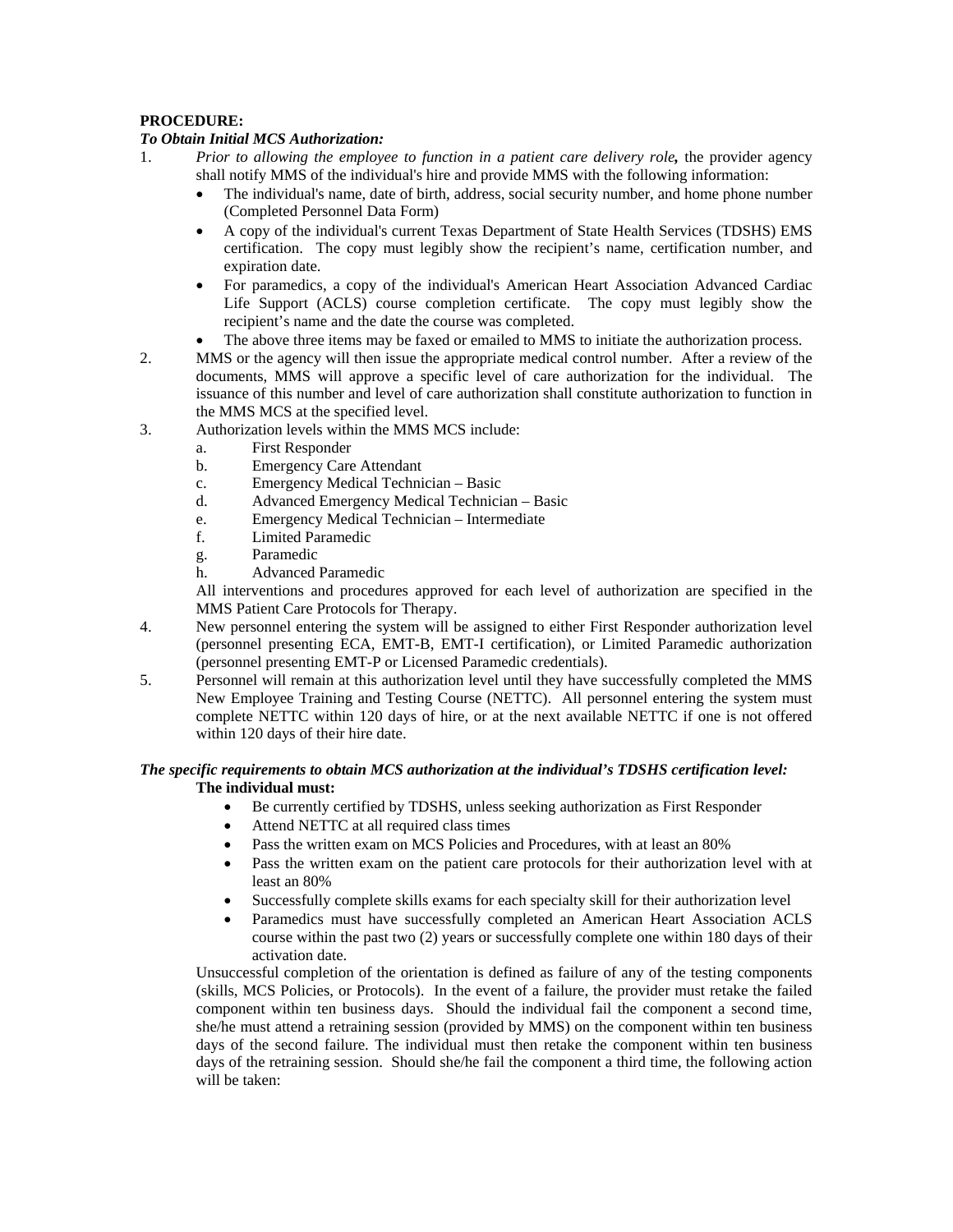- Paramedic and EMT-I: Reassignment to the level of EMT-Basic.
- EMT-B, ECA, First Responder: Suspension of Medical Control authorization to function in the MMS MCS.

The individual must then attend the next scheduled MMS New Employee Training and Testing Course (NETTC) and must retake all of the testing incorporated into the course. The individual will be provided the same opportunities to retest any failed components as described above. Authorization to function in the MMS MCS will remain restricted as described in this section until all of the testing components are completed successfully.

## *To Maintain MCS Authorization:*

- 1. All personnel must successfully complete 66% of all MMS MCS continuing education (CE) offerings. One half of these (a total of 33% of the offerings) may be completed via a "distributive CE" packet. Not all CE classes will be available via distributive CE, depending if MMS deems that method is appropriate for the subject matter. The individual must pass the post-test for the CE module with at least an 80% to receive credit for the make-up. The remaining CE requirement must be completed by attending the CE and passing the post-test with at least an 80%. This parameter will be evaluated at six (6) month intervals.
- 2. All personnel must participate as directed by their service and/or MMS in the Quality Improvement program.
- 3. All personnel must maintain current appropriate TDSHS certifications.
- 4. Paramedic personnel must successfully complete ACLS training every two (2) years. This will be provided through MMS CE modules on a biennial basis. Personnel who do not complete ACLS though the provided CE modules must complete the course by other means and send MMS a copy of their ACLS card within 30 days of the expiration date on their ACLS card.
- 5. All personnel must successfully pass a skills exam on all MMS MCS skills for that level every two (2) years.
- 6. Paramedics who serve in an administrative role only are exempt from items 1, 2, 4, and 5 above. However, these paramedics are only authorized to perform at the LIMITED Paramedic level, and are not permitted to attend a patient during transport without a fully authorized paramedic (Paramedic, or ADVANCED Paramedic) also in direct attendance with the patient.

### *Inactive Status:*

Personnel who cannot or do not wish to comply with the MMS requirements to maintain active medical control authorization may elect to go on *inactive* status with the MMS MCS. Personnel on inactive status may *not* function in the MMS MCS in any patient care or dispatch role. They may continue to display certification patches. In order to re-enter the MMS MCS as an active provider, the individual shall:

- Notify the MCO for their EMS agency of their desire to become active
- Comply with all applicable components of the procedure for obtaining medical control authorization as directed by the MCO
- Comply with an individualized program of re-orientation to the MMS MCS as specified by their MCO

## *Re-activation of Medical Control Authorization:*

1. An Individual leaves the MMS MCS in "good standing" For the purposes of this policy, "good standing" is defined as leaving the MMS MCS while the individual's medical control authorization was not revoked, suspended, or downgraded; and while the individual was not on medical control probation, under disciplinary action, or receiving remediation, (as defined in the "Corrective Action" policy 2009-011.

An individual who wishes to re-activate their medical control authorization with MMS in this situation shall successfully complete the following requirements prior to receiving full, active authorization:

- Comply with all applicable components of the procedure for obtaining medical control authorization as directed by the MCO
- Comply with an individualized program of re-orientation to the MMS MCS as specified by their MCO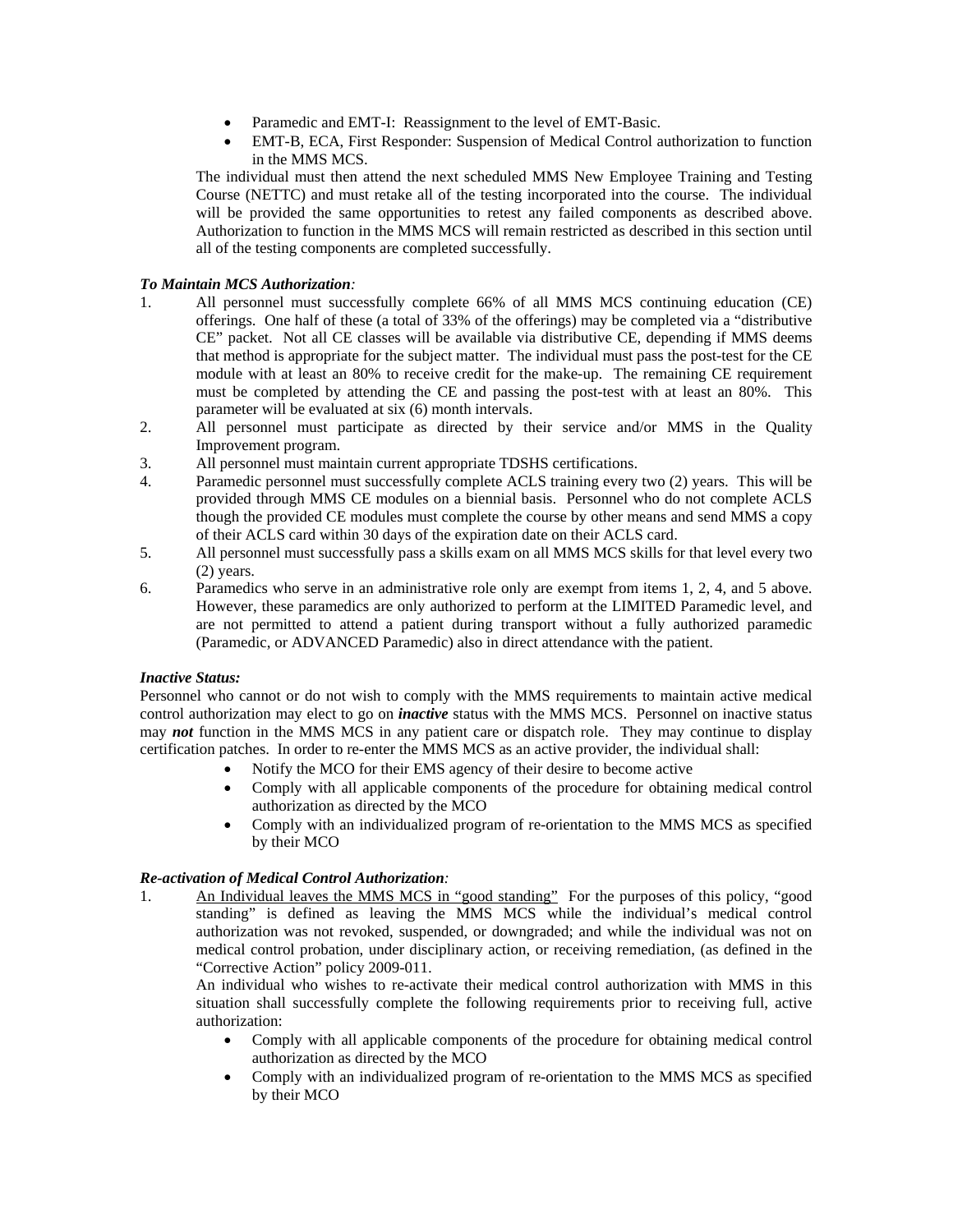- 2. An Individual leaves the MMS MCS under investigation, downgrading, probation, disciplinary action, or remediation
	- a. The medical control authorization status (suspended, downgraded, etc) may be immediately reinstated as a "First Responder" on a temporary basis
	- b. The assigned MCO shall re-evaluate the situation and render a decision regarding the individual's medical control authorization status within ten business days of the individual's re-activation with the MMS MCS. The MCO shall specify, in writing, the following issues:
		- The individual's exact, current medical control authorization status
		- The performance objectives and time lines to be met to affect a change in the individual's medical control status
		- What goals (if any) have been established for the individual's future medial control authorization status and performance

 This document shall be forwarded to the involved individual, the appropriate supervisor(s) within the individual's service, the MCS Manager, the Associate Medical Director (if applicable), and the Medical Director

- c. Should the individual disagree with any aspect of this decision, s/he may appeal as prescribed in the "Appeals Process" policy.
- 3. Individual leaves MMS MCS due to a revocation of their authorization
	- a. The individual (or his/her representative) shall notify the MCO of the desire to re-activate their medical control authorization.
	- b. At the next regular meeting, the appropriate Managers Committee shall consider the individual's request as an appeal of the revocation. The Managers Committee, at its discretion, may review whatever materials and information it deems necessary to render a decision.
	- c. Should the Managers Committee elect to allow the individual to re-enter the MMS MCS, the Managers Committee must specify:
		- The individual's exact, current medical control authorization status
		- The performance objectives and time lines to be met to affect a change in the individual's medical control status
		- What goals (if any) have been established for the individual's future medical control authorization status and performance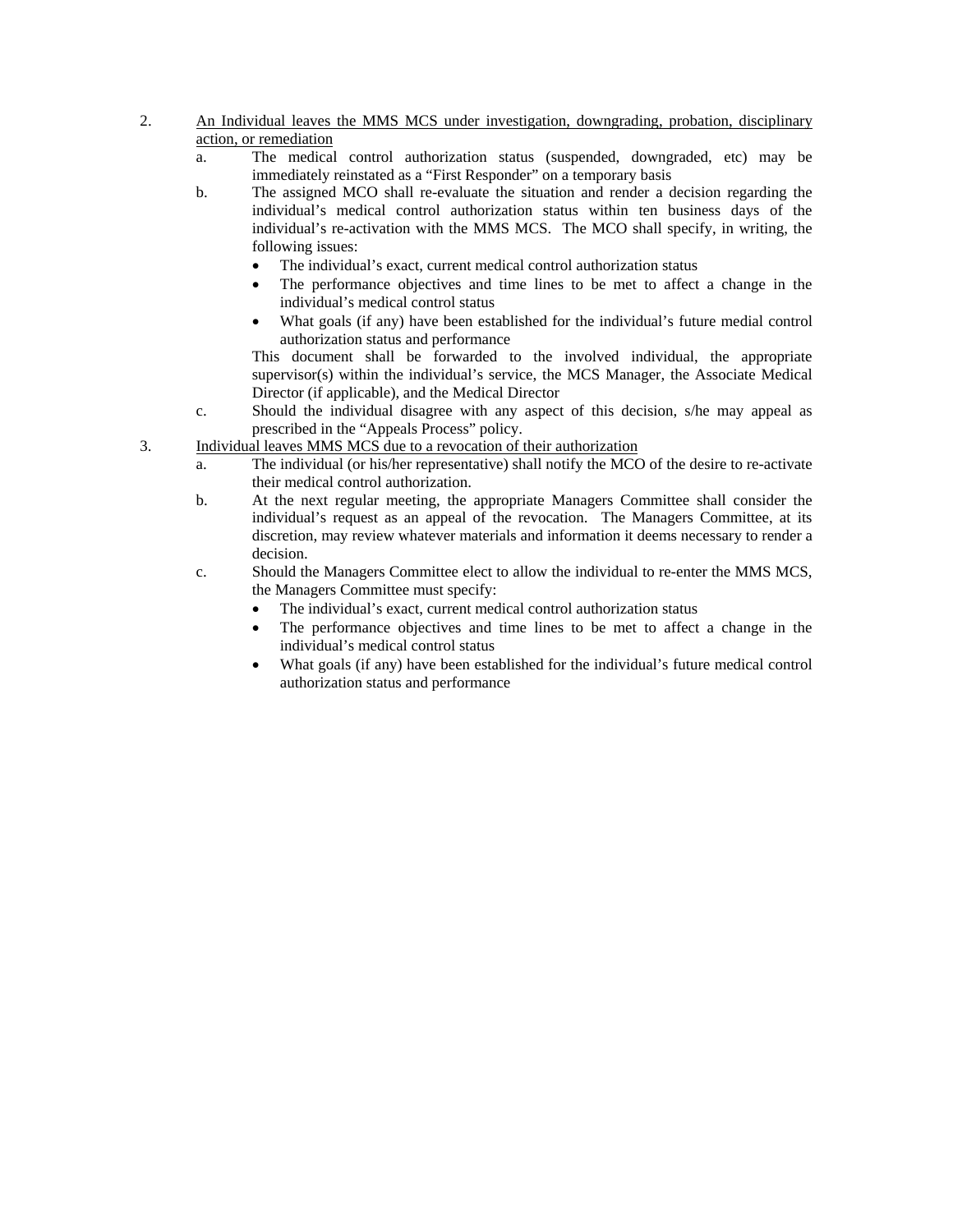# **ALLIED HEALTH CARE PROVIDERS ACCOMPANYING EMS UNITS**

| <b>POLICY CODE:</b> | 2009-019 | <b>APPROVED BY</b>              |
|---------------------|----------|---------------------------------|
| REPLACES:           | 2000-019 | MCS Manager: Chris Cothes       |
| EFFECTIVE DATE:     | 01/01/10 | Medical Director: Suresh Chavda |

## **Manager Committee approval date: 11/18/09**

## **PURPOSE:**

To ensure compliance with the rules of the Texas State Board of Medical Examiners (TSBME), the Texas State Board of Nurse Examiners (TSBNE), and the Texas Department of State Health Services (TDSHS).

## **POLICY:**

Allied health care providers are defined for the purpose of this policy as personnel trained, certified, or licensed to provide health care *other than physicians.*

Allied health care providers are authorized to assist and/or accompany EMS units functioning within the MMS MCS at the request of the attending EMS personnel, the transferring physician, or the on-line medical control physician.

In accordance with the rules of TSBME, TSBNE, and TDSHS, allied health care providers may assist and/or accompany EMS personnel during the ambulance transport of a patient for the purposes of:

- 1. Providing additional personnel to allow the efficient and effective provision of care to critically ill or injured patients.
- 2. Monitoring and managing equipment, adjuncts, or medications which are not included as approved therapies for EMS personnel in the MMS MCS.

The attending paramedic, along with the on-line medical control physician, is ultimately responsible for the management of the patient while in the care of the MMS MCS.

Either the protocols or the on-line medical control physician must authorize all treatments and therapies. Orders from the transferring physician concerning care to be rendered during transport may not be followed unless they either comply with MMS MCS standing orders or are approved by the on-line medical control physician.

Allied health care personnel may not independently treat patients while those patients are in the care of the EMS system. They may assist the EMS personnel with care at the request or direction of either the EMS personnel or the on-line medical control physician.

The presence of an allied health care provider does not exempt the EMS unit from proper staffing requirements, as outlined in the "Appropriate Level of Care" policy.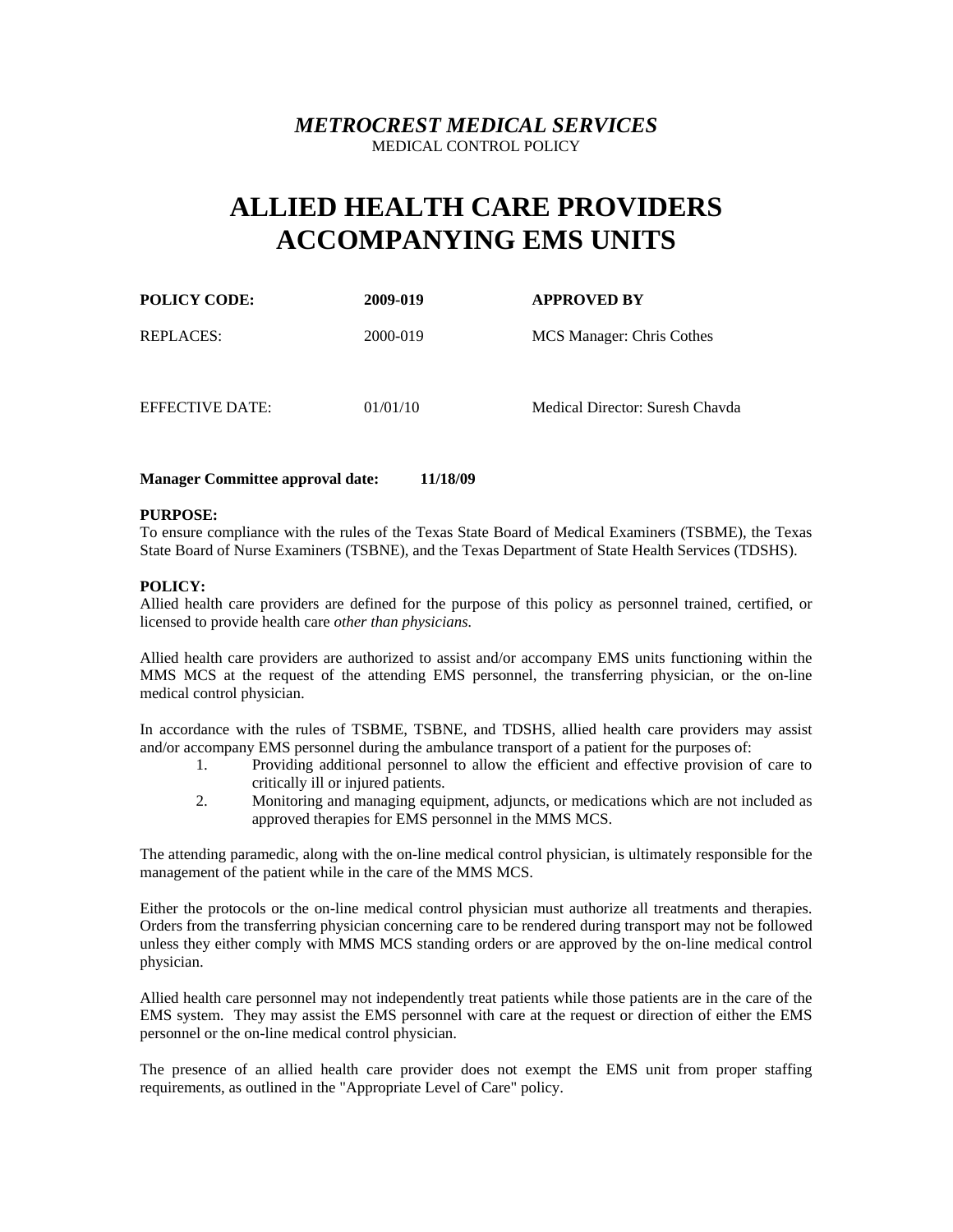# **PHYSICIAN INTERACTION ON-SCENE**

| <b>POLICY CODE:</b> | 2009-020 | <b>APPROVED BY</b>              |
|---------------------|----------|---------------------------------|
| REPLACES:           | 2000-020 | MCS Manager: Chris Cothes       |
| EFFECTIVE DATE:     | 01/01/10 | Medical Director: Suresh Chavda |

## **Manager Committee approval date: 11/18/09**

## **PURPOSE:**

To ensure compliance with the Texas State Board of Medical Examiners (TSBME) rule 197.5d-m.

## **POLICY:**

The request for dispatch of an advanced life support unit from the MMS MCS establishes a patientphysician relationship between the patient and the Medical Director of the MMS MCS.

Unless the patient's personal physician is physically present at and accepts complete responsibility for the medical incident, the patient-physician relationship established between the MMS Medical Director and the patient via the activation of the EMS system is exclusive of any other physician.

The EMS personnel authorized by the MMS Medical Director are responsible for the medical management of the patient and are acting as the agent of the Medical Director.

## **PROCEDURE:**

### *IF The Patient's Private Physician Is Present:*

A Private physician is defined as a physician licensed by the Texas State Board of Medical Examiners who does have a previous physician-patient relationship with this patient.

If the private physician wishes to direct the care of the patient once EMS arrives, the EMS personnel shall:

1. Notify the on-line medical control physician as soon as possible.

Accept the orders of the private physician **so long as they do not conflict with MMS protocols.**

A. Should the private physician's orders conflict with protocol, the EMS personnel must immediately contact the on-line medical control physician for direction. The on-line medical control physician may authorize the EMS personnel to accept the private physician's orders or may choose to communicate directly with the private physician. In any case, the EMS personnel shall follow the directions of the on-line medical control physician.

B. If the on-line medical control and private physicians cannot agree, the private physician must either:

- i. Personally provide direct care to the patient throughout the out of hospital phase (including accompanying the patient during transport) **OR**
- ii. Defer all further interventions to the EMS crew and the on-line medical control physician.
- 2. The private physician shall sign the EMS patient chart indicating that s/he provided orders to the EMS crew.